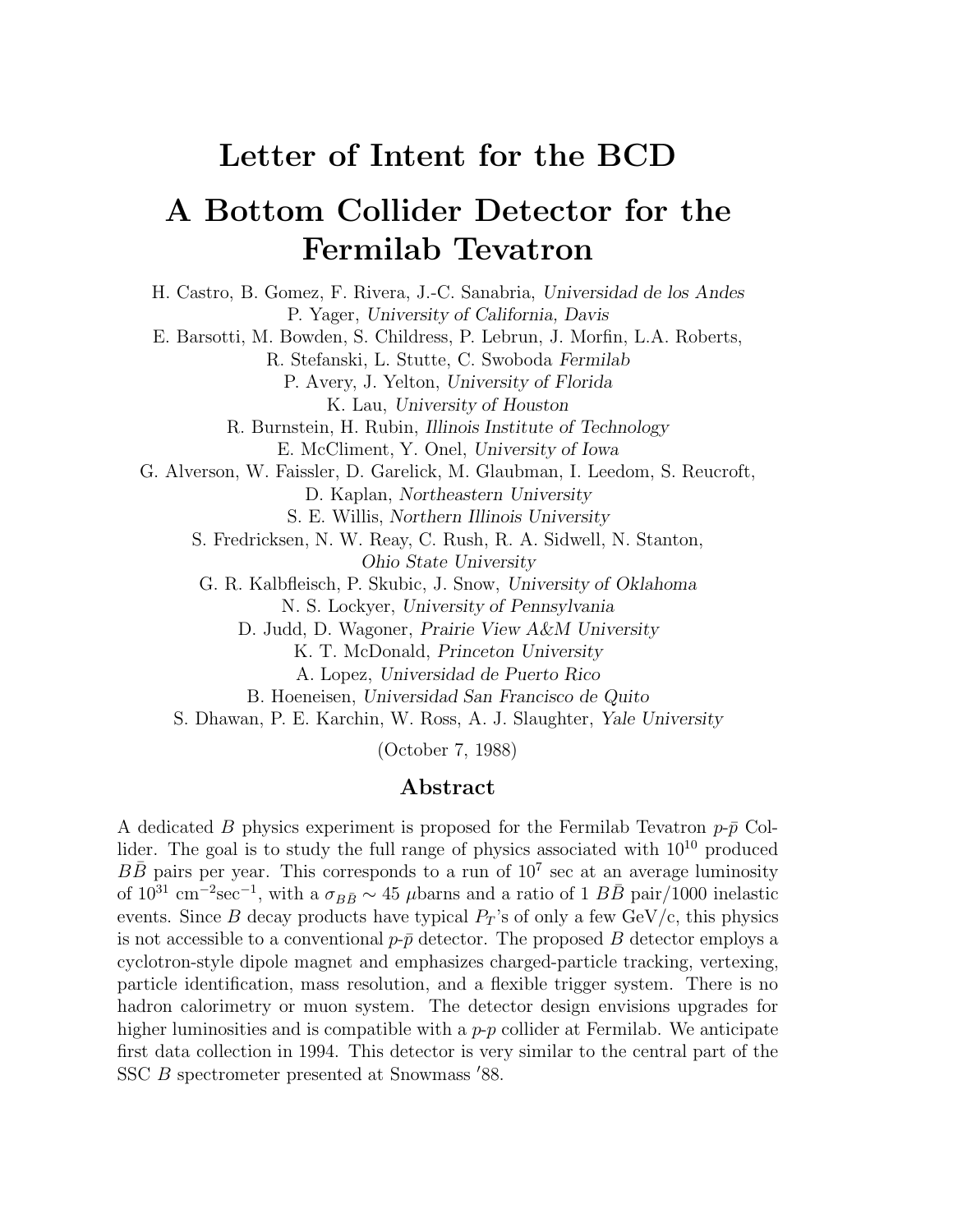# **Contents**

| 1                                                                |     | Introduction<br>$\mathbf{1}$                                                      |                         |  |  |
|------------------------------------------------------------------|-----|-----------------------------------------------------------------------------------|-------------------------|--|--|
| <b>Brief Summary of Bottom Physics Goals</b><br>$\boldsymbol{2}$ |     |                                                                                   |                         |  |  |
| 3                                                                |     | <b>Comparison to Other Approaches</b>                                             | $\overline{\mathbf{4}}$ |  |  |
|                                                                  | 3.1 |                                                                                   | $\overline{4}$          |  |  |
|                                                                  | 3.2 | Fixed Target Experiments at Hadron Machines                                       | -5                      |  |  |
|                                                                  | 3.3 |                                                                                   | 5                       |  |  |
| 4                                                                |     | <b>Detector Overview</b>                                                          |                         |  |  |
| $\bf{5}$                                                         |     | Detector                                                                          | 9                       |  |  |
|                                                                  | 5.1 | Dipole Magnet $\dots \dots \dots \dots \dots \dots \dots \dots \dots \dots \dots$ | 9                       |  |  |
|                                                                  |     | 5.1.1                                                                             | 11                      |  |  |
|                                                                  | 5.2 |                                                                                   | 12                      |  |  |
|                                                                  |     | 5.2.1                                                                             | 12                      |  |  |
|                                                                  |     | 5.2.2                                                                             | 13                      |  |  |
|                                                                  |     | Simulation of Vertex Detector Performance<br>5.2.3                                | 15                      |  |  |
|                                                                  |     | Silicon-Straw Tube Matching Studies<br>5.2.4                                      | 17                      |  |  |
|                                                                  | 5.3 |                                                                                   | 20                      |  |  |
|                                                                  |     | Double Sided Microstrip Detector<br>5.3.1                                         | 22                      |  |  |
|                                                                  |     | 5.3.2                                                                             | 23                      |  |  |
|                                                                  | 5.4 |                                                                                   | 23                      |  |  |
|                                                                  | 5.5 |                                                                                   | 28                      |  |  |
|                                                                  | 5.6 |                                                                                   | 29                      |  |  |
|                                                                  | 5.7 | Transition-Radiation Detectors (TRD's)                                            | 30                      |  |  |
|                                                                  | 5.8 |                                                                                   | 30                      |  |  |
| 6                                                                |     | <b>Front-End Electronics</b>                                                      | 32                      |  |  |
|                                                                  | 6.1 |                                                                                   | 32                      |  |  |
|                                                                  | 6.2 | Silicon Strip Front End Electronics 32                                            |                         |  |  |
|                                                                  |     |                                                                                   |                         |  |  |
|                                                                  |     | 6.2.2<br>New Devices                                                              | 33                      |  |  |
|                                                                  | 6.3 |                                                                                   | 34                      |  |  |
|                                                                  | 6.4 |                                                                                   | 34                      |  |  |
|                                                                  | 6.5 | TRD.                                                                              | 36                      |  |  |
|                                                                  | 6.6 |                                                                                   | 36                      |  |  |
|                                                                  | 6.7 |                                                                                   | 36                      |  |  |
|                                                                  | 6.8 |                                                                                   | 37                      |  |  |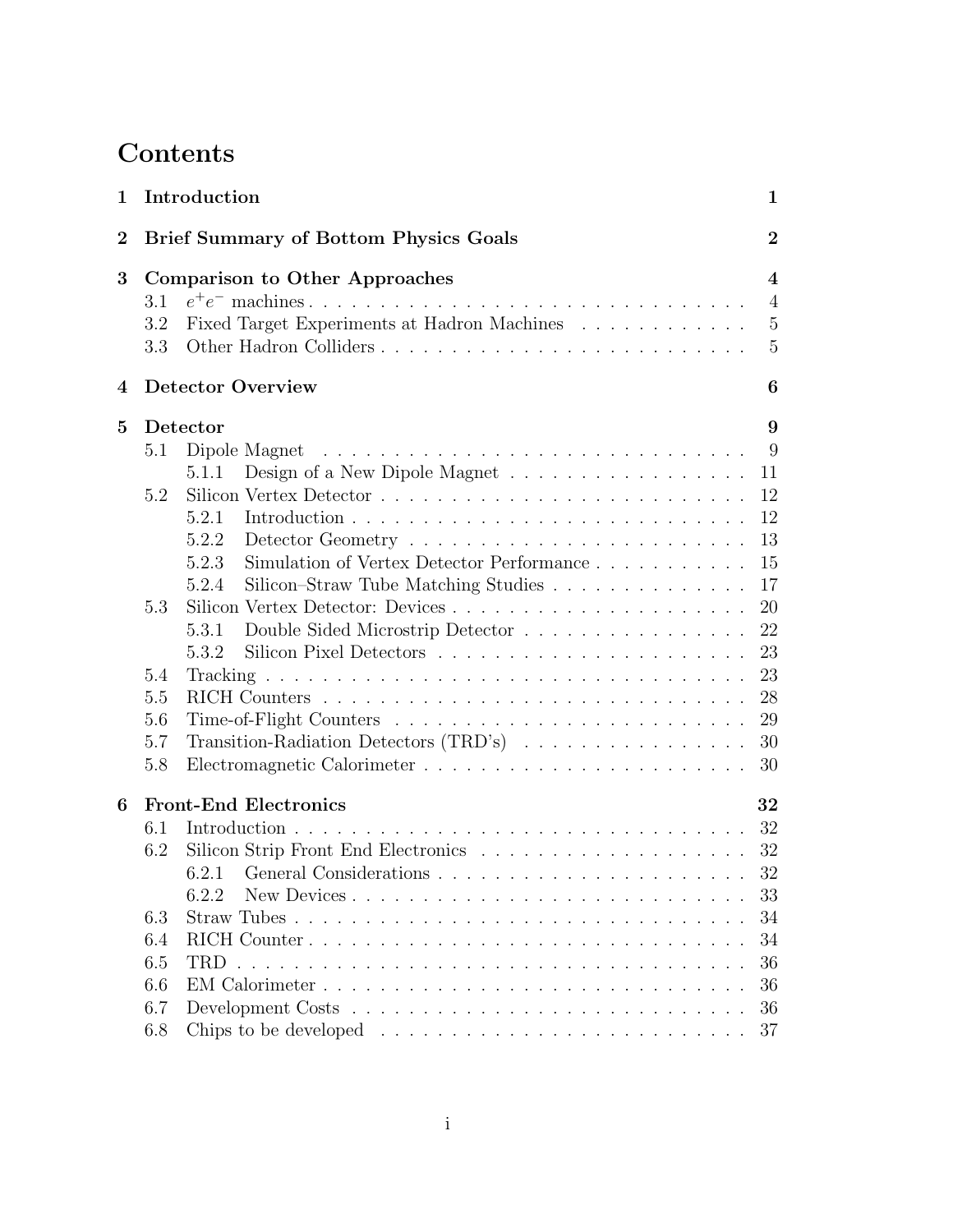| 7 |         | Trigger and Data Acquisition                                                                                                             | 38 |
|---|---------|------------------------------------------------------------------------------------------------------------------------------------------|----|
|   | 7.1     |                                                                                                                                          | 38 |
|   | 7.2     | <u>. A series and a series are a series and a series and a series and a series and a series and a series and a se</u><br><b>Triggers</b> | 38 |
|   |         | 7.2.1                                                                                                                                    | 38 |
|   |         | Electron Trigger<br>7.2.2                                                                                                                | 41 |
|   | 7.3     |                                                                                                                                          | 44 |
|   |         | Basic Architecture of the Data-Acquisition System<br>7.3.1                                                                               | 44 |
|   |         | 7.3.2                                                                                                                                    | 46 |
|   |         | 7.3.3                                                                                                                                    | 48 |
|   |         | Fiber-Optic Digital-Data Transmission<br>7.3.4                                                                                           | 48 |
| 8 |         | Machine Issues for Tevatron                                                                                                              | 49 |
|   | 8.1     |                                                                                                                                          | 49 |
|   | 8.2     |                                                                                                                                          | 49 |
|   | 8.3     |                                                                                                                                          | 49 |
|   | 8.4     |                                                                                                                                          | 50 |
|   | 8.5     |                                                                                                                                          | 51 |
|   | 8.6     |                                                                                                                                          | 51 |
|   | 8.7     |                                                                                                                                          | 51 |
|   | 8.8     |                                                                                                                                          | 51 |
|   | 8.9     |                                                                                                                                          | 52 |
|   | 8.10    | Summary and Status of Accelerator Issues                                                                                                 | 52 |
| 9 |         | Prototyping and Test-Beam Efforts                                                                                                        | 53 |
|   | 10 Cost |                                                                                                                                          | 54 |
|   |         | 11 References                                                                                                                            | 56 |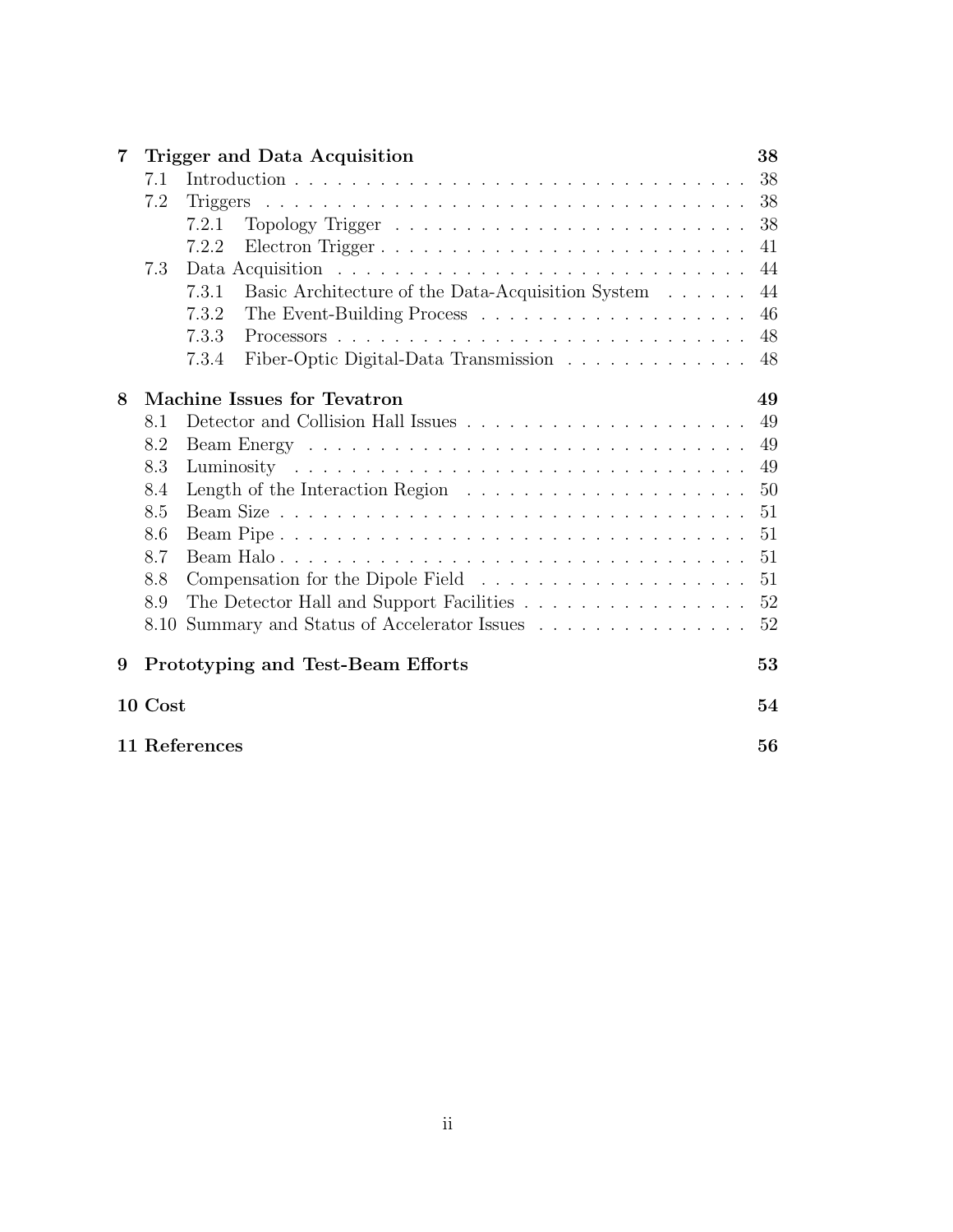# **List of Figures**

| 1              | 6                                                                                           |
|----------------|---------------------------------------------------------------------------------------------|
| $\overline{2}$ | 9                                                                                           |
| 3              | 10                                                                                          |
| 4              | Magnetic Field Path Integral<br>11                                                          |
| 5              | 13                                                                                          |
| 6              | 14                                                                                          |
| 7              | 15                                                                                          |
| 8              | 16<br>Separation vs. Delta Separation $\ldots \ldots \ldots \ldots \ldots \ldots \ldots$    |
| 9              | 17                                                                                          |
| 10             | 18                                                                                          |
| 11             | 19                                                                                          |
| 12             | 20                                                                                          |
| 13             | Residuals of Silicon-Straw Tube Matching<br>21                                              |
| 14             |                                                                                             |
| 15             | 24                                                                                          |
| 16             | Straw Tubes—median plane $\ldots \ldots \ldots \ldots \ldots \ldots \ldots \ldots 26$       |
| 17             |                                                                                             |
| 18             | 30                                                                                          |
| 19             |                                                                                             |
| 20             | 39                                                                                          |
| 21             | Topology Trigger(II) $\ldots \ldots \ldots \ldots \ldots \ldots \ldots \ldots \ldots$<br>40 |
| 22             | 42                                                                                          |
| 23             | Data-Acquisition System Block Diagram<br>45                                                 |
| 24             | 47                                                                                          |
| 25             | 50                                                                                          |

# **List of Tables**

| 3 Momenta Covered in the RICH Counter 28 |  |  |  |  |  |  |  |  |
|------------------------------------------|--|--|--|--|--|--|--|--|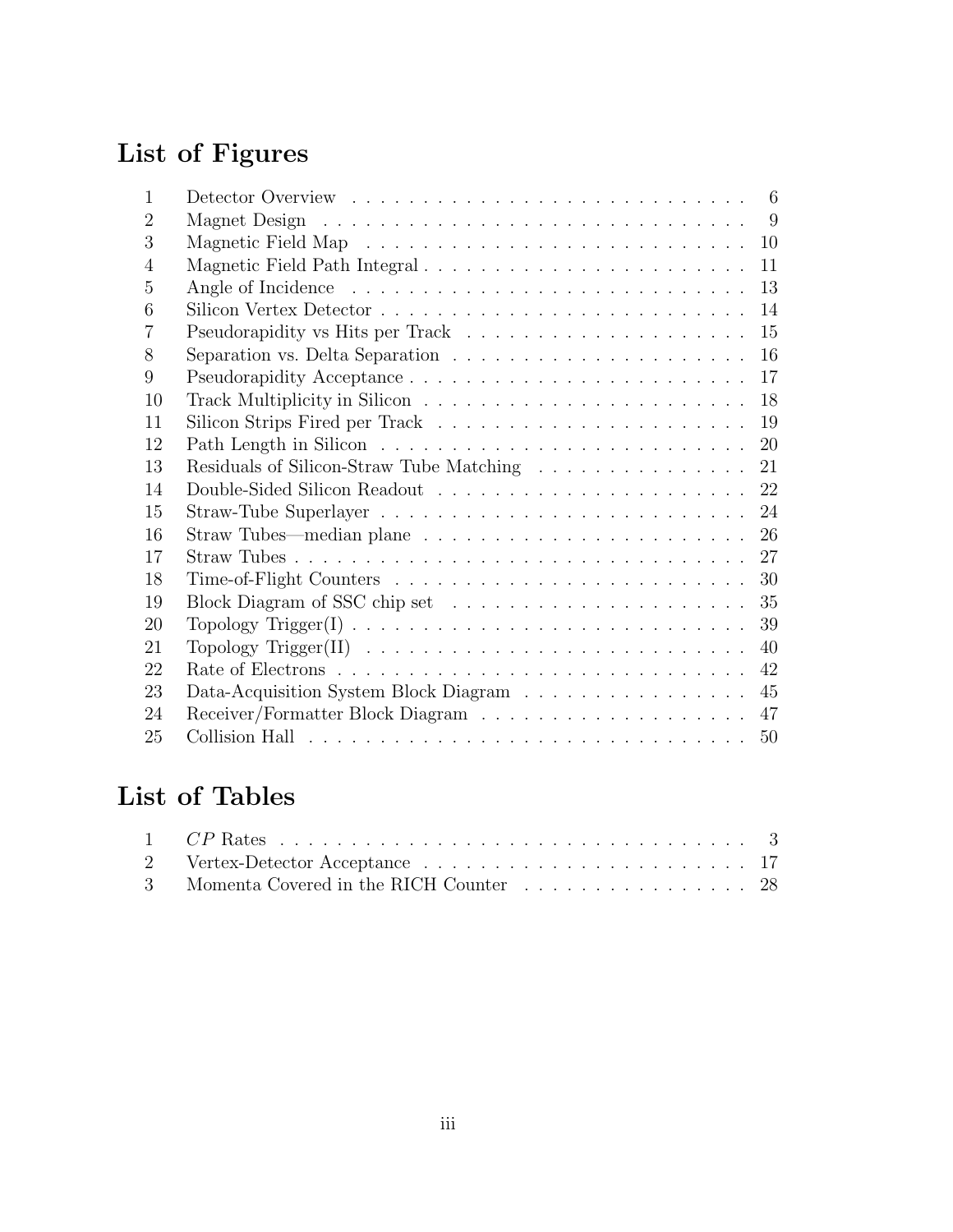# **1 Introduction**

The Tevatron  $p-\bar{p}$  collider, already performing beyond expectations, could produce up to  $10^{11}$   $B\overline{B}$  pairs per year by 1994, thus making it a unique B facility. We propose to construct a powerful detector to study this sample of  $BB$  pairs, with the opportunity to make major contributions to our understanding of the standard model and beyond. It will likely take 10-15 years to explore this rich area of physics, as in the case of the  $K$  system. The proposed program will measure a spectrum of physics quantities leading towards a thorough study of CP violation in the B system and the best possible determination of the elements of the  $K-M$  matrix. A natural evolution is to continue this program at the SSC.

The task before us is sufficiently different from the goals of the existing or planned detectors that a new effort is needed. A great deal of effort has gone into the study of whether this experiment is feasible and competitive with other approaches. After more than two years of meetings, workshops, seminars, conferences and study groups, we feel very strongly that this experiment can be built and will play a major role in the particle physics program of the 1990's.[1*,* 2*,* 3*,* 4*,* 5*,* 6] The experimental techniques and technologies required are essentially available. The next step is to begin a realistic engineering design which will capitalize on the existing technology but remain flexible to take advantage of advances in technology which are sure to come over the next several years. We are submitting the Letter at this time to elicit the support of the Laboratory in this endeavor and to be considered in the planning for the Tevatron Upgrade.

While the physics potential in the  $B$  system is great, the technical challenge to harvest it is formidable, and it will require considerable lead time to meet this challenge. We believe it is vital that a dedicated team of physicists begin full-time work now on a detector which could take data in 1994. The upgraded Tevatron provides the best opportunity for a combined program of major new physics measurements in the 1990's, and of detector development for B physics in the SSC era.

The prospects for eventual expansion of the B physics program are considerable. Factor-of-ten improvements are possible in (at least) two directions. The detector could be made to operate at a luminosity of  $10^{32}$  rather than  $10^{31}$  cm<sup>-2</sup>sec<sup>-1</sup>; and the experiment could be moved to the SSC where the  $B$  cross section is ten times larger.

This Letter outlines the physics of interest, the conceptual design of the detector, and its impact on the accelerator.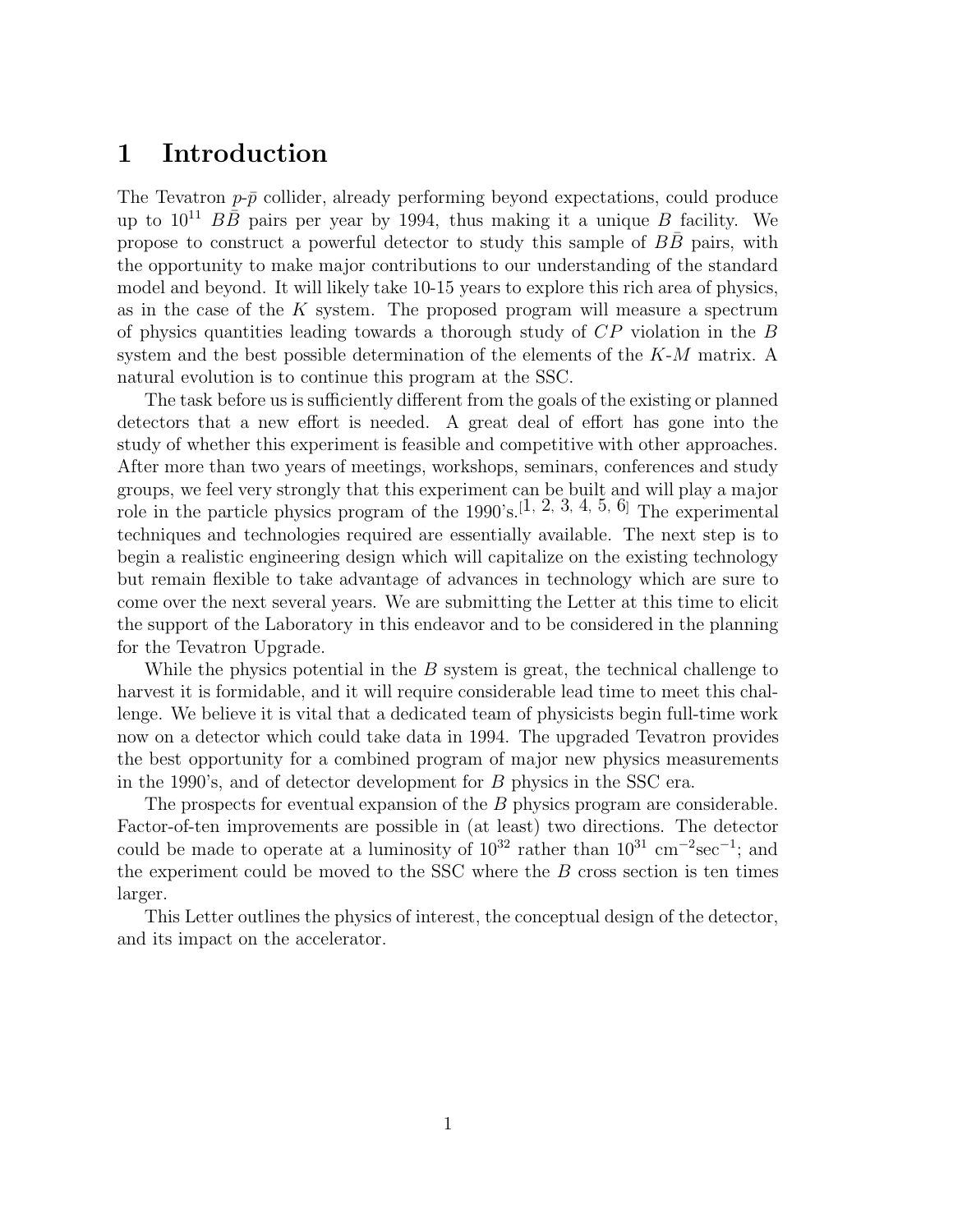# **2 Brief Summary of Bottom Physics Goals**

We propose a physics program to study the  $B$  system in complete and thorough detail. Many important measurements will be made on the way to the major goal for this program, CP violation in the B system. The richness of this program will likely require efforts beyond the initial experiment proposed here.

The experiment is designed to study B-decay modes useful for direct measurement of the elements of the  $K-M$  matrix. These measurements, if made with sufficient accuracy, will overconstrain the standard model and thereby probe possible physics beyond the standard model. For example, with precise measurements of the K-M matrix parameters one can learn about the Yukawa couplings of the Higgs sector.[10*,* 11*,* 12*,* 13*,* 14]

Here we list what can be studied with a sample of  $10^{10}$  B's (and  $\bar{B}$ 's) from a  $p\text{-}\bar{p}$ collider. This might be obtained in a run of  $10^7$  seconds at an average luminosity of  $10^{31}$  cm<sup>-2</sup>sec<sup>-1</sup>, assuming  $\sigma_{B\bar{B}} \sim 45$  µbarns.<sup>[7, 8, 9]</sup> The signal-to-noise ratio is  $\sim 1 B\bar{B}$  pair/1000 inelastic events. We suppose the efficiency for reconstruction, including the invariant mass, of an all-charged decay of a  $B$  is 30%. The trigger efficiency is taken to be 20% if a particle/antiparticle tag is not required, and  $3\%$  if the tag is required. We would measure:

- the production cross section for  $B_d$  and  $B_s$  mesons, and  $B$  baryons.
- rapidity distributions for the above states.
- lifetimes for the above states.<sup>[16]</sup>
- branching ratios of B → all-charged modes that have a branching ratio  $\stackrel{\sim}{\ge}$ 10−<sup>7</sup>. [17]
- branching ratios of the charmless decay modes that have all-charged final states.[18]
- branching ratios of CP eigenstates, obtaining a sample of several hundred decays from modes with branching ratios of 10−<sup>5</sup> or larger.
- gluon structure functions at low  $x$  from the longitudinal-momentum distribution of B production.<sup>[25]</sup>
- mixing in the  $B_d$  and  $B_s$  systems. The relative amount of mixing is predicted by the standard model.[19*,* 20*,* 21]
- the upper limit or rate for rare decays such as  $B \to e^+e^-$  or  $B \to Ke^+e^-$  as a signal for new physics.
- the strongest signals for  $CP$  violation in the B system, as discussed further below.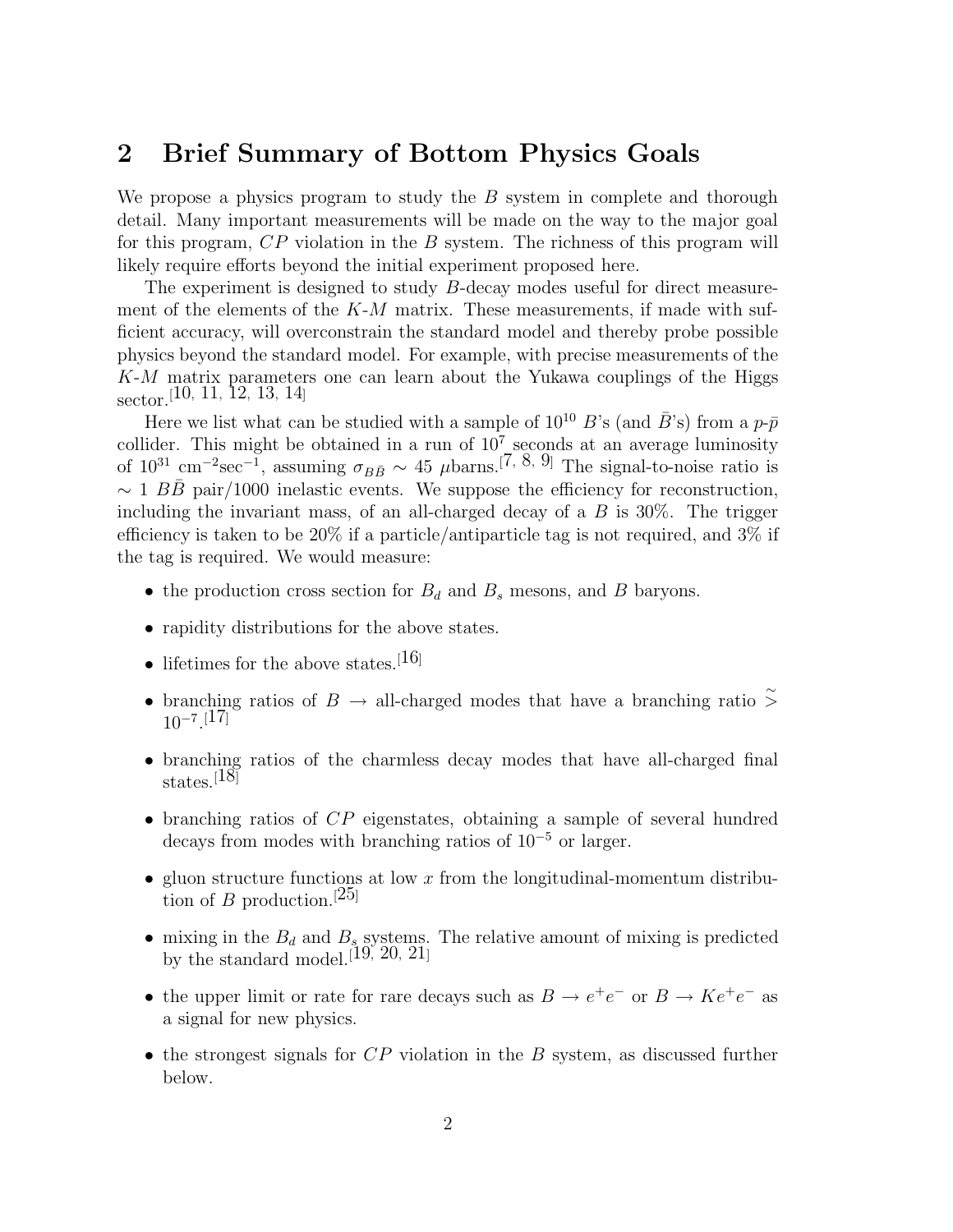The experimentally accessible signal of  $CP$  violation in the B system is an asymmetry of the form

$$
A = \frac{\Gamma(B \to f) - \Gamma(\bar{B} \to \bar{f})}{\Gamma(B \to f) + \Gamma(\bar{B} \to \bar{f})}.
$$

Such asymmetries are expected to be in the range 0.05–0.30 for some favorable modes.<sup>[14, 15]</sup> If the final state f is a  $CP$  eigenstate the relation between the measured asymmetry and the  $K-M$  matrix involves no knowledge of strong interactions (unlike all measures of  $CP$  violation in the K system, see [10] and references therein). But in this case,  $f = \overline{f}$ , so the identification of the parent B as a particle or an antiparticle must come from a tag based on the reconstruction of the other  $B$  in the event.

As examples we consider three modes,  $f = K^+\pi^-$ ,  $\pi^+\pi^-$ , and  $\psi K_S$ , of which the  $K^+\pi^-$  decay is 'self-tagging,' while the other two are  $CP$  eigenstates and require a tag on the second B. The table lists the size of the  $CP$  asymmetry needed to produce a 3- $\sigma$  effect in the proposed experiment, for the branching ratios and efficiencies also stated. The assumed branching ratio,  $\Gamma$ , for the  $\psi K_S$  decay includes factors of 0.07 for  $\psi \to e^+e^-$  and 0.3 for detection of the decay  $K_S \to \pi^+\pi^-$ . Of the 10<sup>10</sup> B's produced only about  $4 \times 10^9$  are  $B^0$  or  $\bar{B}^0$ .

|                            |                                 |              | $\frac{1}{2}$ recon | A for 3 $\sigma$ |
|----------------------------|---------------------------------|--------------|---------------------|------------------|
| $K^+\pi^-$<br>$\pi^+\pi^-$ | $10^{-5}$<br>$5 \times 10^{-5}$ | 0.06<br>0.01 | 2400<br>2000        | 0.06<br>0.07     |
| $\psi K_S$                 | $10^{-5}$                       | 0.01         | 400                 | 0.15             |

Table 1: The  $\overline{CP}$  violation asymmetry needed for a 3- $\sigma$  signal in various B-decay modes.  $\epsilon$  is the assumed reconstruction  $\times$  trigger efficiency. The number of reconstructed events is for a run of  $10^7$  sec at an average luminosity of  $10^{31}$  cm<sup>-2</sup>sec<sup>-1</sup>, in which  $4 \times 10^9$   $B^0$  and  $\bar{B}^0$  mesons would be produced.

The information to be gained from  $B$  decays to  $\mathbb{CP}$  eigenstates is conveniently characterized on a triangle, as advocated by Bjorken. An overconstrained determination of the  $K-M$  matrix consists of measuring the interior angles of this triangle. Each angle can be directly inferred from an asymmetry measurement. Thus a thorough study involves determination of the asymmetries in several decay modes in each of three classes of decays, all to  $CP$  eigenstates. A general-purpose  $B$  detector is certainly required for such a study.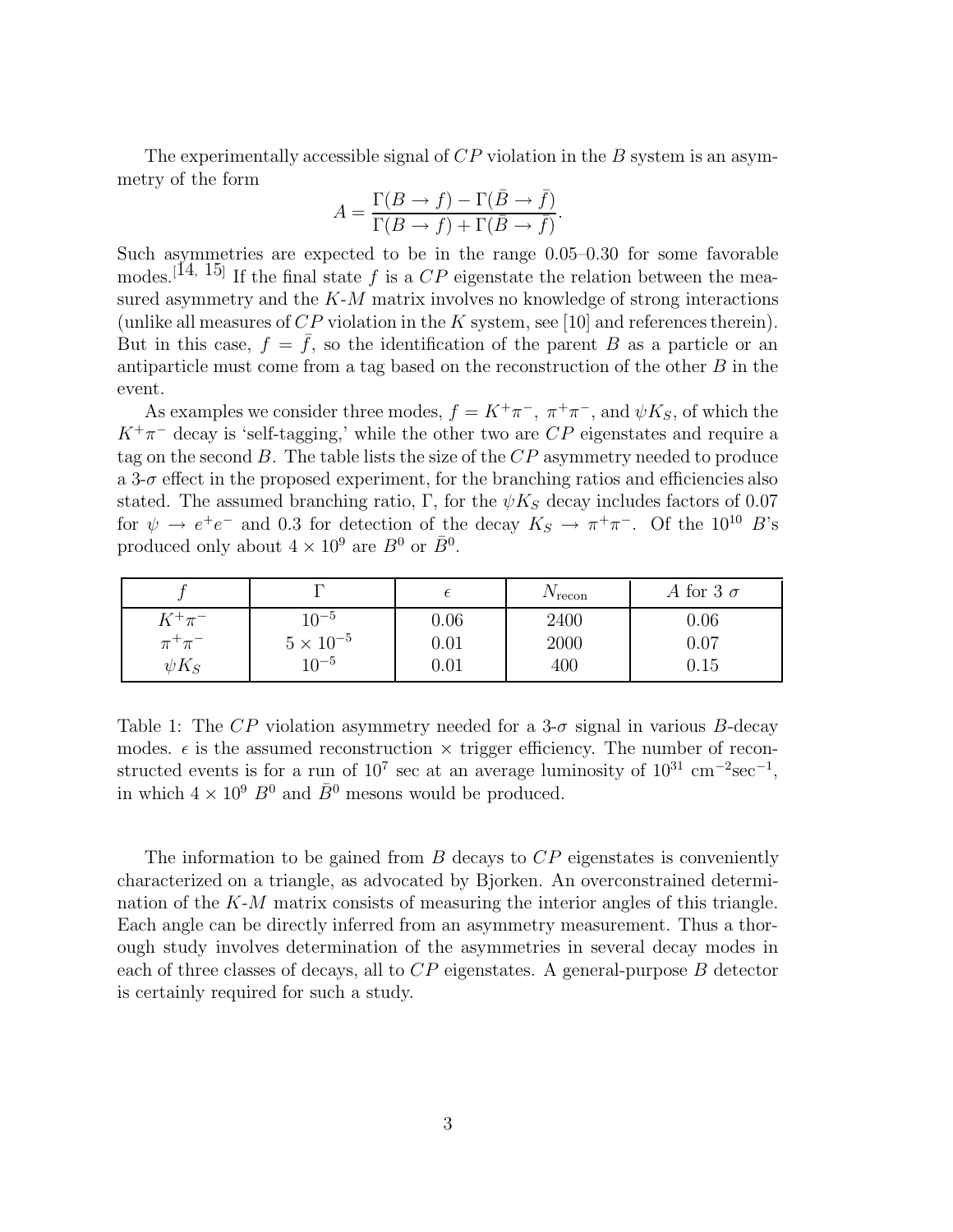# **3 Comparison to Other Approaches**

## **3.1** e+e<sup>−</sup> **machines**

The main advantage of the Tevatron Collider and the SSC over existing and proposed  $e^+e^-$  machines is the larger B cross section at a hadron collider. The Lorentz boost of BB pairs produced at hadron colliders is also an important advantage over conventional  $\Upsilon(4s)$  machines, as this permits reconstruction of the secondary decay vertex. However,  $e^+e^-$  machines have the advantage of much better signal-to-noise. The issue for the hadron machines is the experimental efficiency. The issue for  $e^+e^$ machines is accelerator technology.

The key experimental technique which should permit extraction of the weaker B signal at a hadron collider is the reconstruction of the secondary decay vertex in a silicon vertex detector. In the case of charm physics, once this technique matured, experiments at hadron machines matched and now surpass those at  $e^+e^-$  machines.

The BB cross section at the  $\Upsilon(4s)$  is about 1 nb, ~ 45,000 times less than at the Tevatron. On the Z, the  $B\bar{B}$  cross section is about 5 nb. At a luminosity of  $10^{32}$  $\text{cm}^{-2}\text{sec}^{-1}$ , it is unlikely that present-day  $e^+e^-$  machines will observe CP violation.

Even assuming a 100% reconstruction efficiency for B's at an  $e^+e^-$  machine compared with 1% at a hadron collider, it would require a luminosity 500 times greater at the  $e^+e^-$  collider than at the Tevatron collider to produce an equal sample of reconstructed B's. Compared to the SSC, a luminosity 5000 times greater is required at the  $e^+e^-$  machines.

The prospects of studying CP violation have stimulated many proposals for highluminosity  $e^+e^-$  machines. Amaldi and Coignet,<sup>[40]</sup> and Cline<sup>[41]</sup> have suggested symmetric linear colliders with luminosities of  $10^{34}$  cm<sup>-2</sup>sec<sup>-1</sup>. Other ambitious approaches have been put forward by PSI, KEK, and SLAC.[42*,* 43*,* 44] More recently, SLAC and DESY have been studying the option of asymmetric collisions, yielding a boosted  $\Upsilon(4s)$ . With a luminosity of  $10^{34}$  cm<sup>-2</sup>sec<sup>-1</sup>, the number of produced BB pairs per year will be on the order of  $10^8$ . Even with  $100\%$  reconstruction efficiency, this sample would be only comparable to that obtainable in the firstgeneration experiment proposed here for the Tevatron. As yet, there is no realistic design for such a machine, which would probably be built only after the SSC.

LEP and SLC have powerful detectors, low-multiplicity events, and, since the B's come from Z decay, they are boosted which allows secondary vertex detection. If their luminosity approaches  $10^{33}$  cm<sup>-2</sup>sec<sup>-1</sup>, they would be quite competitive with the BCD. However, it is unlikely they will produce enough events to address CP violation in the neutral B system. Even at  $10^7$   $Z^0$ 's produced per year this is less  $B\bar{B}$  's than CESR produces now.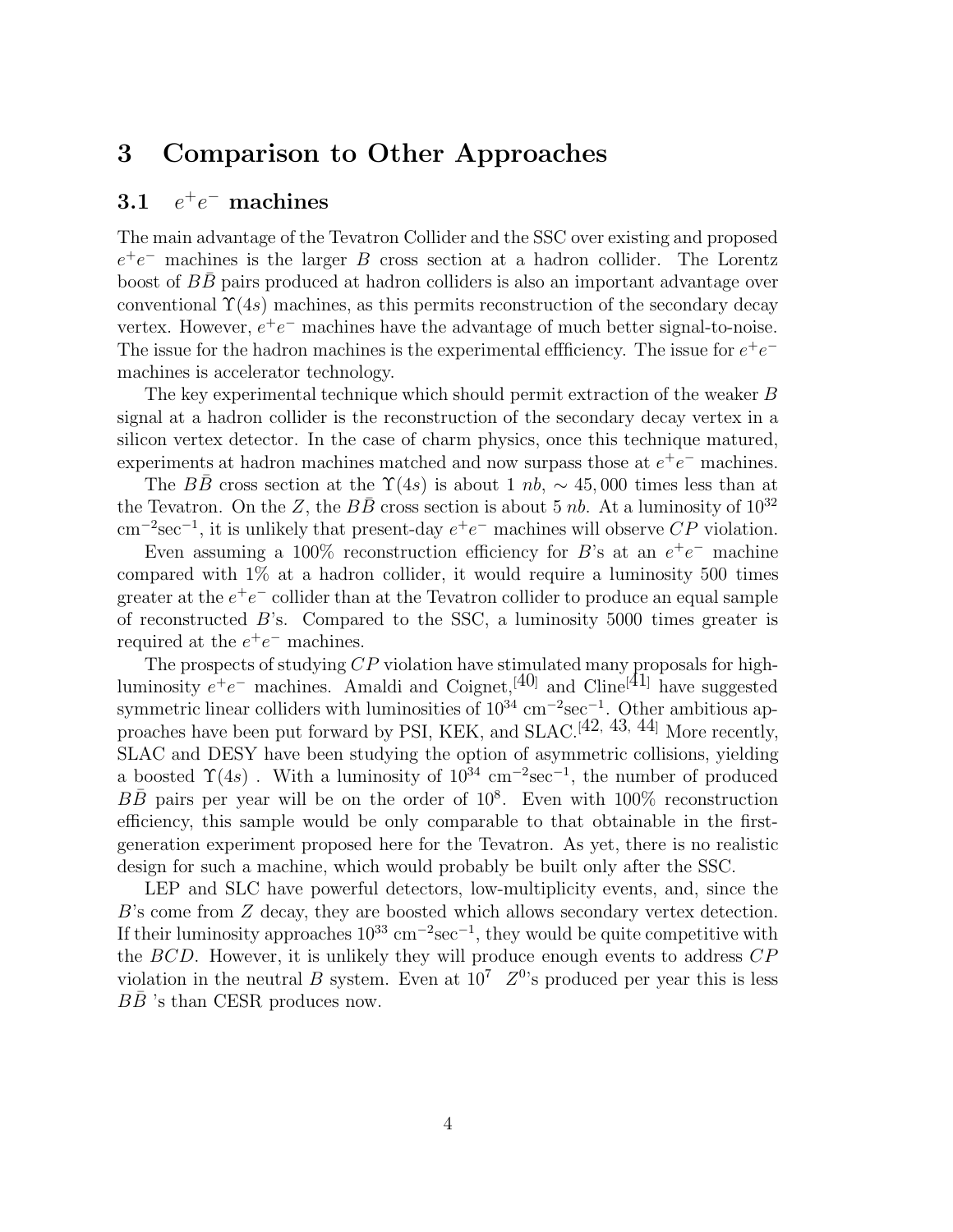### **3.2 Fixed Target Experiments at Hadron Machines**

The bottom cross section is ∼ 1000 times larger at the Tevatron collider than at fixed-target energies. Furthermore, the ratio of bottom to total cross section is about 3000 times larger at the collider. These advantages will permit a hadron-collider experiment to explore a much greater range of phenomena in the B system compared to a fixed-target experiment which must focus on very specific issues. Although fixed-target photoproduction yields a better  $\sigma_{B\bar{B}}/\sigma_{\text{tot}}$  than hadroproduction, the size of  $\sigma_{B\bar{B}}$  is down by several orders of magnitude. Recent reviews on this subject have been given by Bjorken,<sup>[22]</sup> Garbincius,<sup>[24]</sup> and Sandweiss and Cox.<sup>[23]</sup>

## **3.3 Other Hadron Colliders**

UA1 at the CERN  $Sp\bar{p}S$  collider has already observed a large  $B\bar{B}$  cross section. However the  $B\overline{B}$  cross section is about a factor of 5 lower than at the Tevatron, and with the upgraded luminosity the Tevatron production of B's will exceed the CERN production by at least an order of magnitude.

A workshop held at BNL this summer explored the possibility of a bottom experiment in the proposed RHIC machine, running in a  $p\bar{p}$  mode. Again the cross section is about a factor of 5 lower, but here the anticipated luminosity could be  $> 10^{32}$  cm<sup>-2</sup>sec<sup>-1</sup>.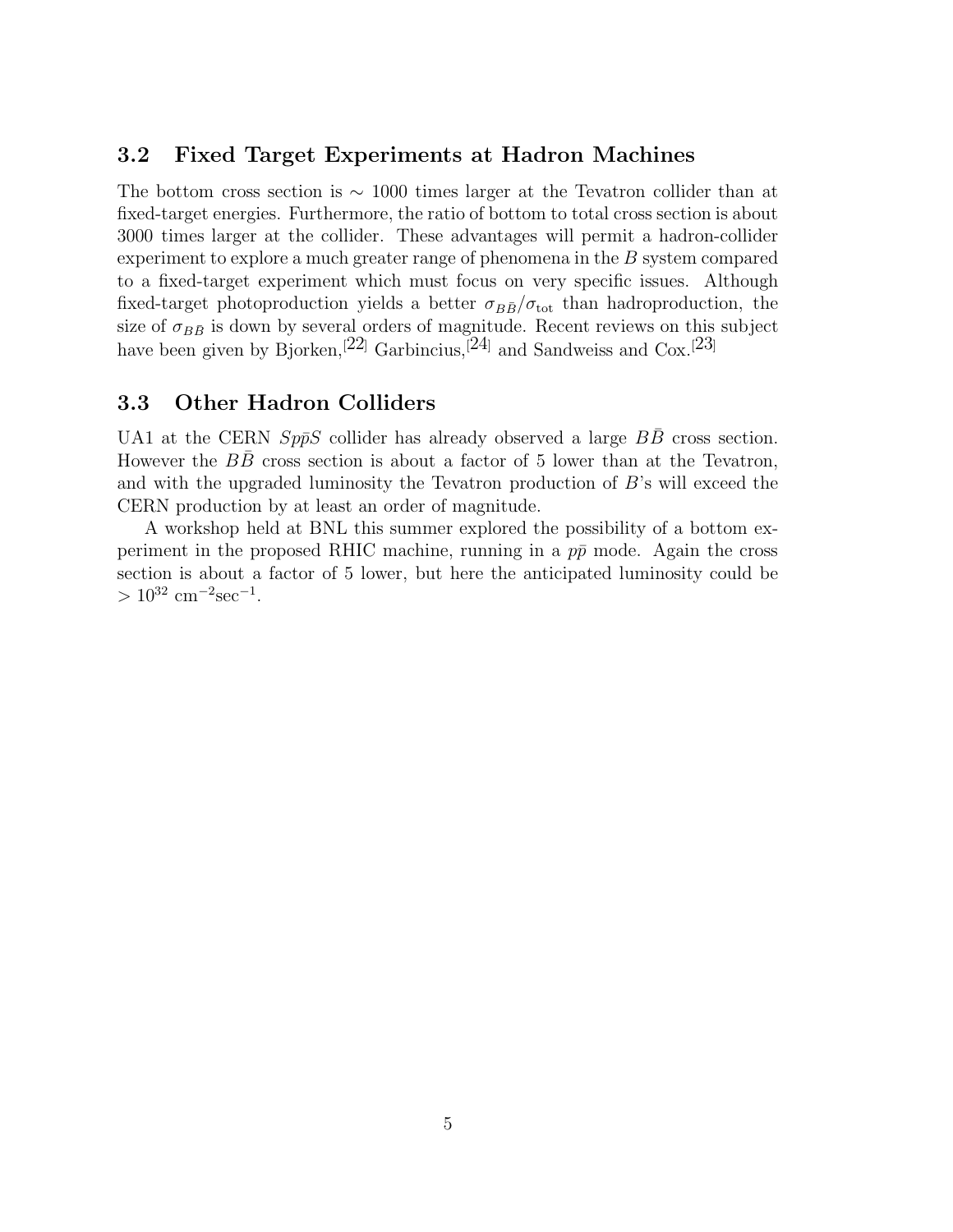# **4 Detector Overview**

The experiment is shown in figure 1. The design is driven by the need for large angular acceptance, good momentum resolution for low-momentum tracks, precision vertexing, and particle identification. Calorimetry is not important except for electron identification. The basic character of the detector is "central" with greater emphasis on the angular region  $2° < \theta < 30°$  than in present detectors designed for W and Z physics. The main design considerations are listed here and greater detail is provided in subsequent sections.

Figure 1: Overview of BCD detector.

• A dipole magnet is chosen to optimize the detection of tracks produced between  $2^{\circ} < \theta < 178^{\circ}$  (pseudorapidity:  $-4 > \eta > 4$ ). The kinematics of BB production are such that both forward and central tracks must be measured well in order to have a high geometric acceptance, while transverse momenta greater than 5 GeV/c are seldom of interest.<sup>[6]</sup> A dipole magnetic field oriented perpendicular to the beams is the best and simplest solution. The magnet design calls for circular pole tips of 4-m diameter, separated by a 4-m gap.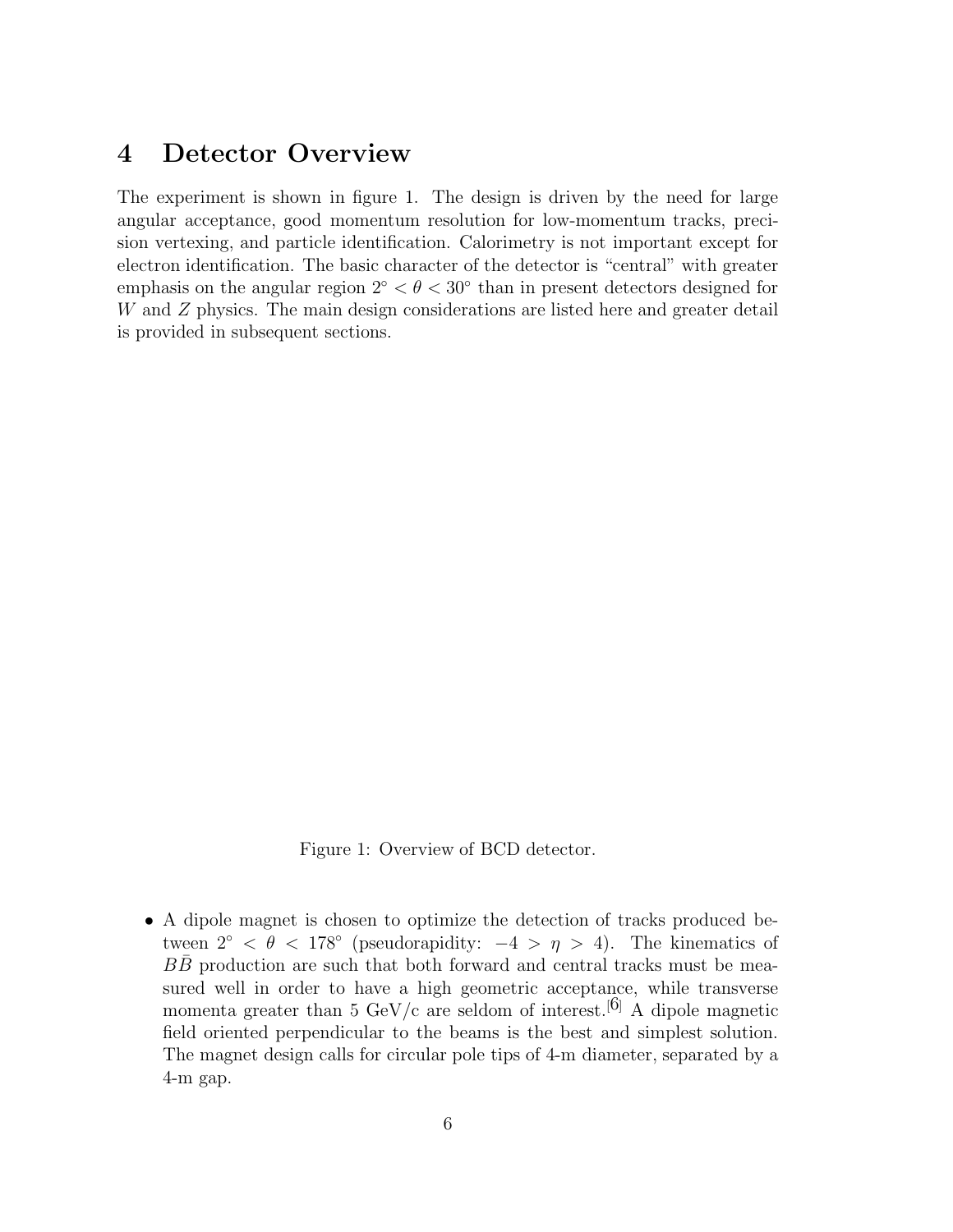- Even for small-angle high-momentum tracks, good momentum measurement can be obtained with a field of one Tesla in the dipole-magnet spectrometer. A low-field, large-diameter magnet is preferable for pattern recognition of lowmomentum tracks.
- The gap size of 4 m permits a tracking system with 75-100 samples per track, the minimum acceptable number in a high-multiplicity event, while still accomodating the EM calorimeter, TRD, and RICH counters inside the coil.
- The vertex detector is designed to find the secondary vertices of the  $B$  particles with high efficiency, thereby reducing the combinatoric background. Also the ability to measure the time evolution of the states is particularly important for  $CP$  studies. Extensive Monte Carlo simulations<sup>[45]</sup> indicate that 3–D vertex reconstruction is necessary to achieve good pattern recognition, and that the system should have a worst-case impact-parameter resolution of  $< 20 \mu$ m. All tracks should intersect at least 3 planes with an angle of incidence  $\langle 45^\circ \rangle$ . These requirements, along with the size of the intersection region, led to a hybrid design of barrels and planes using double-sided silicon. The detector is located outside the beam pipe, at 1.5-cm radius, to minimize effects of multiple scattering. Studies of this design, where tracking efficiencies were 100%, gave an efficiency for finding B vertices of  $\sim$  45%. A preliminary mechanical model of this detector design has been constructed.
- The vertex detector relies on the gas tracking system for most of the pattern recognition. The tracking system is designed for efficient and rapid 3–D pattern recognition of tracks over the full angular range. There are 75-100 hits along each track. The technology used is thin straw tubes arranged in superlayers. Straw tubes provide a measurement error of 40  $\mu$ m per hit. Such high precision will allow a mass resolution of 20  $\text{MeV}/c^2$  and an extrapolation error into the silicon vertex detector of 50  $\mu$ m. Good mass resolution is desirable to separate  $B_d$  and  $B_s$ , and to set a narrow mass window around the B as a rejection against combinatoric background.
- Particle identification is important in reducing the combinatoric background, especially for modes such as  $B \to K\pi$  and  $B \to p\bar{p}$ . Electron identification is required for triggering and tagging the particle-antiparticle nature of the B. The design incorporates TRD's, RICH counters and an electromagnetic calorimeter over the full detector acceptance and for the full momentum range of the B decay products.
- The trigger and data acquisition system is designed to handle a luminosity of 10<sup>32</sup> cm−<sup>2</sup>sec−<sup>1</sup> and data-flow rates of GigaBytes per second. The trigger philosophy is to assemble the full event as soon as possible and pass it to a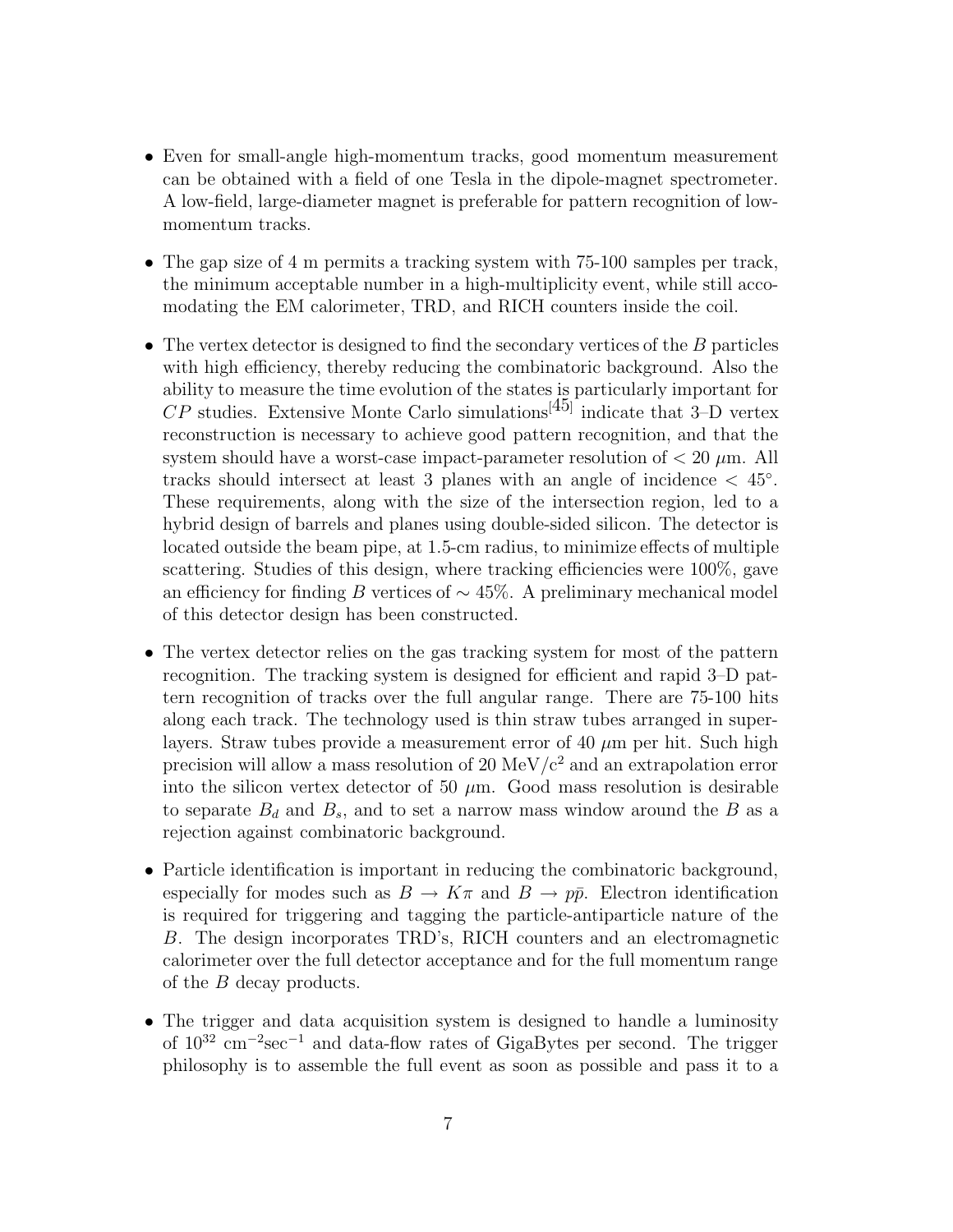numeric processor where a variety of trigger algorithms can be implemented. The system is based on the latest communications-industry technology, which represents a new approach for high-energy-physics experiments and is suitable for SSC data rates.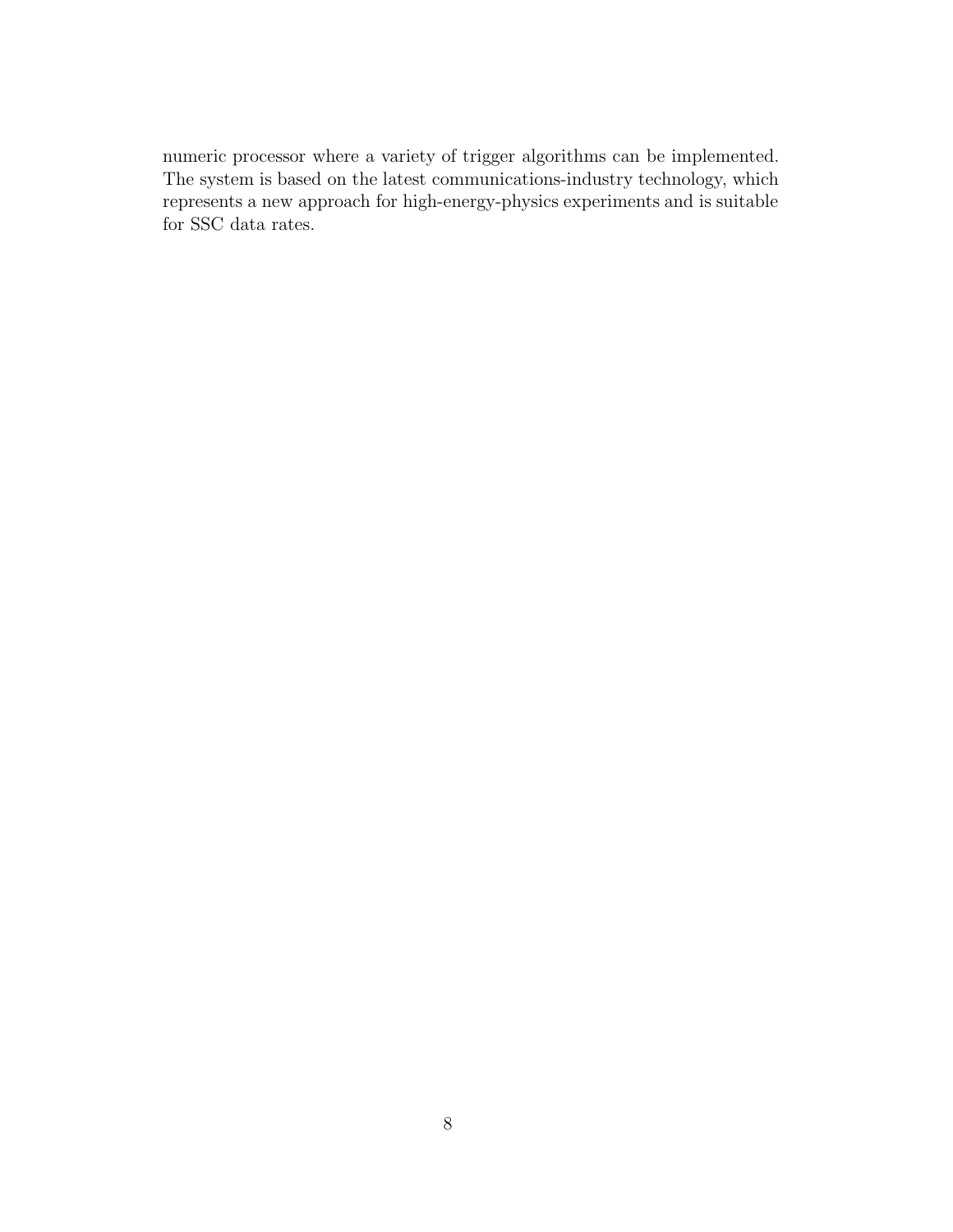# **5 Detector**

## **5.1 Dipole Magnet**

The dipole magnet for the BCD should have circular poles tips of 4-m diameter, a 4-m high gap, and a field strength of one Tesla. The large gap accomodates tracking and particle identification systems inside the magnetic field, while the circular pole tips maintain a field symmetry that simplifies the tracking algorithms. The magnet design and steel arrangement is shown in figure 2.

Figure 2: Dipole-magnet design and steel arrangement.

A comparison has been made with existing magnets that might be available on a time scale adequate for the Bottom Collider Detector. These are the CCM (Chicago Cyclotron Magnet), the MFTF (Magnet Fusion Test Facility) magnet, the Fifteen Foot Bubble Chamber Magnet, and the Berkeley 184" Cyclotron magnet.

The CCM would be an ideal magnet for the B Collider, if its gap were opened from the present 1 m to the needed 4 m. It will utilized in the muon-physics program for several years. If it should become available, the cost of moving it to a new facility would be around \$750k.

The MFTF magnet has been turned on only once so this is a virtually new magnet. Only the superconducting coils of the MFTF magnet would be of use at the Bottom Collider Detector. The BCD project would have to pay the cost of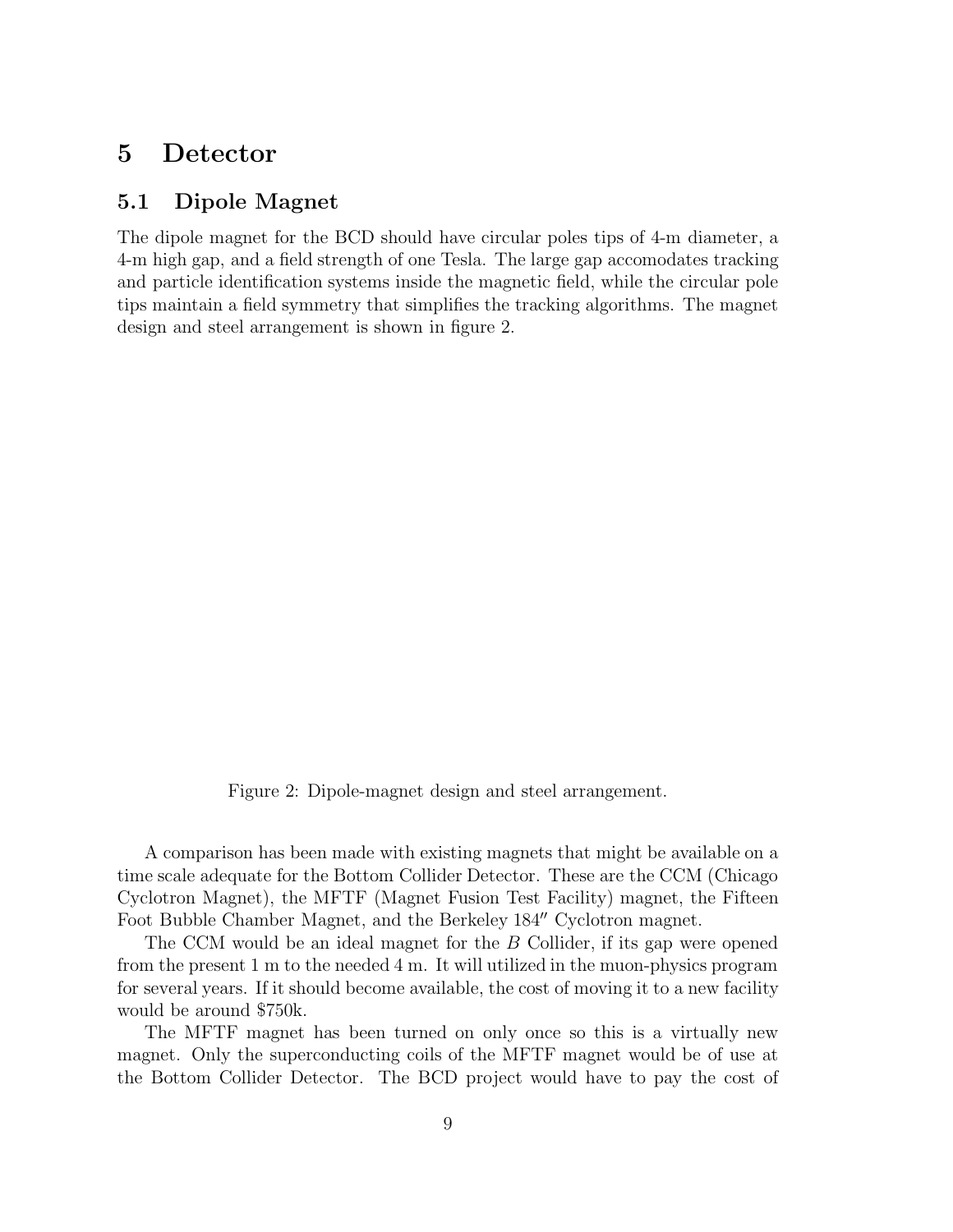building the magnet yoke. Four of the existing ten coils could be used to achieve a 1-Tesla field. The cost of transport and installation are roughly estimated as \$500k.

The Fifteen Foot Bubble Chamber Magnet has not been considered seriously for this project because it is being sought for an experiment at Gran Sasso. As for the MFTF magnet, a steel yoke would have to be built to incorporate the existing coils.

Figure 3: The vectors in each mesh element show the magnitude and direction of the magnetic-field flux density, for one quadrant of the magnet. At the center the value is about 1.14 Tesla, and near the corner of the pole it is about 3 Tesla (use of a  $B$ -H table in the ANSYS simulation would reduce this). The plots for the air region and the pole have been separated for clarity.

An attempt had been made to acquire the Berkeley 184" Cyclotron Magnet for the Bottom Collider Detector. This was not possible because the magnet plates are only two inches thick (too many plates, too much rigging cost), they are mildly radioactive, and they are welded together into a yoke that also supports the crane at the Berkeley Cyclotron Building. The estimated cost of the procurement of this steel exceeds \$1M, and was considered excessive. The copper magnet coils from the cyclotron are not considered useful because they are oil cooled and radioactive.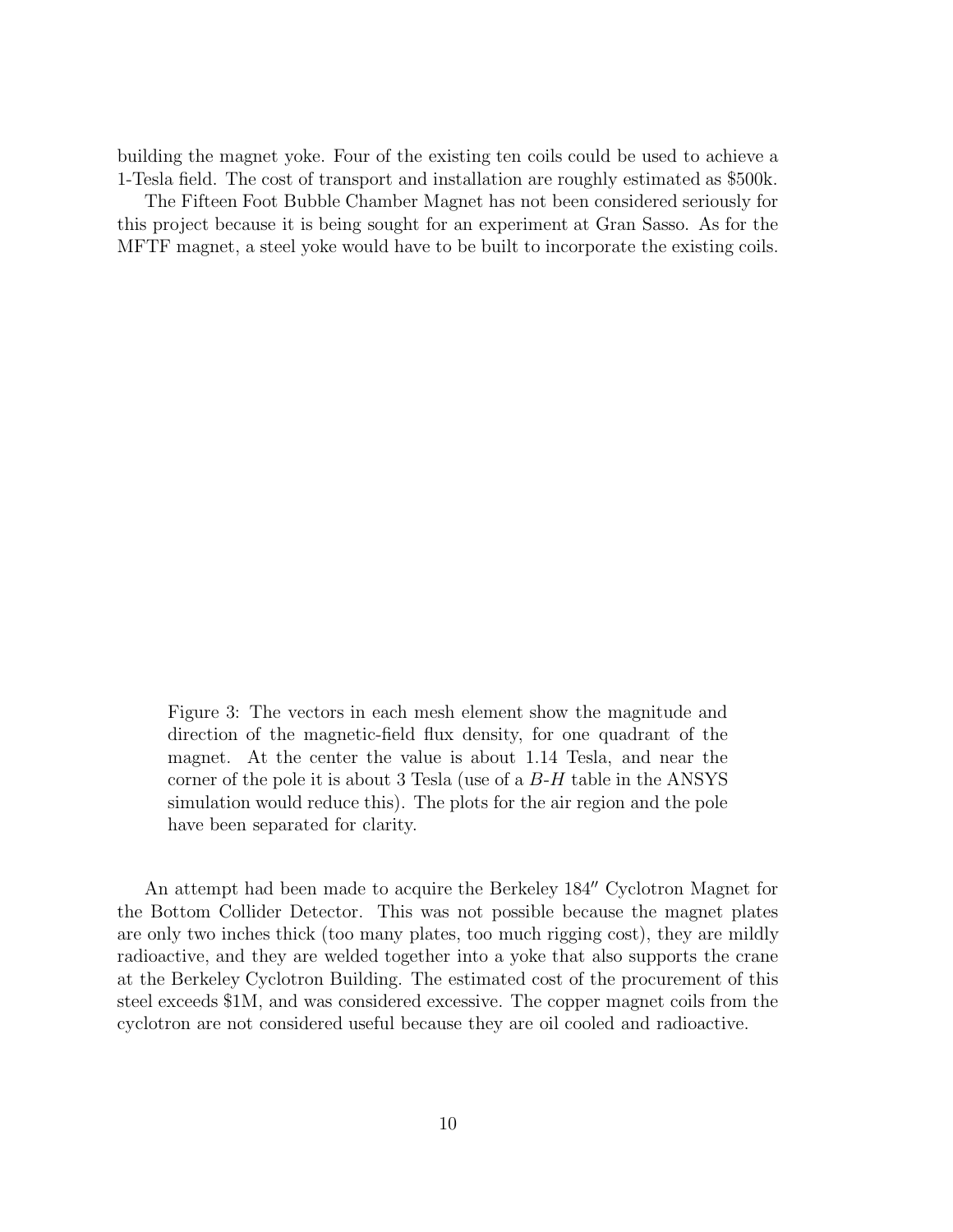#### **5.1.1 Design of a New Dipole Magnet**

We are presently pursuing the design of a new dipole magnet. A study using the ANSYS finite-element analysis program is underway to explore several design issues.

As detailed in the Detector Overview section, the magnet-gap size is driven by the need for good momentum resolution and electron identification. This requires a long lever arm for tracking, and placement of the detector elements inside of the magnet. At present, the magnet modeling uses an overall dimension of  $14 \times 10 \times 4$ meters for the yoke. The pole tips are 2 meters in radius. The weight of the magnet is estimated to be 3000 tons. With a 1-Tesla central field, the stored magnetic energy is 100 MJoule. A cost estimate is included in section 10.

Shown in figure 3 is the field map for this design. The  $\int B dl$  from the magnet center outwards is typically 3 Tesla-meters, as seen in figure 4. With this, a momentum resolution of  $1\%$  or better can be achieved for all tracks with  $P_T$  less than  $4 \text{ GeV/c}.$ 

Figure 4: Shown here is the integral of the component of the magnetic field perpendicular to lines emanating from the magnet center at various angles with respect to the horizontal symmetry plane. The path length available is also shown.

An important physics issue relates to the transverse length of the iron yoke. The azimuthal symmetry of the field is destroyed by the presence of the vertical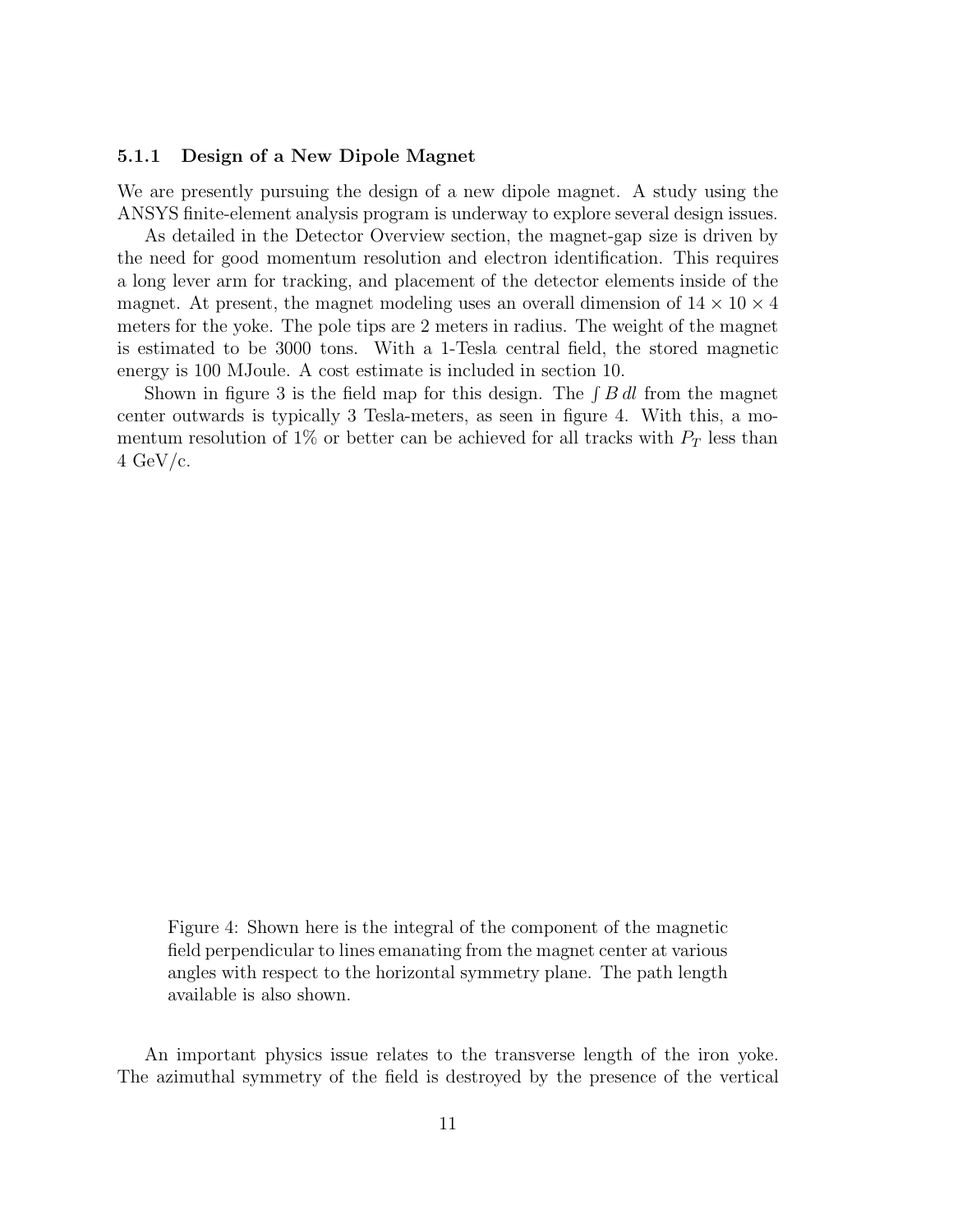return iron. By locating the iron further from the coils the field symmetry can be maintained. This results in a simpler field map and simpler track finding, which will be critical for the fast-tracking trigger of the experiment. The ANSYS simulation indicates that the vertical iron yoke should be about 3 m back from the pole tips to insure good field symmetry, while a minimal configuration with only 1-m spacing would cause considerable field distortion. The extra 2 m of steel in the horizontal yoke pieces adds a relatively small increment to the cost of the magnet.

Another important issue is the size and weight of the largest piece of the magnet. The coils are the largest pieces, about 5 meters in diameter including insulation. The weight of the largest steel piece would be limited to about 30 tons. In addition, we intend to bolt the magnet steel together allowing easy dismantling (for possible relocation at the SSC).

## **5.2 Silicon Vertex Detector**

#### **5.2.1 Introduction**

The vertex detector is essential in extracting the B signal in a high-multiplicity environment. The clear association of tracks with a secondary vertex suppresses the otherwise overwhelming combinatoric backgrounds.

The lifetime,  $c\tau$ , of bottom mesons is about 360  $\mu$ m. Secondary vertices must be reconstructable when their separation from the primary vertex is of this scale. We propose a microvertex detector based on silicon-strip detectors. Alternative vertex detectors utilizing the silicon-drift technique are also under consideration. Multiple scattering of charged particles and conversion of photons in the silicon detectors is a non-negligible problem. As a consequence we plan to use  $200-\mu m$ -thick silicon, with double-sided readout.

The difficulty for precision vertexing in a collider experiment is that the secondary tracks emerge into the full  $4\pi$  laboratory solid angle At present, tracking with silicon-strip detectors has been implemented only in geometries with near-normalincidence tracks. However, because the interaction region in a hadron collider is spatially extended, there is no plausible geometrical arrangement of silicon planes which does not have some tracks at 45◦ incidence.

Figure 5 presents the angle of incidence (degrees from normal) on the silicon vertex detector for decay products of bottom mesons.

We anticipate that development of silicon detector technology will permit its use for  $45^{\circ}$ -incident tracks. A normally incident track will traverse the  $200-\mu m$  thickness of a silicon detector giving a signal of 200  $\mu$ m  $\times$  80 electron-hole pairs/ $\mu$ m = 24000 electrons. We plan to use  $50-\mu m$  strip width, so that a 45 $\degree$  track would cross 70  $\mu$ m of silicon per strip. The signal is then 70  $\mu$ m  $\times$  80 electron-hole pairs/ $\mu$ m = 5600 electrons. It appears likely that VLSI readout chips for the silicon-strip detectors will achieve noise figures of 1000 electrons, which is entirely adequate. Indeed, if this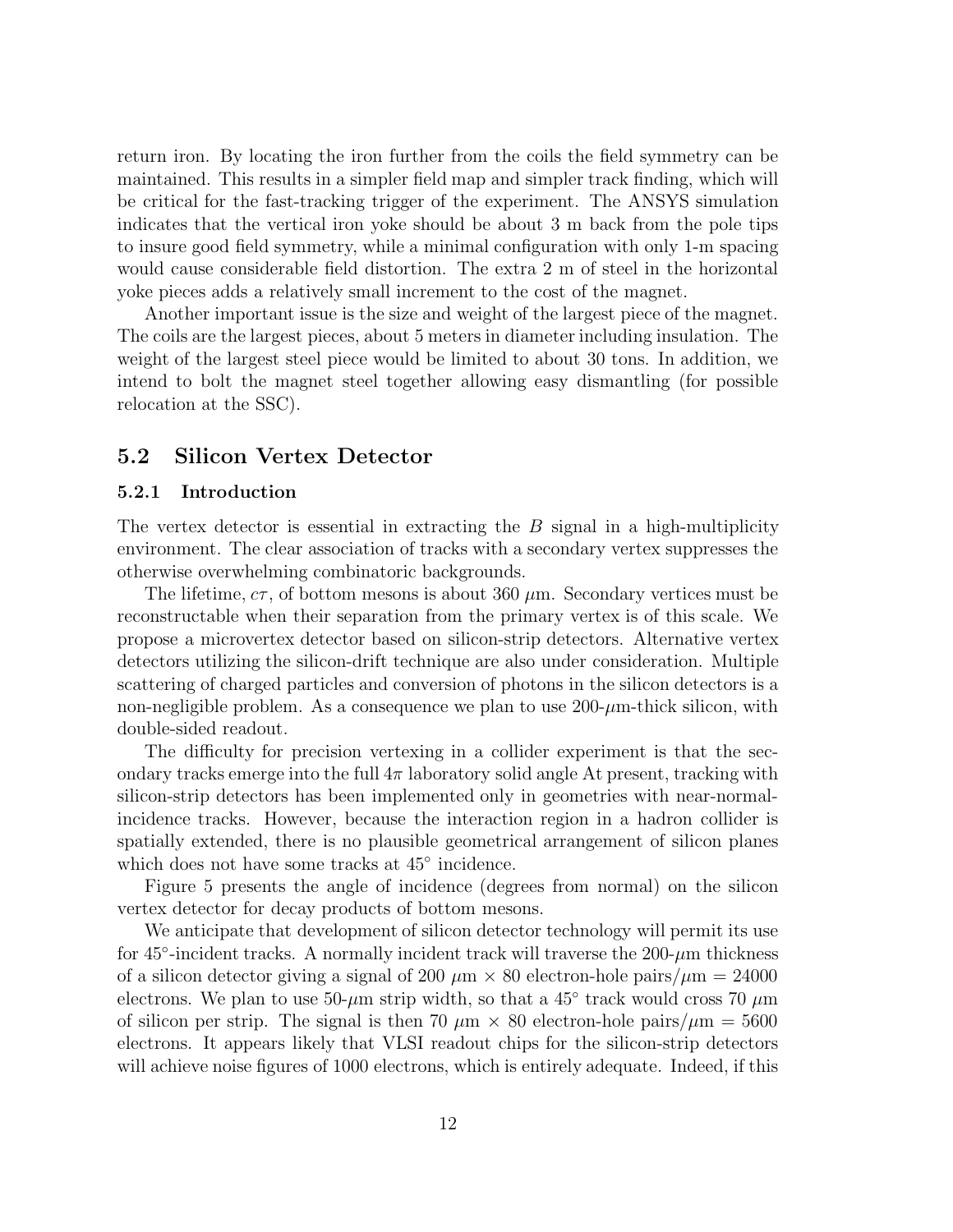

Figure 5: Angle of incidence upon the silicon vertex detector for bottom meson decay products (degrees from normal).

noise level can be maintained even tracks with ∼ 0◦ incidence should be detectable, as these would yield about 4000 electrons.

#### **5.2.2 Detector Geometry**

The proposed detector geometry that has evolved over the past year is shown in figure 6.

The silicon vertex detector is logically segmented into two regions. The "central" region covers most of the interaction region with a combined geometry of equallyspaced silicon planes and three segmented barrels. The "rapidity-spaced" region covers the outer limits of the interaction region with silicon planes covering equal intervals in pseudorapidity. All silicon elements lie outside the beryllium beam pipe.

The beryllium beam pipe has radius  $1.3 \text{ cm}$  and thickness  $400 \mu \text{m}$ . All (doublesided) silicon elements are of 200  $\mu$ m thickness and have a strip pitch of 50  $\mu$ m. Each disk has an inner radius of 1.5 cm and an outer radius of 13.5 cm. The detector consists of thirty-one parallel silicon disks and three segmented silicon barrels. The barrels have strips in z and  $\phi$  directions, while the planes have strips in the x and  $y$  directions. The total length of the vertex detector is approximately  $210 \text{ cm}$ .

The central region of the vertex detector contains twenty-one planes with an interdisk spacing of 4 cm. The barrel segments are placed in the interdisk volumes and extend to the disk edges of the neighboring planes. The inner barrel radius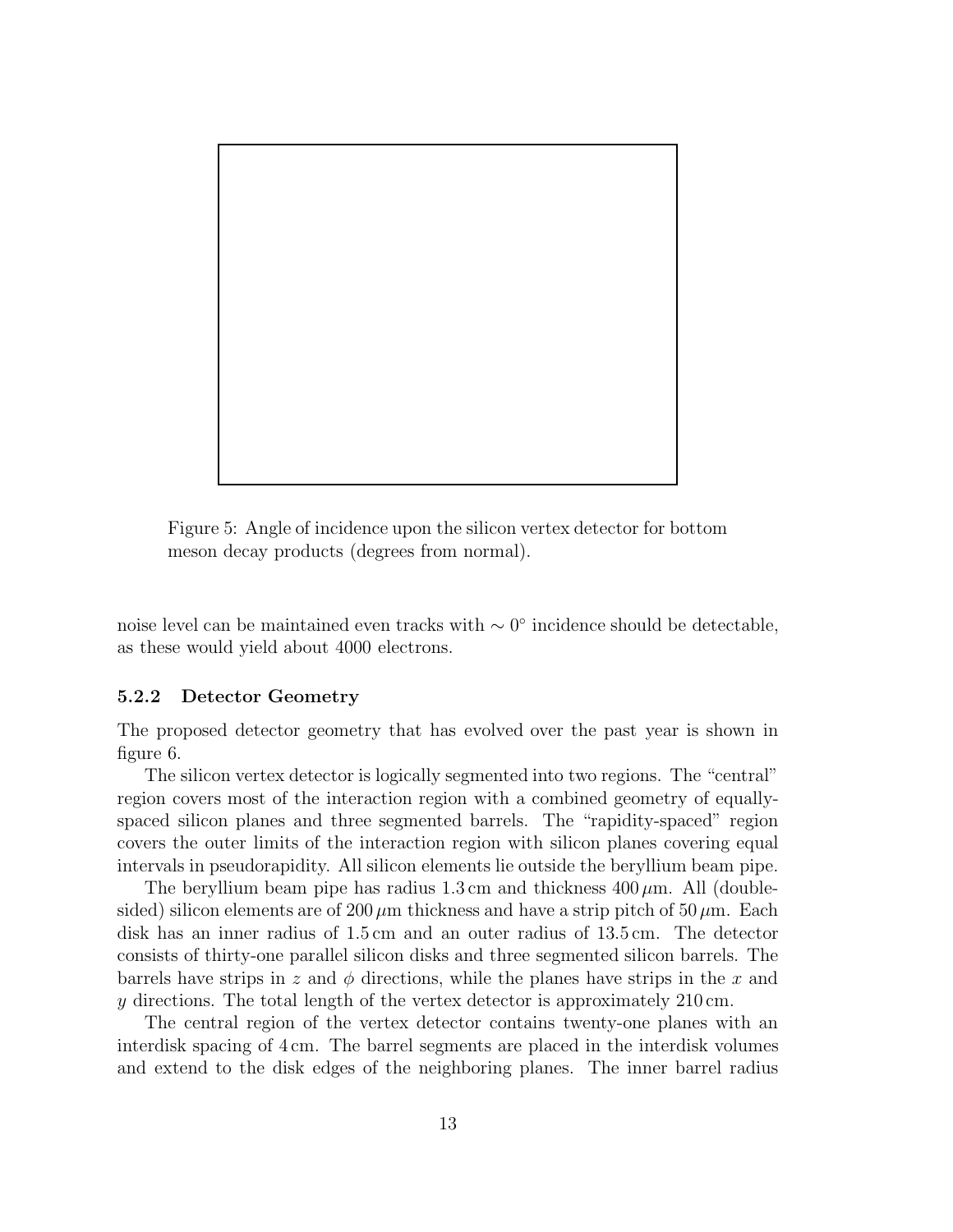Figure 6: BCD Silicon Vertex Detector

is 1.5 cm; the middle silicon barrel radius is 5.0 cm; the outer silicon barrel radius is 10.0 cm. The central region extends from the center of the interaction region to  $z = \pm 40$  cm.

The rapidity-spaced region is abutted to the central region and covers the outer limits of the interaction region. Silicon planes are placed every one-third unit of pseudorapidity, with the  $\eta = 3$  planes equivalenced to the outer planes of the central region. Five rapidity-spaced planes extend from the ends of the central region.

This detector combines the features of the planar and barrel silicon geometries. Planes provide effective detector surfaces for particles traveling into the forward and backward regions, while barrels provide effective detector surfaces for radiallymoving particles. The outer radius of the silicon planes has been chosen to be twice the interplane distance to guarantee three hits for all particles in the central region. Since the planes and barrels present relatively perpendicular surfaces to the particle tracks, this provides that all tracks that pass through the body of the detector will have three acceptable hits.

Figure 7 presents a scatterplot of hits per track versus B pseudorapidity for  $B \to \pi^+\pi^-$ . Hits are required to pass the cluster cut (see next section). (A shorter silicon vertex detector, designed for a shorter interaction region, was used in this study. Results for the long interaction region are expected to be similar.)

A model of the vertex detector has been built to address mechanical design issues.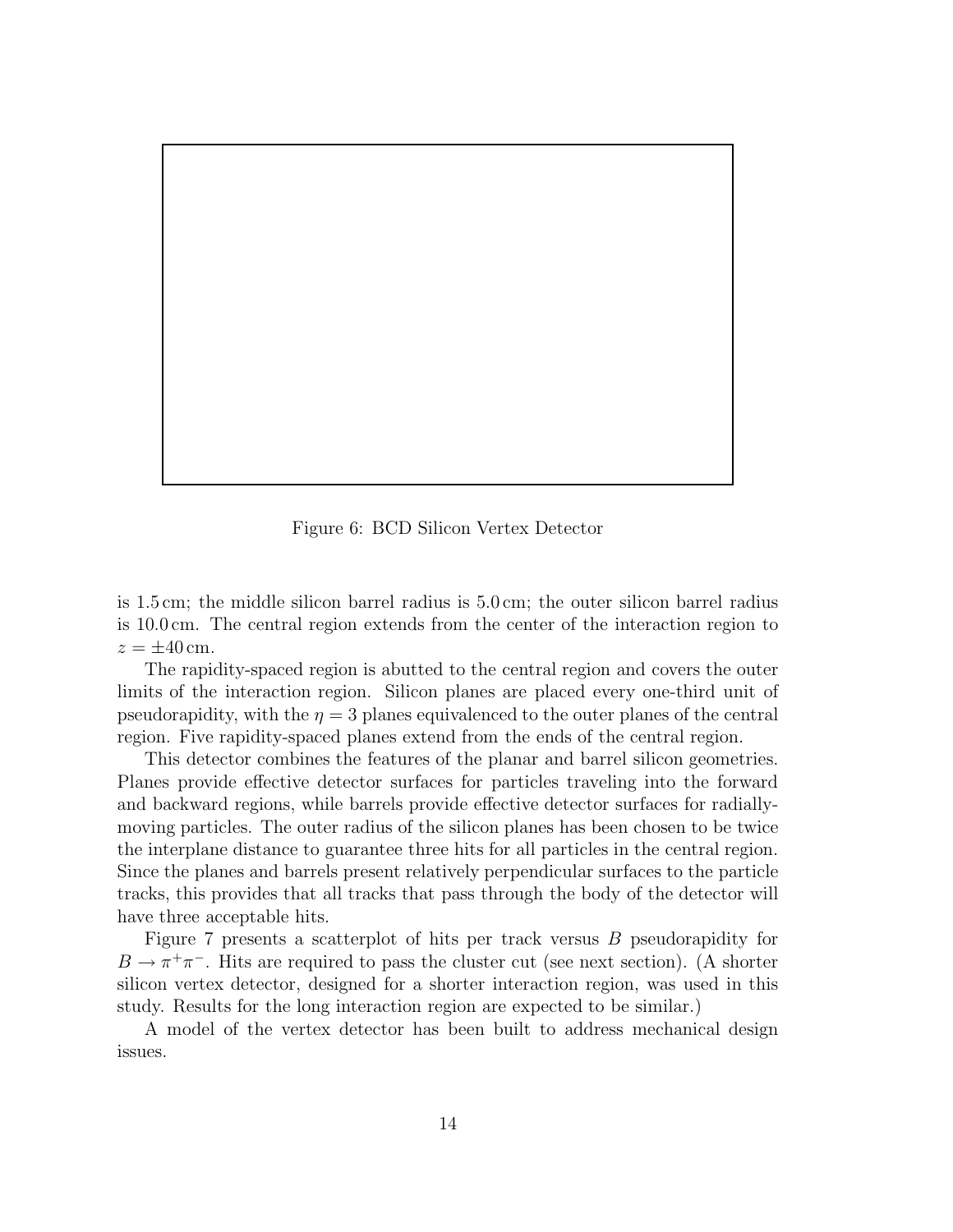Figure 7: Pseudorapidity of the B meson versus the number of valid hits per track in  $B \to \pi^+\pi^-$ . Valid hits are those that pass the required cluster cut.

#### **5.2.3 Simulation of Vertex Detector Performance**

PYTHIA 5.1 was used as the event generator for the simulation of the above design. Bottom meson events were generated for a  $p-\bar{p}$  collider with 2 TeV center-of-mass energy. The minimum invariant mass of the hard-scattering parton subsystem was set at  $10.5 \,\text{GeV}/c^2$ ; the minimum allowed transverse momentum was  $0.0 \,\text{GeV}/c$ . Decays of secondary particles were prohibited in the PYTHIA event generation—all particle decays were handled by GEANT3.

Bottom mesons only were selected from among the full PYTHIA–generated event for entry into GEANT3. Our objective was to determine whether reconstruction of bottom mesons would be possible using this vertex detector—one should first check that reconstruction is possible without any extraneous particles. Simulations were run using two decay modes:  $B_d^{\circ} \to \pi^+\pi^-$  and  $B_d^{\circ} \to \psi K_s^{\circ}$  ( $\psi \to e^+e^-$ ). No magnetic field was present in the simulations, this being a preliminary design study.

Analysis was performed using GEANT3's knowledge of the particle decay. No pattern recognition was used; the GEANT3 particle-decay chain was followed to identify descendents of each bottom meson. Both of the chosen decay modes allow a simple trigger—both provide two prompt, charged particles. Bottom meson events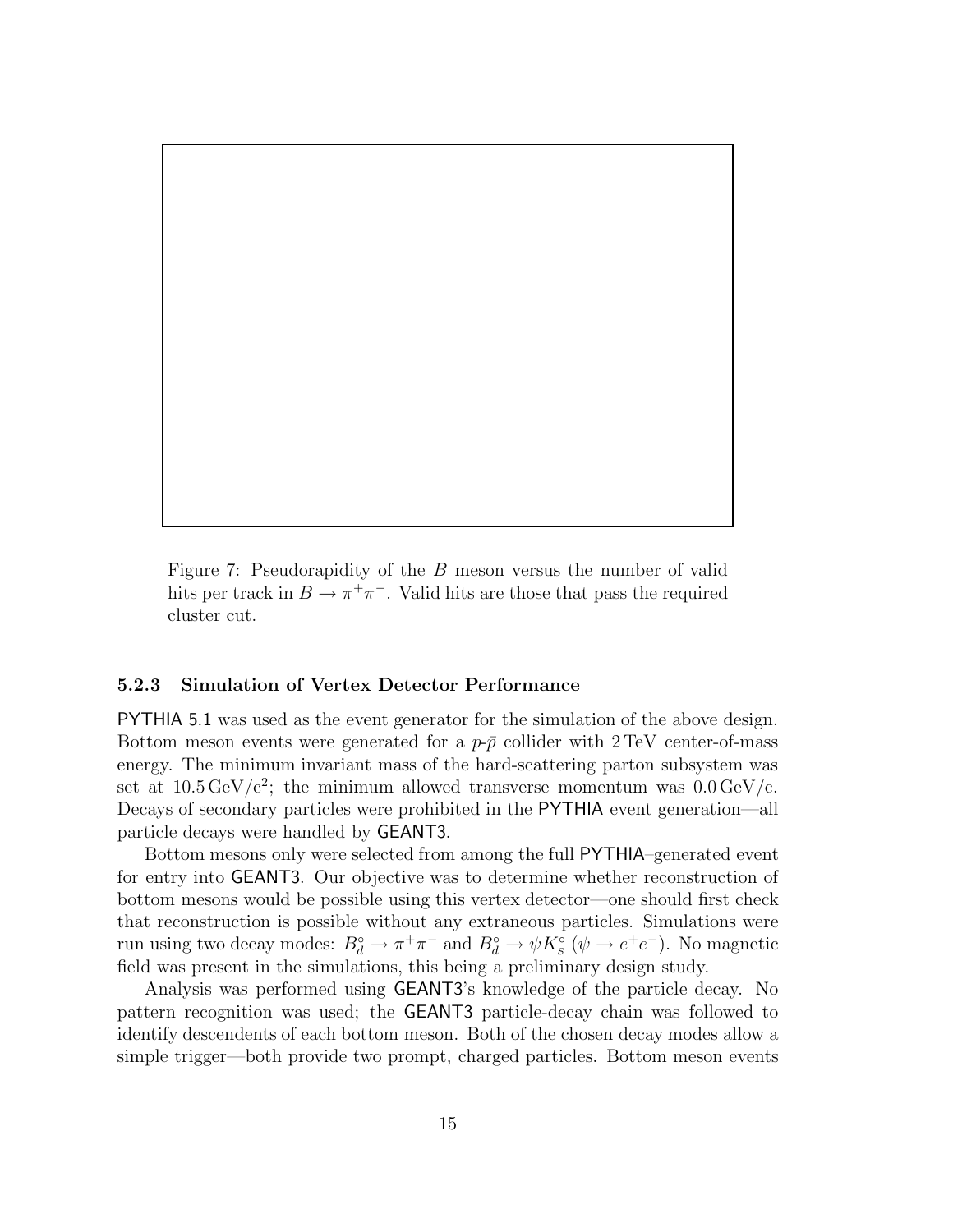were accepted if both charged-particle tracks had at least two hits in the silicon detectors.

A cluster-size cut was imposed on the particle hits in the silicon detectors. The cluster size is defined to be the number of adjacent silicon strips which are fired by the passage of a single-particle track. Large cluster sizes present possible problems with signal size, hit location and pattern recognition. Hits with cluster sizes greater than four strips were rejected.

Particle tracks were defined by the first two (valid) hits on the track. Cuts on the vertex resolution were imposed on the quantity  $S/\Delta S$ , where S represents the distance of flight of the bottom meson and  $\Delta S$  represents the three-dimensional distance between the reconstructed decay vertex and the true (Monte Carlo) decay vertex.  $S/\Delta S > 5$  was the imposed cut. Figure 8 shows a scatterplot of S versus  $\Delta S$  and the applied cut.



Figure 8: Scatterplot of separation S vs. delta separation  $\Delta S$  for simulated  $B \to \psi K_s$  events. The region below the dashed line contains events that satisfy the cut  $S/\Delta S > 5$ . Events with small S are predominantly produced in the central region, where the lower  $B$  momentum leads to a lower fraction of events surviving the cut.

Simulations were performed taking the the Tevatron interaction region to be a Gaussian distribution of events with  $\sigma = 35$  cm. Vertex-detector acceptance as a function of the applied cuts can be seen in Table 2. Results are shown for both of the decay modes  $B_d^{\circ} \to \pi^+\pi^-$  and  $B_d^{\circ} \to \psi K_S^{\circ}$ . Application of cuts is cumulative down through the rows of the table.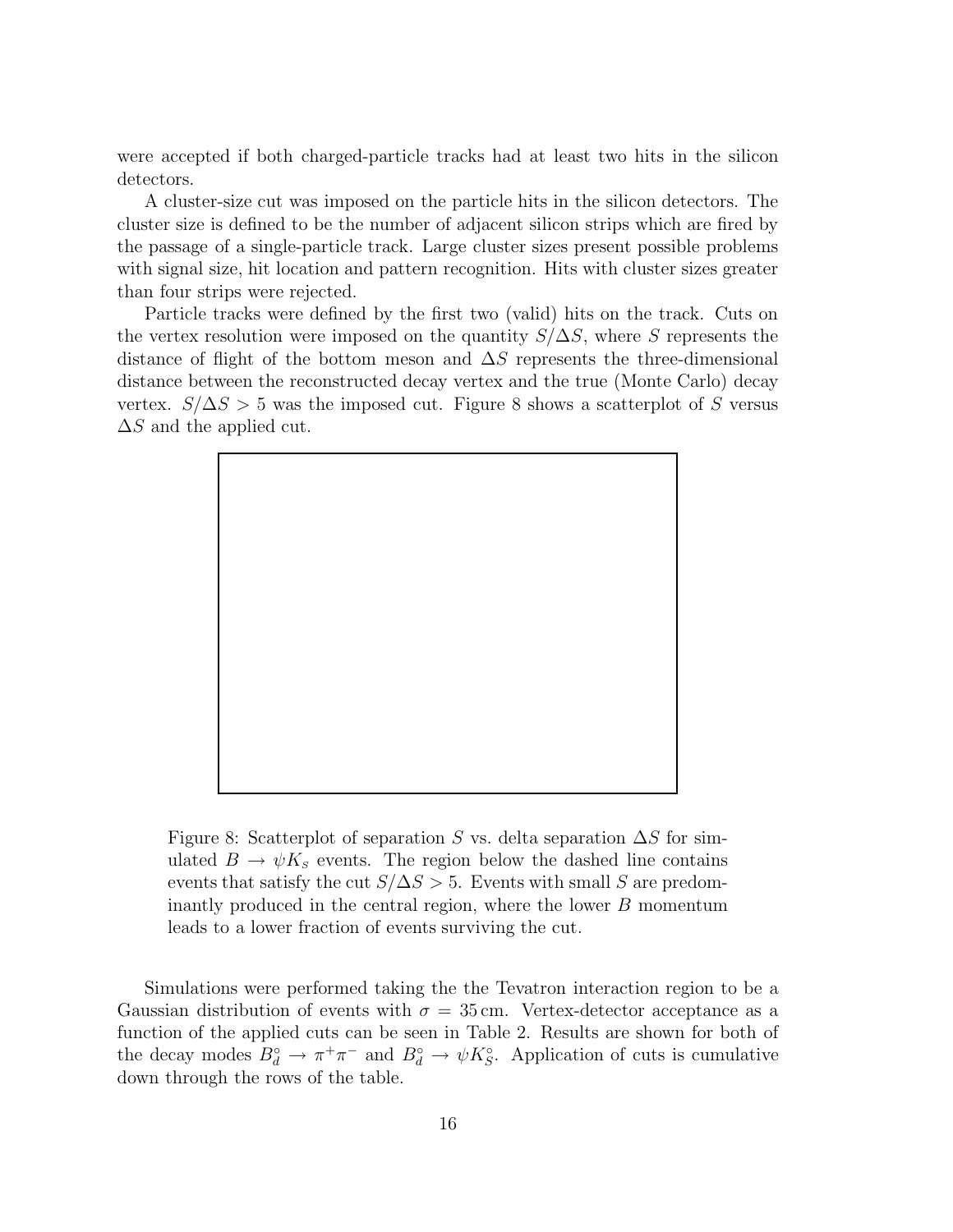| cuts         | $B_d^{\circ} \to \pi^+ \pi^-$ | $B_d^{\circ} \to \psi K_{\rm s}^{\circ}$ |
|--------------|-------------------------------|------------------------------------------|
| geometry cut | 0.768                         | 0.775                                    |
| cluster cut  | 0.751                         | 0.763                                    |
| vertex cut   | 0.466                         | 0.449                                    |

Table 2: Vertex-Detector Acceptance—interaction region with Gaussian distribution,  $\sigma = 35$  cm.

Figure 9 presents the accepted-pseudorapidity distributions for bottom mesons in the BCD silicon vertex detector. All cuts (geometry, cluster size, and vertex) have been imposed on this distribution. The distribution is for the decay mode  $B_d^{\circ} \to \pi^+ \pi^-$ ; the distribution for the decay mode  $B_d^{\circ} \to \psi K_g^{\circ}$  is virtually identical.



Figure 9: Pseudorapidity of accepted B mesons

#### **5.2.4 Silicon–Straw Tube Matching Studies**

#### **General Character of Silicon Hit Distributions**

Because a track has typically only three hits in silicon planes, the task of pattern recognition must be accomplished using information from the straw-tube chambers as well. Here we consider how well the silicon-hit information can be matched to a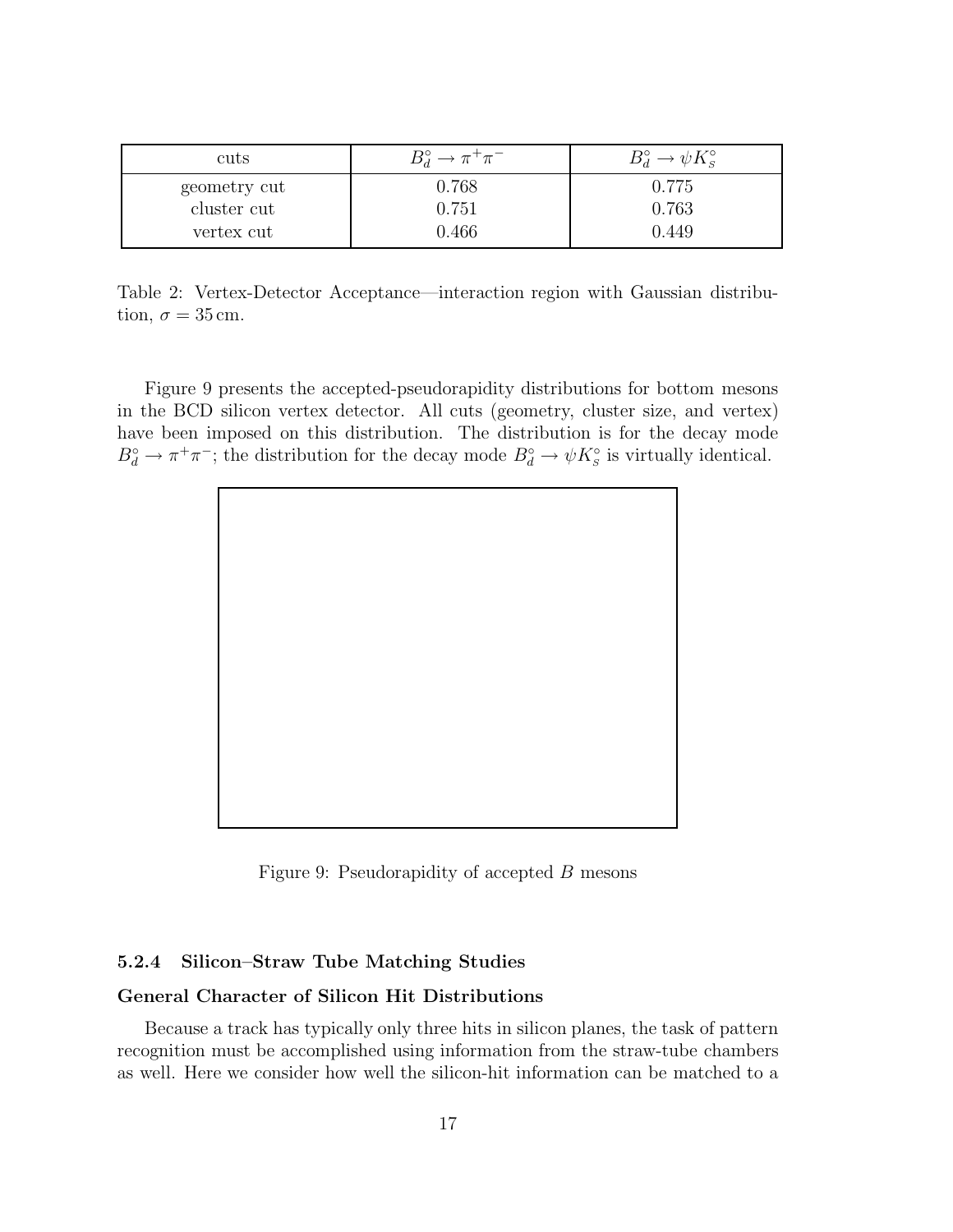track as found in the straw-tube system. Difficulties arise when two or more tracks give closely spaced hits in the silicon planes all of which are potential matches to a track found in the straw-tube chambers. However, we find this confusion to occur in less than 2% of all tracks, using the simulation described below.

Figure 10: Multiplicity of tracks that strike the silicon vertex detector.

We studied simulated hit distributions in the silicon microstrip vertex detector by considering all the tracks generated in events containing the decay  $B^0 \to \pi^+\pi^-$ . The effects of decaying particles, photon conversions, multiple scattering in the detectors, etc., are included. The charged-track multiplicity per event seen by the vertex detector is histogrammed in figure 10. The most probable number of tracks is 35 with a long tail on the high side. The number of strips fired per track, assuming a discriminator cut at 5% of minimum ionizing, is shown for the inner barrel detectors in figure 11a and for the planar detectors in figure 11b. The large number of strips fired per track in the barrel detectors is due to the cases where a small-angle track passes through many z-measuring strips. This condition is common since the distribution of track angles in space is highly peaked at small angles. This forwardpeaked distribution also results in relatively few multi-hit tracks seen in the planar detectors.

The distribution of path length traversed through a single strip is shown in figure 12a for the inner barrel and figure 12b for the planes. The peaks at 200  $\mu$ m are due to tracks at normal incidence to the detector, whereas the peaks at 50  $\mu$ m are due tracks at grazing incidence and orthogonal to the strips. Hits due to path lengths much less than 200  $\mu$ m could be suppressed by placing the discriminator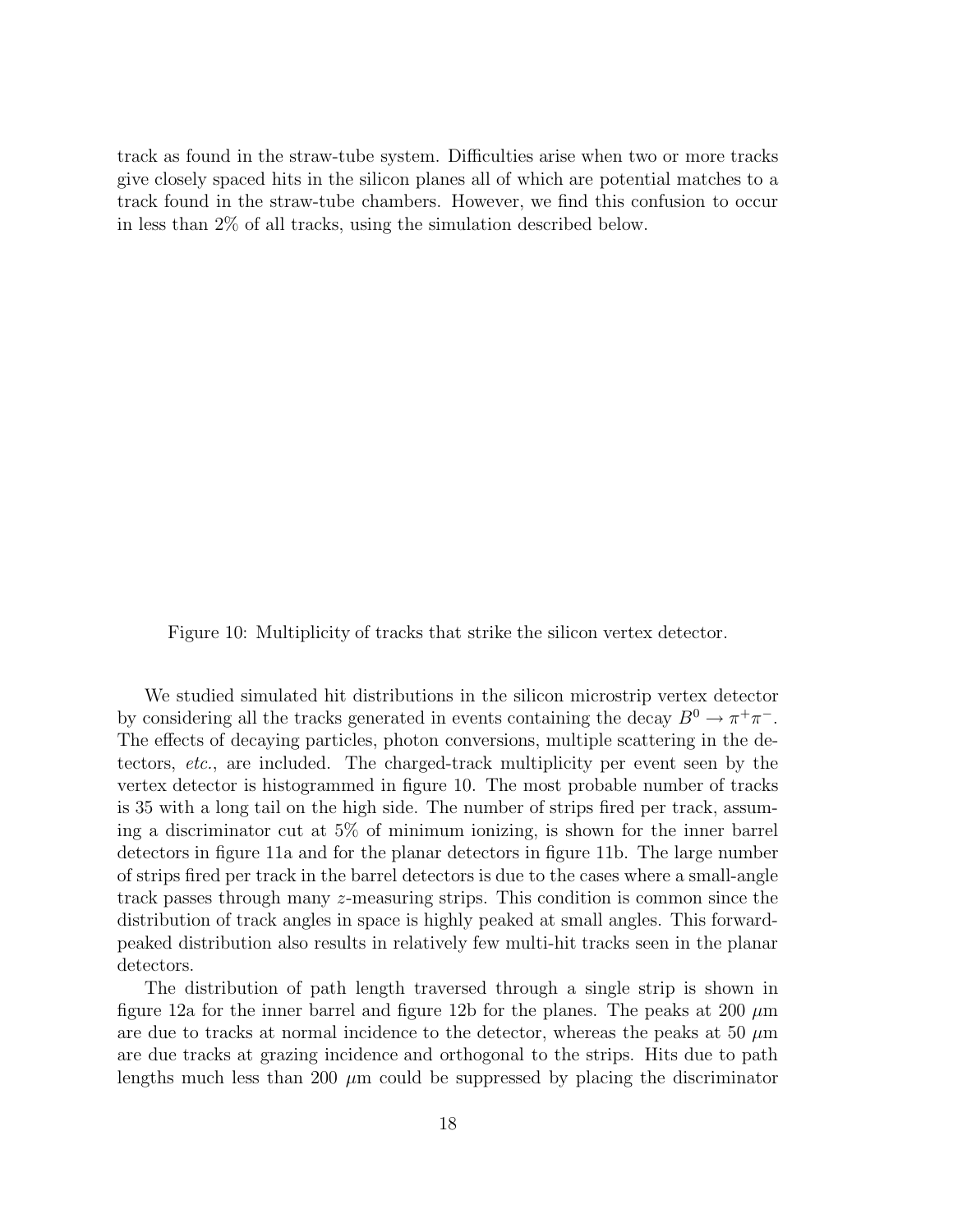Figure 11: The number of silicon strips fired per track, with a discriminator cut at 5% of minimum ionizing. **(a)** Barrel silicon: **(b)** planar silicon.

cut above the  $50-\mu m$  peak. This option will be explored in future studies. The very large path lengths are due to grazing-incidence tracks travelling along the length of a single strip. These very long path lengths are not disadvantageous to pattern recognition since they result in only one strip firing.

#### **Effective Spatial Resolution of the Silicon Strips**

The resolution of the silicon strips is affected by the number of silicon hits that can be associated with a given track found in the straw-tube system. If only one track passed through the window defined by the straw-tube track, then the silicon coordinate is given either by the single-strip coordinate or by the mean coordinate if more than one strip has fired. The resolution in this case is illustrated by the histograms in figures 13a-c of the difference in position between the mean strip coordinate and the true (Monte Carlo) position of the track at the silicon detector. For the  $\phi$ -measuring barrel strips and for the planar detectors the resolution is essentially due to the single-strip width of 50  $\mu$ m. However for the z-measuring barrel strips, the residual distribution is widened due to tracks with multiple-hit patterns. Most of these tracks, however, will also be measured with better accuracy in the planar detectors.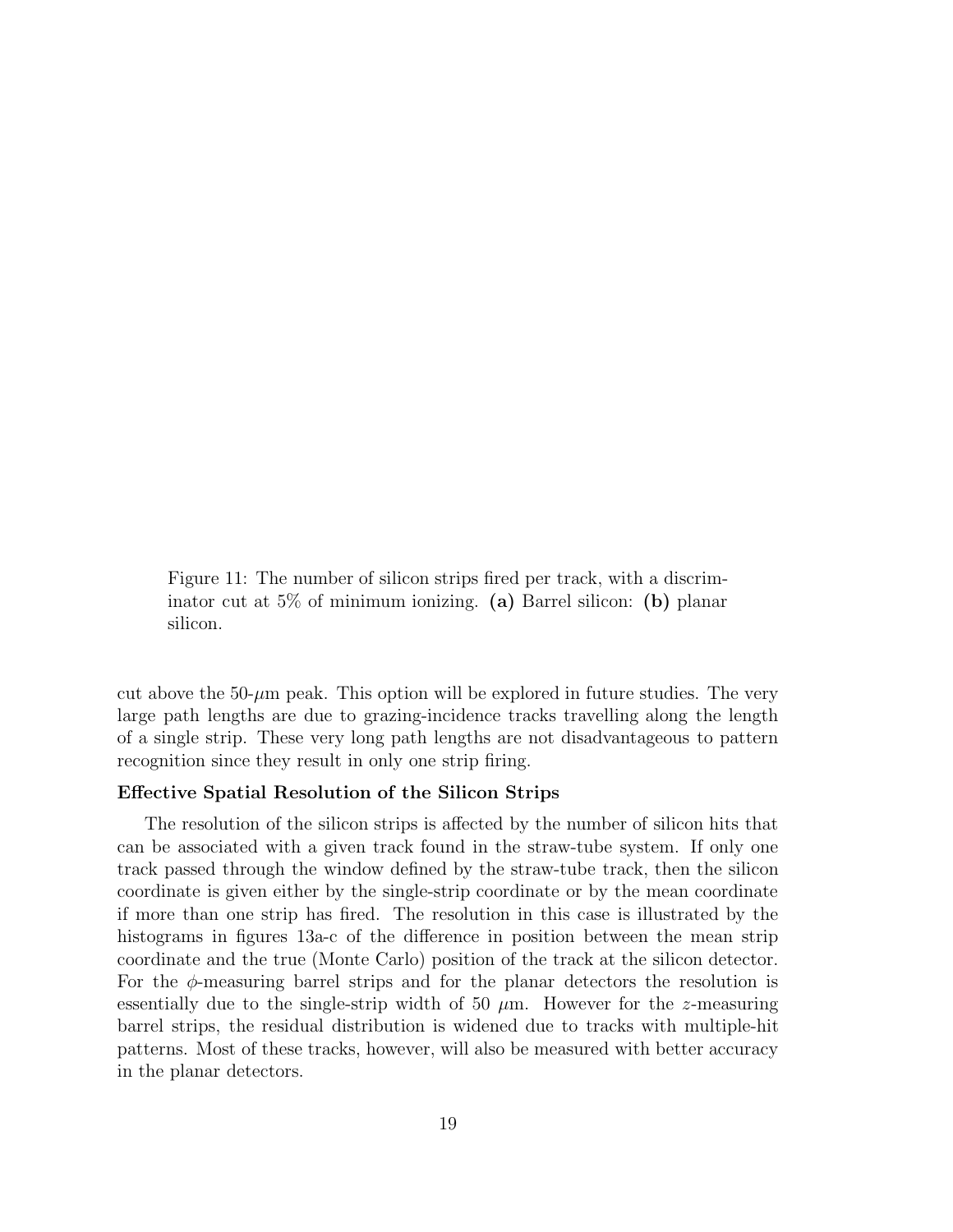Figure 12: Distributions of path length in individual silicon strips. **(a)** Barrel silicon; **(b)** planar silicon.

If more than one track has passed through the window defined by the strawtube track, then we do not know which silicon hit to assign to the track. One simple algorithm is to take the average of the hit coordinates within the window. The residuals in this case are shown in figures 13d-f for a search window of 150  $\mu$ m, corresponding to a  $\pm 1.5$ - $\sigma$  cut for a 50- $\mu$ m pointing resolution. The main effect is to enhance the non-Gaussian tails of the residual distribution. The fraction of search windows containing more than one track is 1.6% for the inner barrel and 1.4% for the planar disks. These fractions could be reduced if the strip lengths were decreased from the 5 cm assumed in this study.

### **5.3 Silicon Vertex Detector: Devices**

Our present design uses the currently available double-sided silicon microstrip detectors. However, there is a world-wide effort to develop high-rate, high resolution pixel detectors. We plan to take advantage of these new devices as they become available. Below we discuss the microstrip detectors and two future possibilities.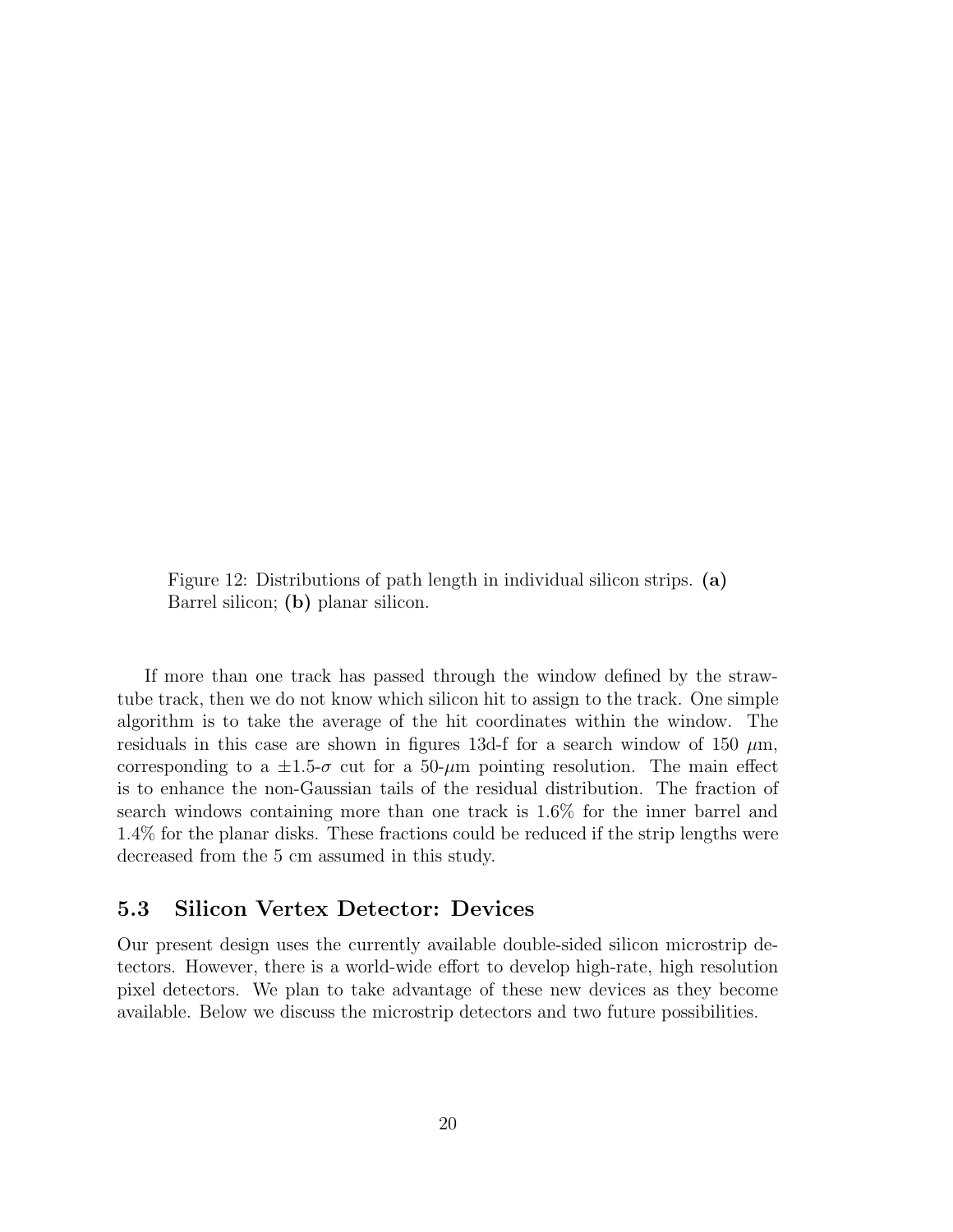Figure 13: **(a-c)** Residuals between measured silicon hit positions and Monte Carlo generated positions; **(d-e)** Residuals based on the means of all hits in the silicon within a window defined by a track found in the straw-tube system.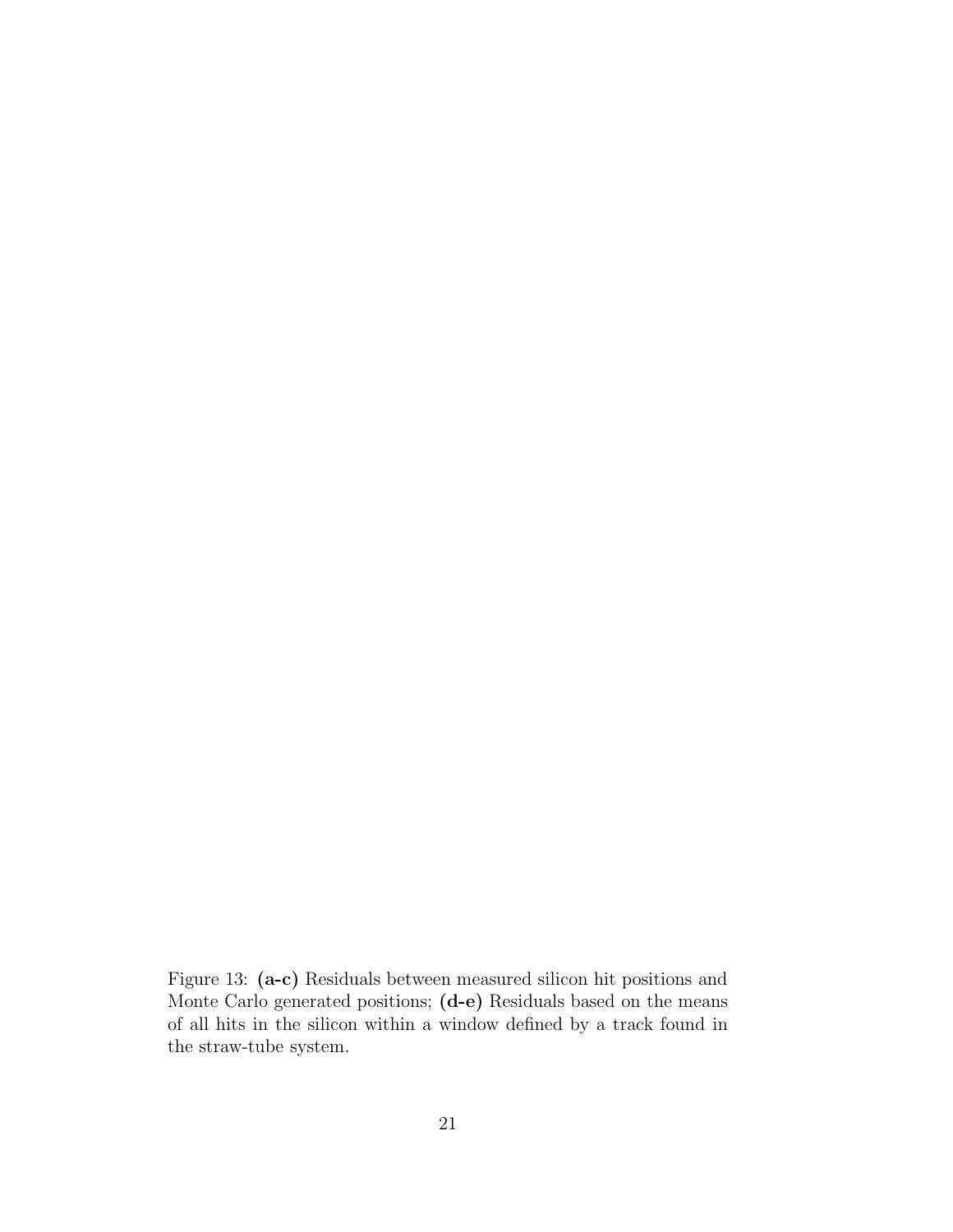#### **5.3.1 Double Sided Microstrip Detector**

We will use "double-sided" silicon microstrip detectors with the cathode strips oriented orthogonally to the anode strips, providing both an  $x$  and  $y$  measurement with a single silicon wafer. Such devices with dimensions 5 cm by 5 cm by 300 microns and 50-micron-pitch readout have been fabricated and tested.<sup>[46]</sup> An important feature is that capacitors integrated on the silicon couple the anode (high voltage) strips to the first-stage VLSI amplifiers. This type of detector will be used in the ALEPH and DELPHI experiments at LEP. A commercial manufacturer producing doubled-sided, capacitively-coupled detectors is Messerschmitt Buelkow Blohm (MBB) GmbH, Munich.

Figure 14: Observed correlation of pulse heights collected on opposite faces of a doubled-sided silicon strip detector.

Tests have been made on a double-sided wafer by the University of Oklahoma  $\text{group}^{[60]}$  to study the correlation of the pulse heights in the anode and cathode strips. If more than one track penetrates the silicon wafer, then it may be possible to pair the x and  $\gamma$  hits since the pulse heights will be the same in x and  $\gamma$  for a given track. The pulse heights for different tracks will vary according to the Landau distribution. Figure 14 shows the correlation of pulse heights observed on opposite sides of a silicon detector. This technique appears promising and makes the double-sided microstrip detector a quasi-pixel device.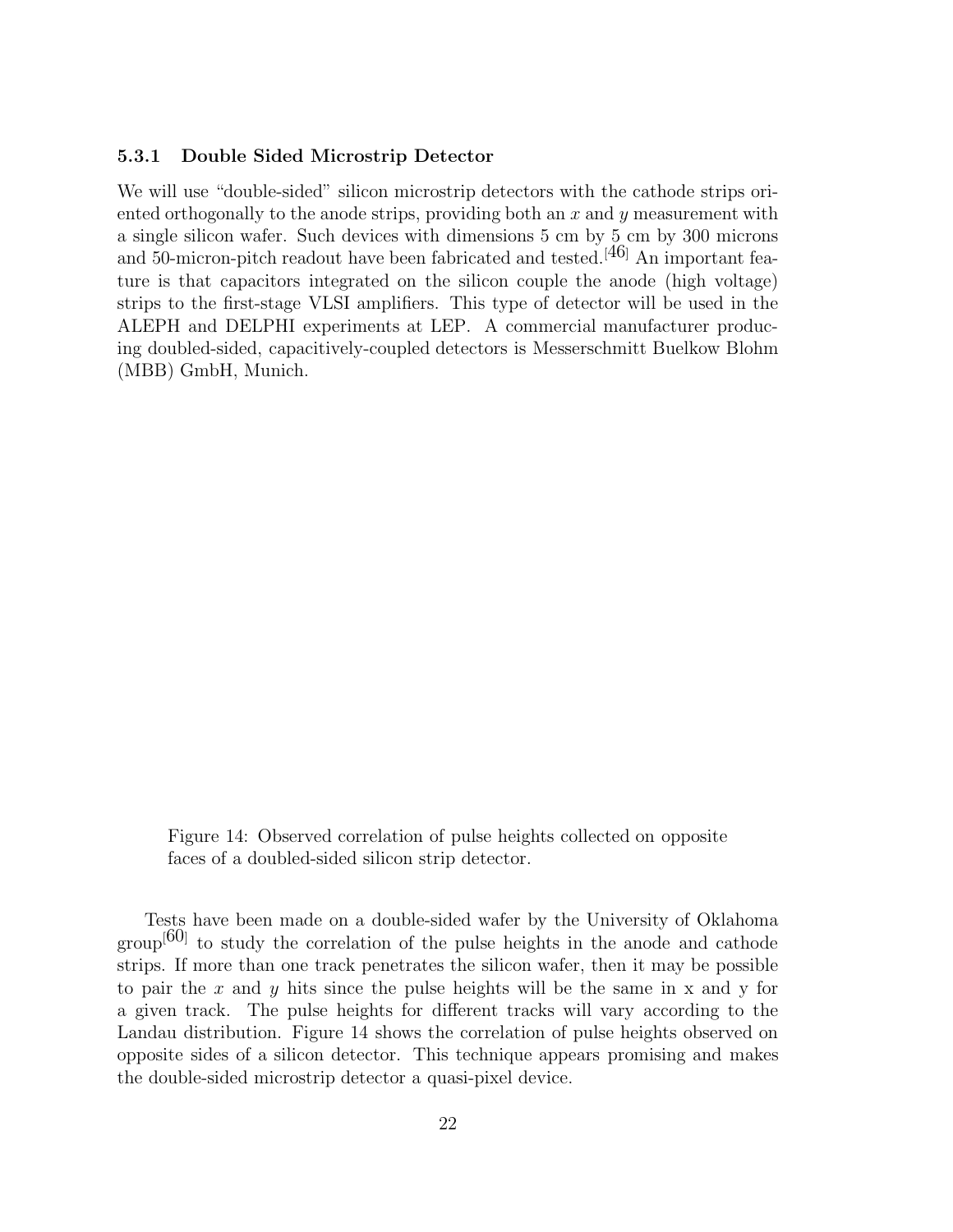#### **5.3.2 Silicon Pixel Detectors**

Silicon Detectors based on pixels rather than strips offer two potential advantages for a collider experiment. Each hit is recorded as an unambiguous space point, which clarifies pattern recognition and speeds use of the detector information in a trigger. Also, as the capacitance of a pixel is quite low, very small charges can be detected, and the active thickness of the silicon can be less than for a strip detector. When the detector thickness is comparable to or less than the pixel width the problem of angled tracks is largely removed.

We are investigating<sup>[61]</sup> the multianode silicon drift chamber of E. Gatti and P. Rehak, which implements 'virtual pixels' by recording the history of ionization electrons drifting towards a relatively small number of anode pads. Other promising techniques are those pursued by Parker et al., by Shapiro et al., and by Nygren et al., who consider devices with true silicon pixels each with its own readout.

## **5.4 Tracking**

Multiple scattering in and instrumentation costs of the silicon microstrip detectors (SMD's) do not allow a number of planes sufficient to reconstruct most tracks in three-dimensional space. The vertex detector must therefore be regarded as a precise vernier which improves the pointing accuracy of tracks reconstructed unambiguously in three dimensions by a larger tracking system consisting mainly of wire chambers.

This outer-tracking system must be able to reconstruct curved tracks coming from an arbitrary origin in a dipole magnetic field. This is a more difficult problem than that commonly encountered in collider detectors using a solenoidal field, in which the tracks in the azimuthal view are circles coming from a single, well-defined beam-intersection point. The tracking system must also measure momentum to an accuracy of  $\pm 1\%$  in a 1.0-T dipole magnetic field, must deal with interaction rates of 5–10 MHz, and cannot have massive support structures such as end plates which would interfere with the nearly  $4\pi$  electron trigger which will surround it.

Tracking designs based on straw tubes have several attractive advantages for this experiment. They require no massive mechanical supports, their small drift distance allows high rates, and the damage due to broken wires is very localized. However, the support is distributed in the walls of the straws, which are a potentially large source of multiple scattering. The wall thicknesses must be reduced substantially below those now in common use if this design approach is to be viable.

DeSalvo<sup>[56]</sup> has proposed a design for an SSC central-tracking detector which is based on a large number of straws of 3.0-mm diameter and  $30$ - $\mu$ m wall thickness, pressurized to 3–4 atm. In addition to improving the resolution of the straws to  $30-40 \mu$ m, pressurization adds to the rigidity and allows the reduction in diameter which leads to thinner walls. A "superlayer" of 8 rows of such tubes (figure 15) contains only  $3.4 \times 10^{-3}$  radiation lengths, resolves left-right ambiguities locally, and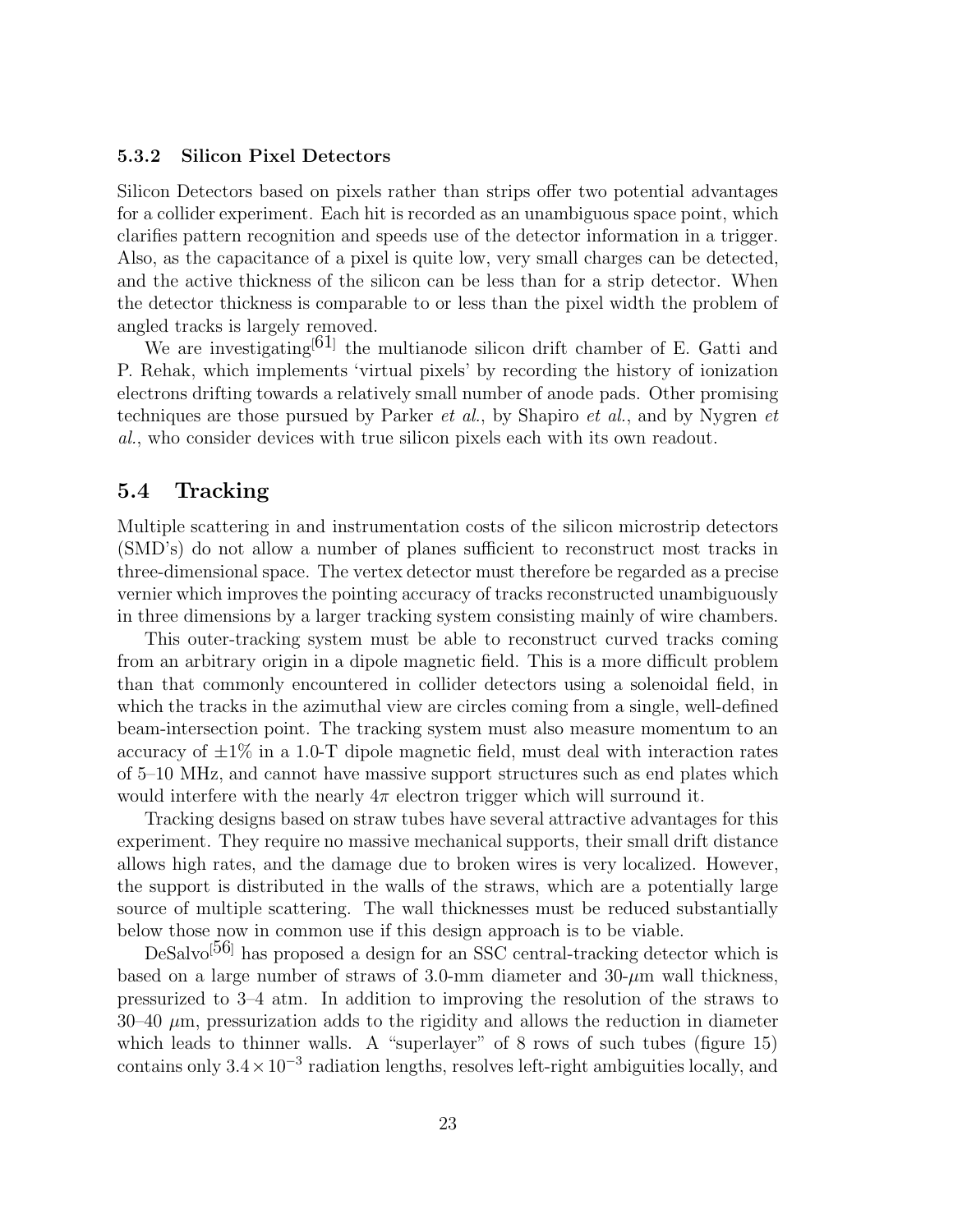provides both a vector with 2-mrad pointing accuracy and an estimate of curvature. The multiple scattering in eight such superlayers induces a momentum resolution of 0.6% when distributed along 0.75 m in a 1.0-T field. The tracking design described here is based in large part on straws which are assumed to meet these specifications.

Figure 15: A "superlayer" of 8 rows of straw tubes.

The maximum radiation exposure which wire chambers can tolerate limits how close to the beam the straws can be placed, and leads in turn to a hybrid system with additional microstrip detectors for small-angle coverage. A conservative limit on the safe total multiplied charge in a wire chamber is<sup>[57]</sup> 0.1 Coul/cm per  $10^7$ sec at a gain of  $10^5$ . The charged-particle flux into a normal area element  $\Delta a$  at a perpendicular distance  $r_{\perp}$  from the beam is well-approximated by<sup>[58]</sup>

$$
(dN/da)\Delta a = (H/2\pi)(\sigma_{\text{inel}} \cdot L)/r_{\perp}^2 \tag{1}
$$

where  $H = dN/d\eta$  near pseudorapidity  $\eta = 0$ ,  $\sigma_{\text{inel}}$  is the inelastic cross section, and L is the luminosity. For the Tevatron,  $H \approx 4.0$ ,  $\sigma_{\text{inel}} = 40$  mbarns, giving  $r_{\perp \text{min}} \approx 6\text{-}8 \text{ cm}$  for 3-mm straws at  $\mathcal{L} = 1\text{-}2 \times 10^{32} \text{ cm}^{-2}\text{sec}^{-1}$ . For an SSC detector it is estimated<sup>[58]</sup> that  $H \approx 7.0$ ,  $\sigma_{\text{inel}} = 100$  mbarns, resulting in  $r_{\perp \text{min}}$  twice as large at the same luminosity.

A conceptual outer-tracking design using both straws and SMD's to cover pseudorapidities  $\eta$  out to 5.0 is shown in figures 16 and 17. It contains approximately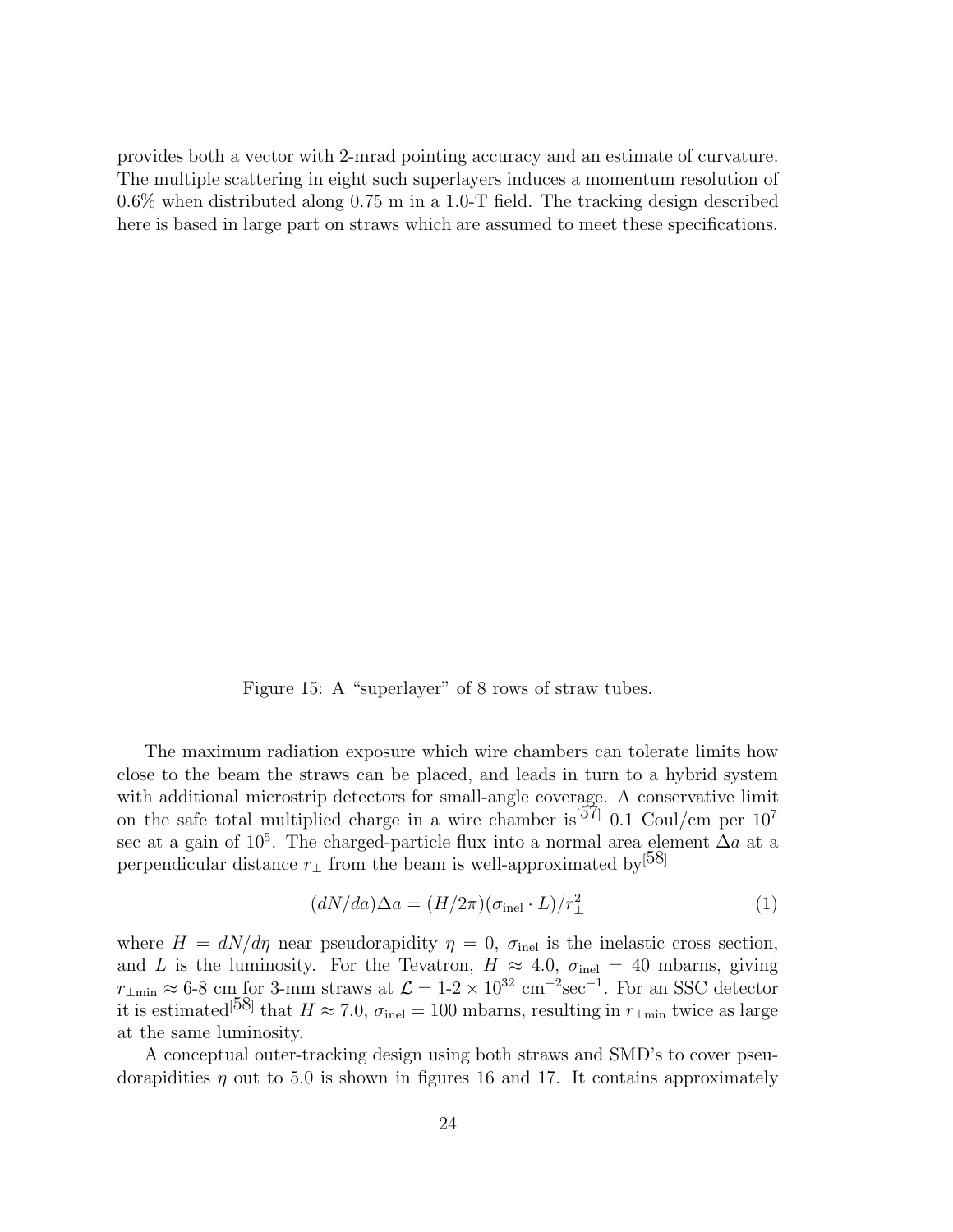$2 \times 10^5$  straws, plus an additional 10<sup>5</sup> SMD strips with 50- $\mu$ m pitch located outside of the vertex detector.

Figure 16 shows the straw-tube panels and SMD's in a plan view section through the median plane of the central portion of one quadrant of the tracking system. Each straw-tube panel is a superlayer of eight rows of 3-mm thin-walled straws. In figure 16, the dipole magnetic field is perpendicular to the page and parallel to the wires in the  $x$  straw tube panels, which measure position in the bend plane. The  $u$ and v straw tubes are oriented at  $\pm 14^\circ$  to the x axis to provide information for the nonbend plane and to resolve the stereo ambiguity. Straw orientations with a large component of the magnetic field perpendicular to the wires are avoided because the effects of the Lorentz force are more difficult to deal with in reconstruction. Gas and voltage feeds and signal readouts of all straws are at the ends ±80 cm above and below the plane of figure 16. The straw-tube  $x$  panels are arranged in an "egg-crate" pattern (with x panels both perpendicular to and parallel to the beams) to facilitate reconstruction of small-radius curved tracks.

Tracks in the forward and backward directions are reconstructed by  $u-x-v$  triplets of straw-tube superlayers and/or  $xy$ -uu' doublets of SMD's with double-sided readout, spaced approximately logarithmically along the beam direction z out to  $\pm 320$ cm from the interaction point. (Three straw-tube triplets and four SMD doublets are located beyond the largest  $z$  included in figure 16.) Because no straws are closer than 8 cm to the beam, tracks with pseudorapidity  $\eta \leq 2$  are reconstructed by a combination of straws and SMD's; those with  $\eta > 2$  are reconstructed almost entirely with the SMD's. In reconstructing tracks with this hybrid system it is therefore better to use straws and SMD's interchangeably in the same projection, which requires that the orientation of SMD strips be parallel to the straw-tube wires. In this design the  $x$  and  $u$  orientations of the straws and SMD's are identical. The SMD's have no v projection, but have instead additional large-angle stereo y and  $u'$  projections (perpendicular to  $x$  and  $u$ , respectively) to further resolve confusion among very small-angle tracks.

Figure 17 shows a section of the tracking system through the center of the detector and perpendicular to the beams. In this view the magnetic field and the  $x$  wires are vertical. Although the track density in this small- $\eta$  region is low, it can be seen that the allowed large dip angles of  $\approx 70^{\circ}$  present difficulties, solved satisfactorily in this design, in obtaining a sufficient number of samples in each projection on tracks with large dip angle, and in extrapolating such tracks back to the vertex detector.

An estimate of the hit occupancy of straws and SMD strips can be made using equation (1). In the worst case of 3-mm straws 8 cm from the beam the occupancy is about 6\%, while for a 50- $\mu$ m SMD strip at 1.5 cm from the beam the occupancy is less than  $1\%$ .

The next step in designing the tracking system is to confront realistic simulated events in the detector with an actual trackfinding algorithm to determine whether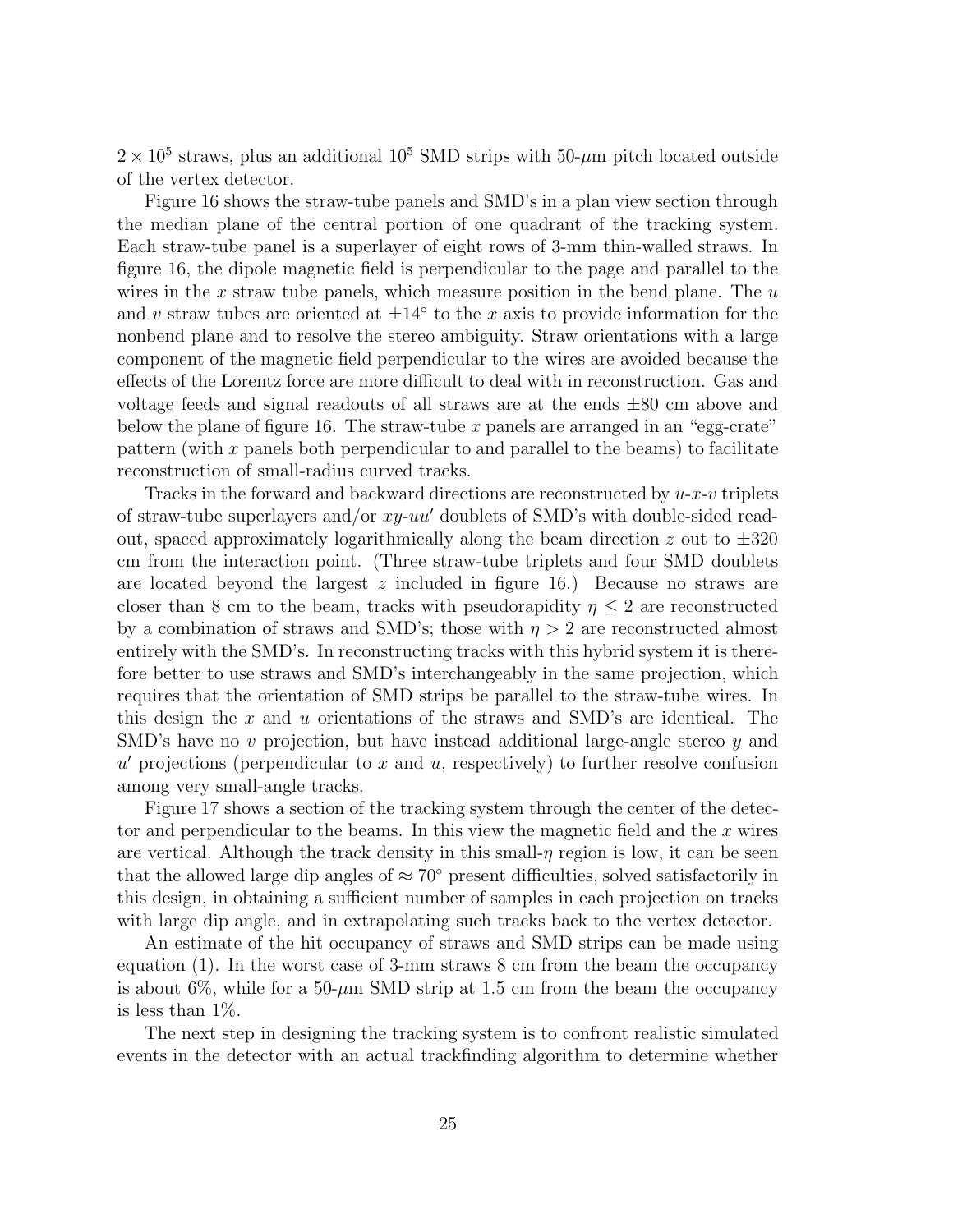Figure 16: Plan view section through the median plane of one quadrant of the tracking system, showing the location of straw-tube panels and silicon microstrip detectors. The dipole magnetic field and the wires in the  $x$  straws are perpendicular to the page.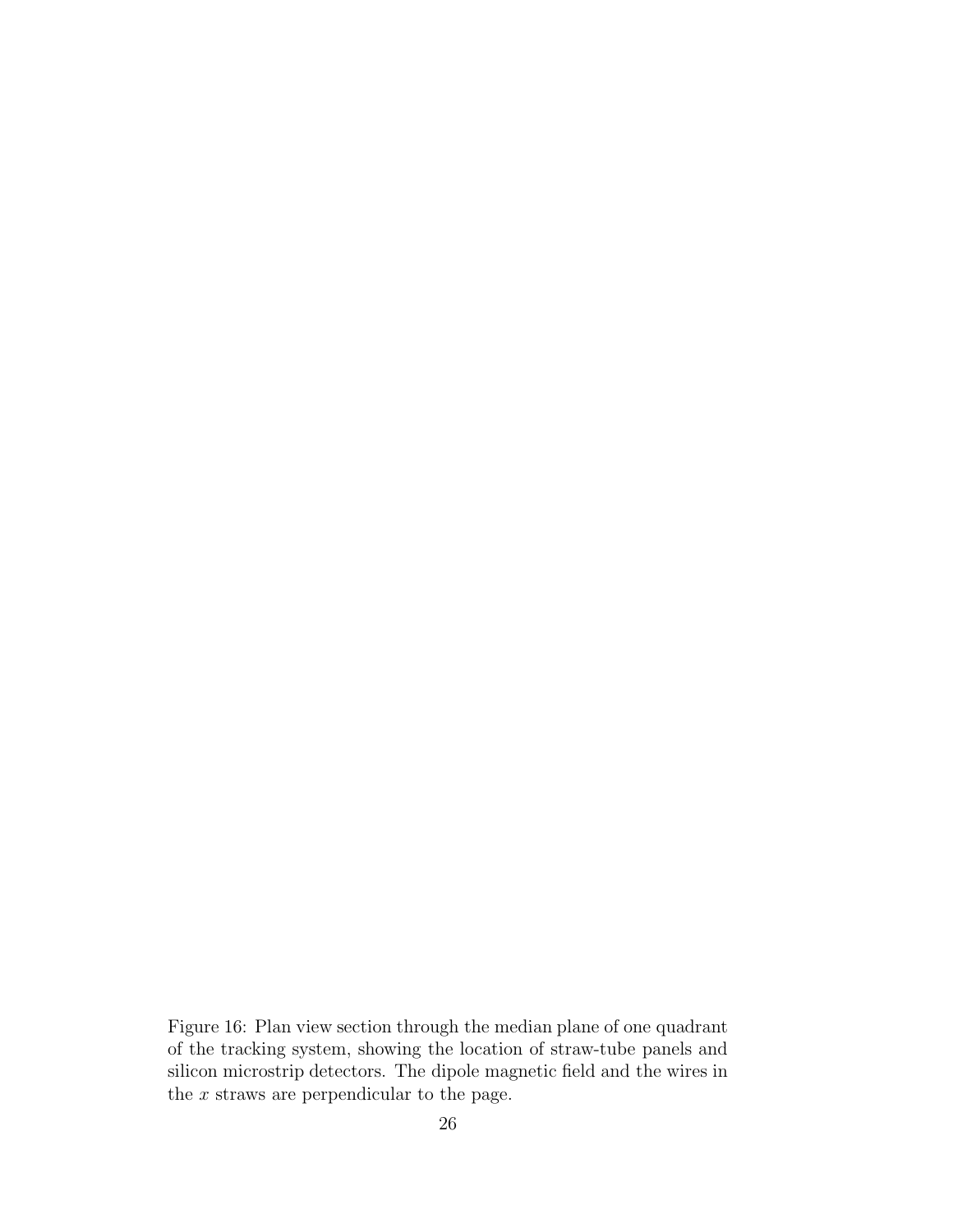Figure 17: Section of the tracking system through the center of the detector and perpendicular to the beams. In this view the magnetic field and the wires in the  $\boldsymbol{x}$  straws are vertical.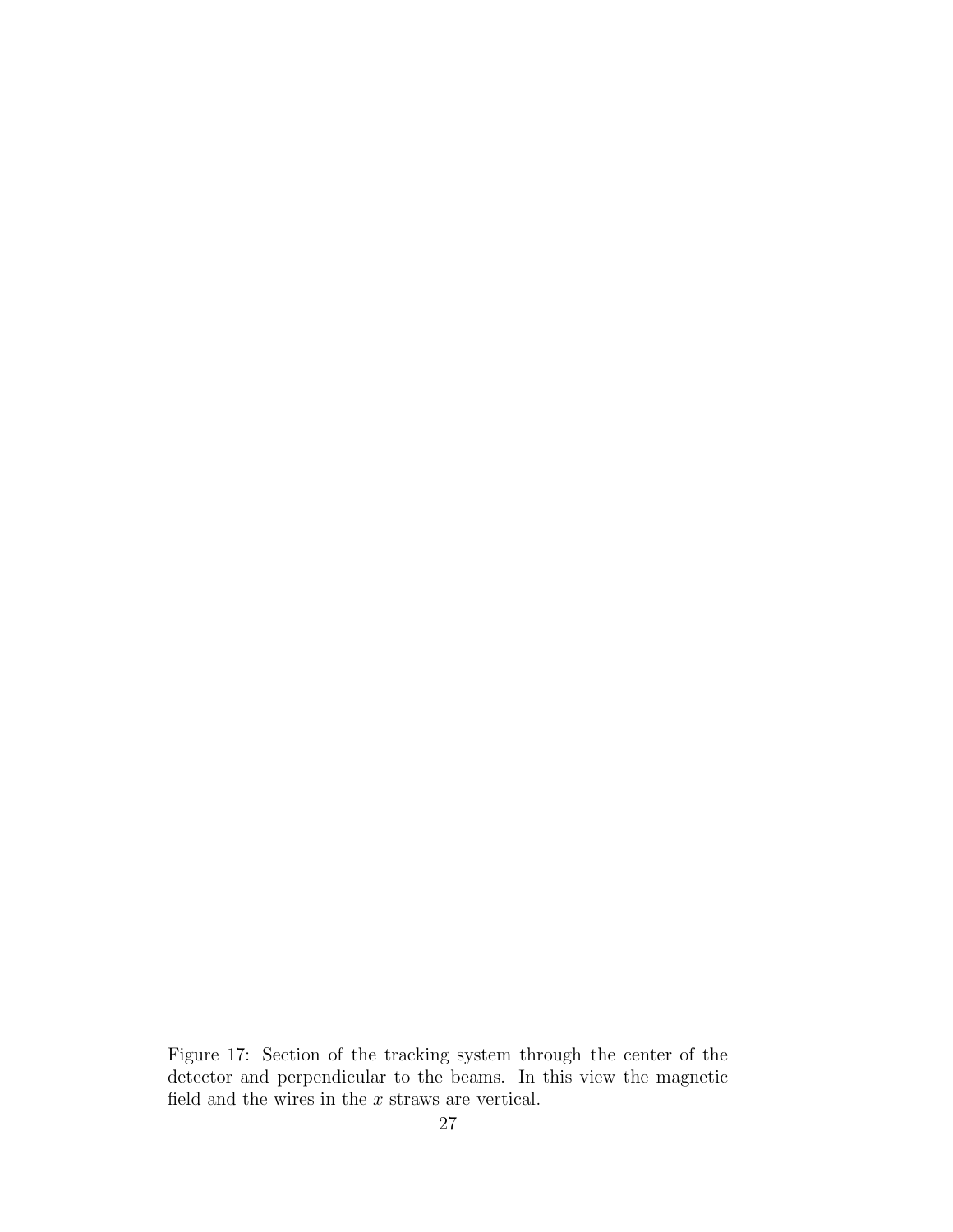the system has an adequate number of samples in each projection, and whether there is sufficient information to combine projections into three-dimensional tracks with high efficiency and small number of fakes. Work on such a trackfinding program is well underway. It is designed to deal with configurations of  $N$  superlayers of up to M samples each, provided only that all detectors in a projection are in the same rectangular coordinate system, and can find tracks of uniform curvature from an unspecified origin. On a longer timescale, a prototyping effort must be established to show that the very thin-walled straws on which this design is based can actually be built with the expected mechanical and electrical properties.

#### **5.5 RICH Counters**

The use of a ring-imaging Cerenkov counter (RICH) offers a means of  $\pi$ -K-p identification for transverse momenta up to about  $4 \text{ GeV/c}$ , as suitable for products from B decay. Low-momentum hadrons in the central region can be identified in a timeof-flight system described in a later subsection. In principle, a RICH counter can contribute to  $e-\pi$  separation, although this requires a somewhat different detector configuration than that proposed for hadron identification.

The detector is divided into two angular regions: forward, with  $2° < \theta < 30°$ ; and central, with  $\theta > 30^{\circ}$ . Then identification of of particles with transverse momenta up to 4 GeV/c implies the forward detector must operate with momenta up to 120  $GeV/c$ , while the central detector must deal with momenta up to 8 GeV/c. The central region could be covered with a single RICH counter using a liquid radiator, such as  $C_6F_{14}$ , with a threshold of  $\gamma_t = 2$ . The forward region would require two counters: one with the same radiator as in the central detector to cover the lower momenta; and another with a gaseous radiator such as  $C_5F_{12}$  with threshold  $\gamma_t = 17$ . Table 3 summarizes the ranges of particle momenta and corresponding  $\gamma$ 's over which the RICH counters should operate.

| P(GeV/c)<br>at $\gamma_t = 2$ | $\gamma$ at<br>$P = 8 \text{ GeV/c}$ | P(GeV/c)<br>at $\gamma_t = 17$ | $\gamma$ at<br>$P = 120 \text{ GeV/c}$ |
|-------------------------------|--------------------------------------|--------------------------------|----------------------------------------|
| $0.3\,$                       | 56                                   | 2.5                            | 840                                    |
|                               | 16                                   | 8.5                            | 240                                    |
|                               |                                      |                                | 120                                    |

Table 3: Ranges of momenta and  $\gamma$  which should be covered by the RICH counters.  $\gamma_t = 2$  for liquid  $C_6F_{14}$ , and  $\gamma_t = 17$  for gaseous  $C_5F_{12}$ .

The space avalilable for the RICH counters permits a thickness of approximately 25 cm for the liquid counters, and 1 m for the gaseous counter. Complete coverage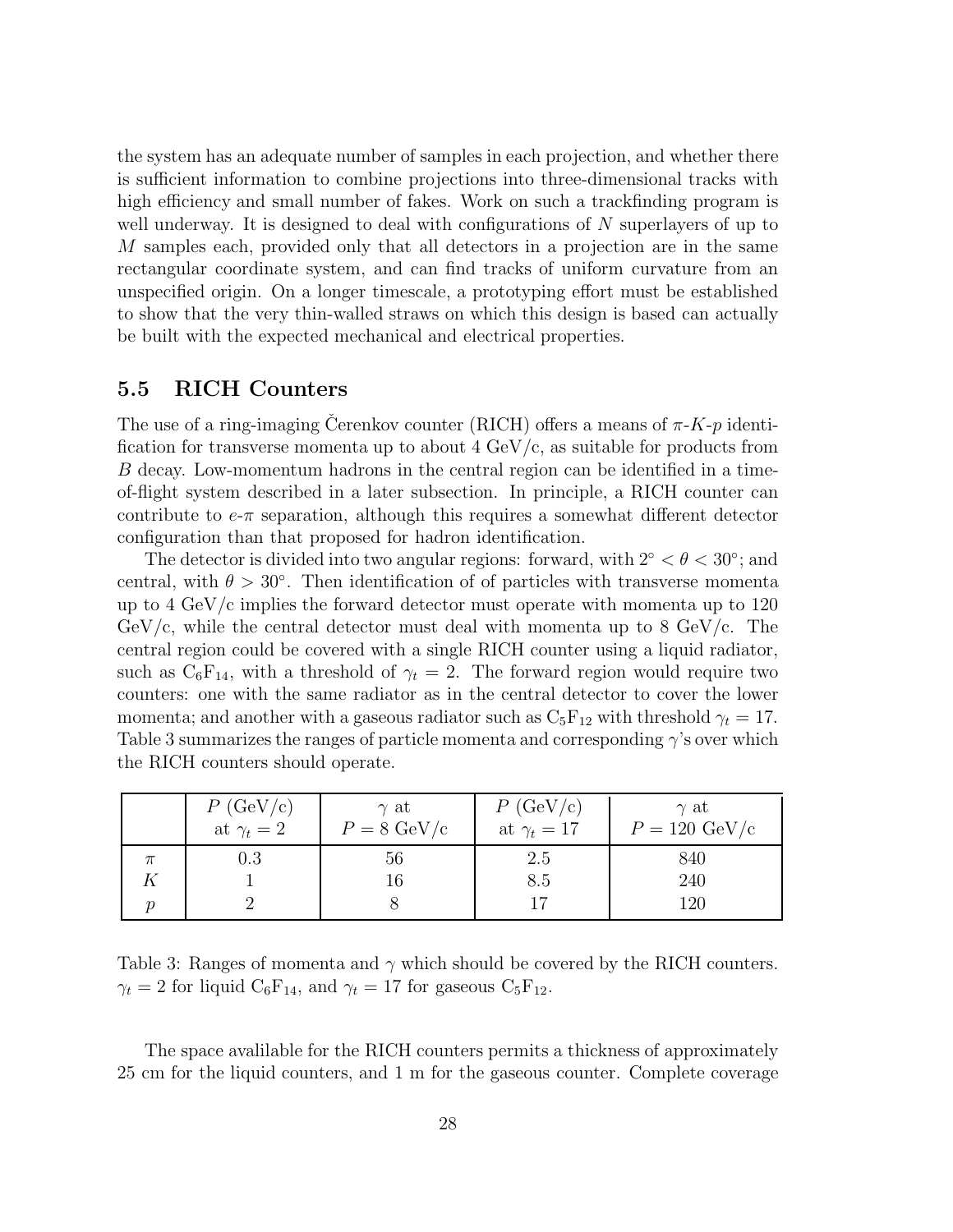of the momentum ranges given in the table would require a position resolution of about 1 mm for detector of the Cerenkov photons. In turn this would require about  $10<sup>7</sup>$  detector pixel elements. In the initial implementation we plan to use a wirechamber detector with readout of cathode pads of size  $8 \text{ mm} \times 8 \text{ mm}$ , similar to that used in experiment E-665. For this about  $10^6$  elements are read out. The lower position resolution implies that  $\pi$ -K separation would be available only up to about 2.5-GeV/c transverse momentum.

The wire-chamber gas must be sensitive to UV photons for the detector to have reasonable efficiency. While most RICH counters to date use TMAE as the photosensitive vapor component, this must be heated to  $70^{\circ}$ C for optimal performance, and it is subject to radiation damage at relatively low doses. We prefer to use TEA, which functions at room temperature and is much less sensitive to radiation than TMAE. If TEA is used, then the windows between the radiator volume and the wire-chamber detector must be of CaF, which is somewhat more expensive than the quartz window suitable for TMAE. The quantum efficiency for TEA is lower than that for TMAE, in part because it is sensitive over a smaller range of wavelengths. However, because the optical dispersion of TEA is less than for TMAE the former has greater resolving power for the Cerenkov rings. The stated thicknesses of the radiators yield about 15 photoelectrons per Čerenkov ring with TEA.

An SSC R&D proposal<sup>[35]</sup> has been submitted by several members of the BCD collaboration to study the methods of triggering with fast RICH input. The results of this study will influence the option of electron identification via the RICH counters.

Preliminary cost estimates are based on the RICH counters of E-665 and SLD, and are summarized in section 10.

### **5.6 Time-of-Flight Counters**

Particle identification in the central detector will be accomplished through the use of several devices. A time-of-flight system will be used to identify charged hadrons of momenta up to a few  $GeV/c$ , which complements the capability of the RICH counters at higher momenta.

The system will be located 2 m from the beam, a distance constrained by the magnet-gap height. It will consist of two layers of  $1'' \times 2''$  scintillator, staggered by 1 2  $\%$ , for a total of 640 scintillators. The scintillator will be chosen to have a fast rise time and long attenuation length. Adiabatic light guides will connect a set of two scintillators, ganged in depth (see figure 18) to two 2'' photomultiplier tubes, one on each end. The phototubes must either operate in the magnetic field, or be located outside it.

The p.m. signals will be split, with part of the signal going to an ADC and part to a TDC. The ADC pulse height will be used to correct the TDC time, yielding a measurement which is better than that achievable using rise-time-compensated discriminators. The TDC's need to have a 50-ps least count. The stop time as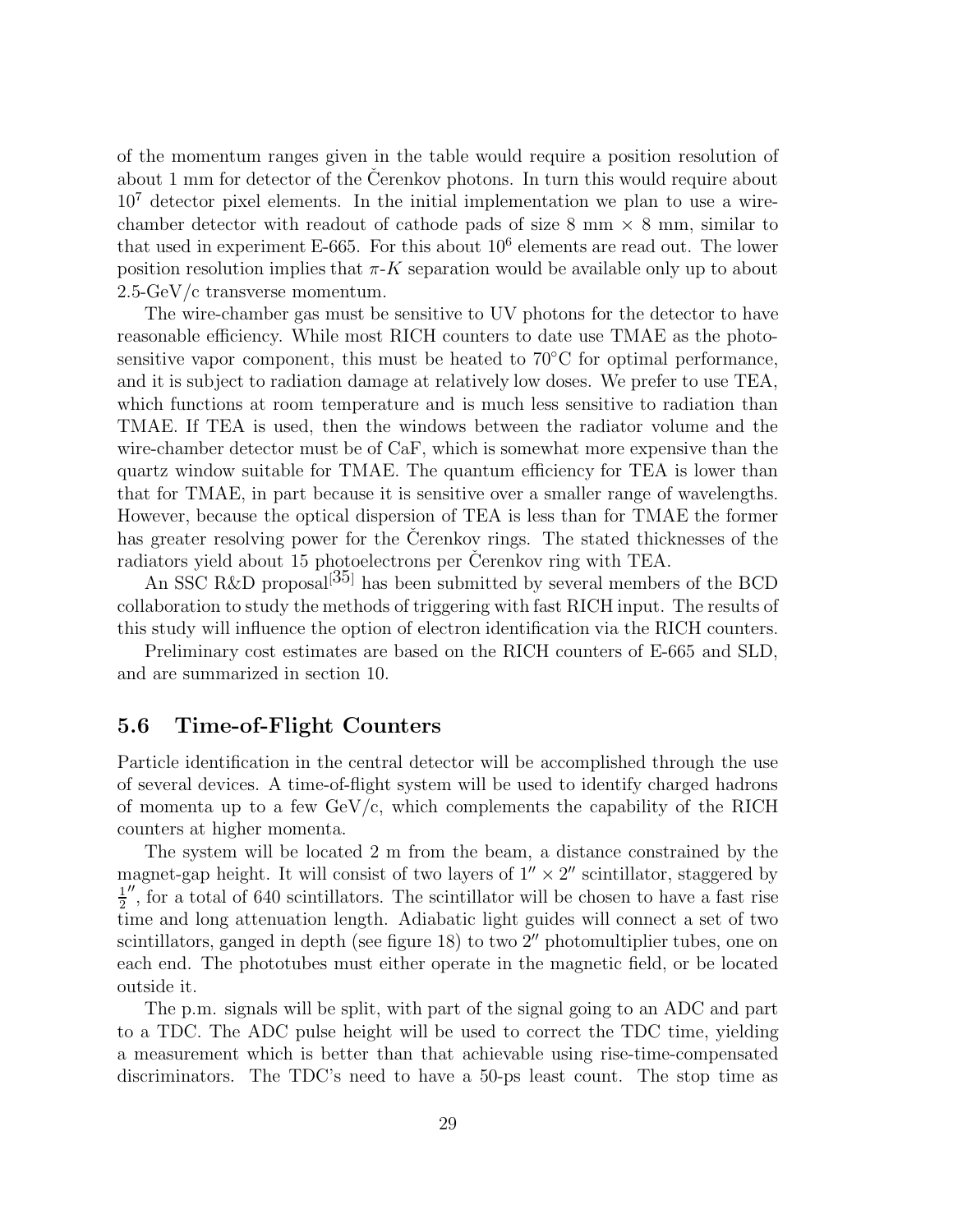Figure 18: End and side views of the time-of-flight counters.

measured by each tube will be combined to yield a single measurement for each track. Using this method, it should be possible to achieve a timing resolution of 70 ps per track. For counters at the 2-m distance, this allows a  $1-\sigma$  separation of K's from protons at momenta up to 8 GeV/c, and  $\pi$ 's from K's up to 4 GeV/c.

# **5.7 Transition-Radiation Detectors (TRD's)**

Separation of e's from charged pions will be aided by multiple layers of thin-sampling TRD's.[38] The combination of tracking information with the transition-radiation signal should permit an online pion-rejection factor of 50 in the TRD. The utility of the TRD's at small production angles needs further study.[39]

### **5.8 Electromagnetic Calorimeter**

The calorimeter functions primarily to aid in electron identification, rather than providing a precision energy measurement. As such, position resolution is more critical. We thus have the option to use a sampling calorimeter (as opposed to total absorption in BGO or lead glass, etc.).

The calorimeter should have tower geometry, with three longitudinal samplings per tower. This feature should permit an online rejection factor of several hundred for charged  $\pi$ 's. The transverse size of the towers should be sufficient that the energy measurement is of only a single particle with 99% probability, leading to a tower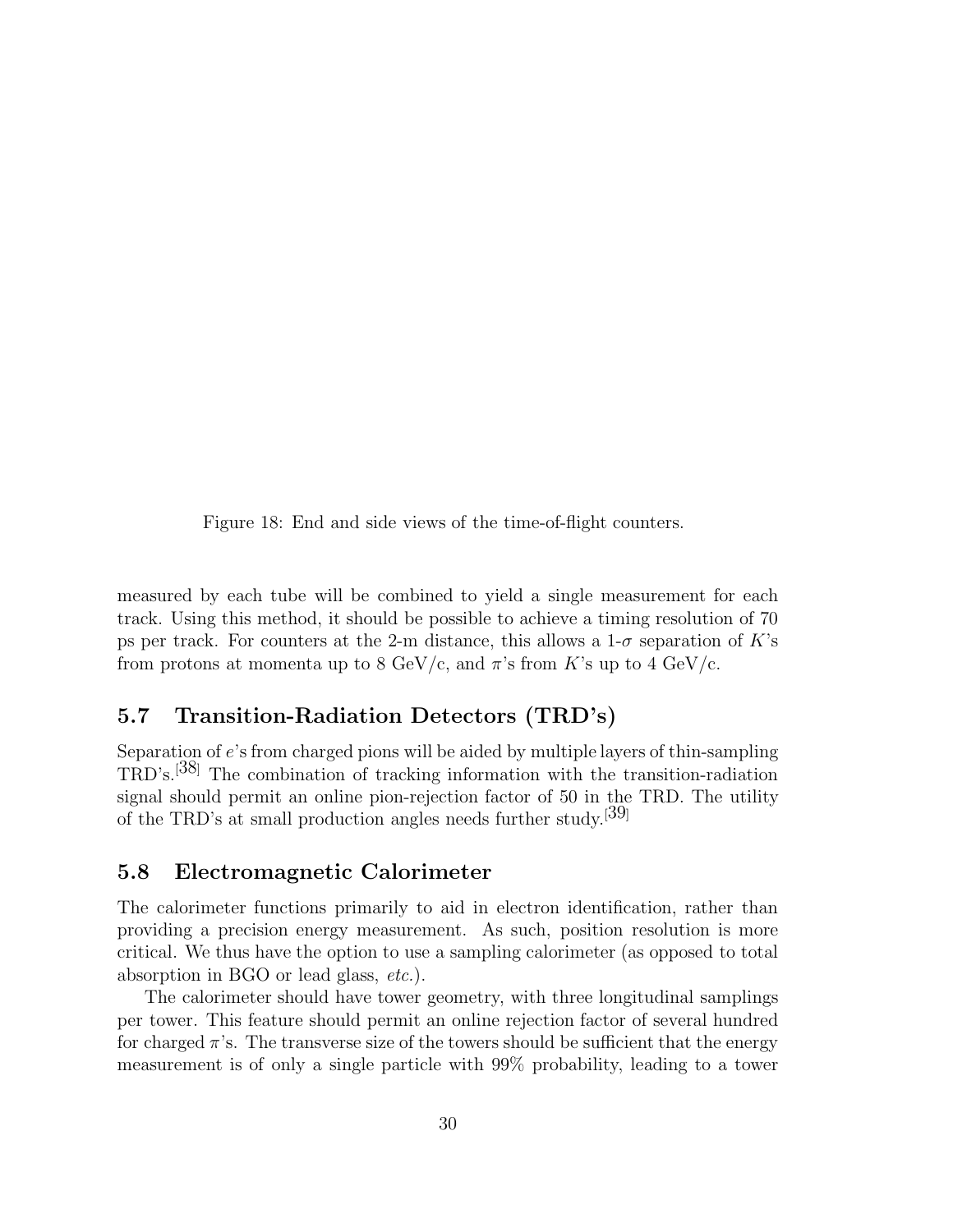count of 10<sup>4</sup> given an average multiplicity of 100. A position-sensitive detector will be placed between the first and second layers of each tower to reject overlaps of a charged pion with a photon from  $\pi^0$  decay. For this a two-track resolution of about 1 cm is desirable.

The particular form of the electromagnetic calorimeter is not specified at this time.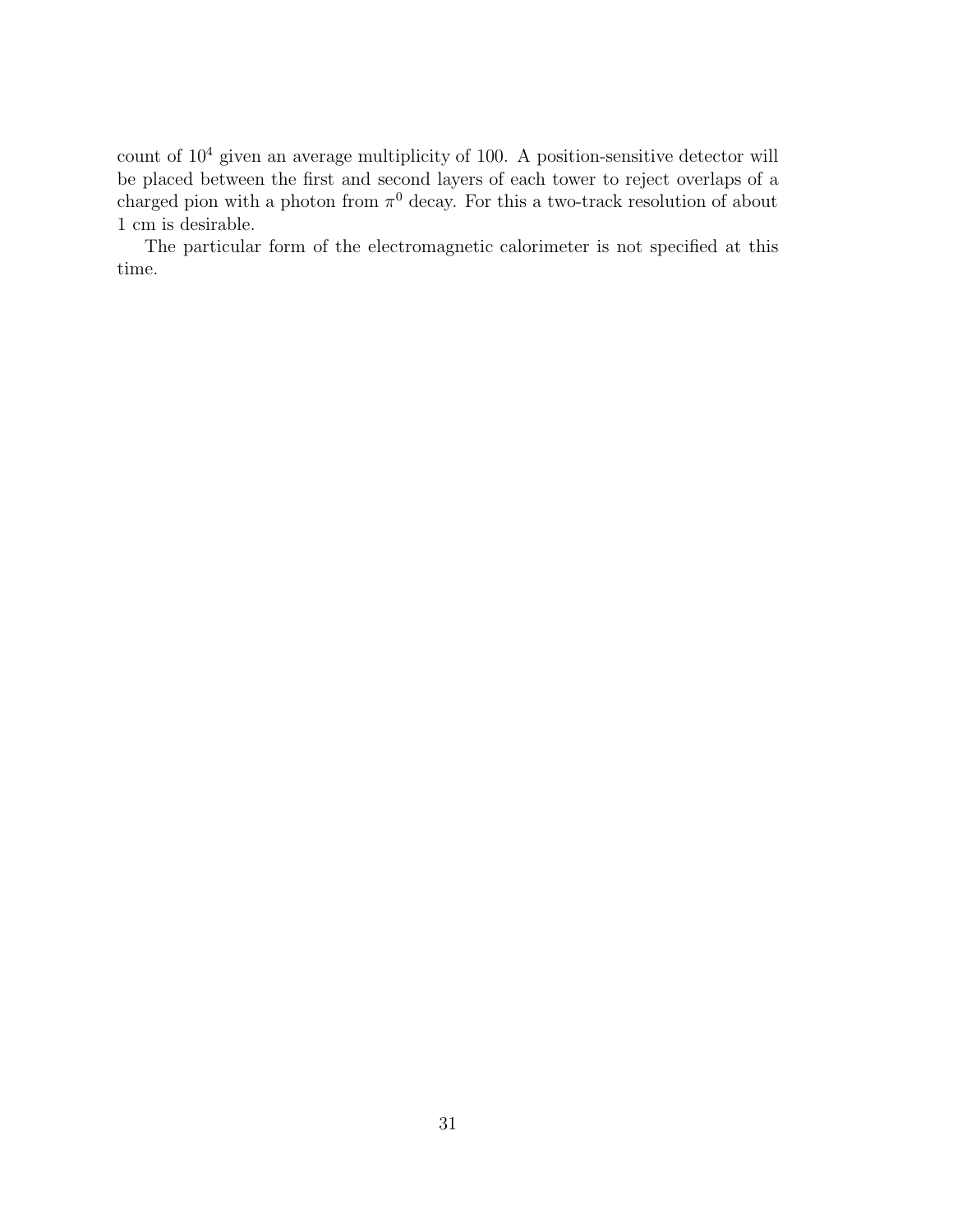# **6 Front-End Electronics**

#### **6.1 Introduction**

The front-end electronics will be in the form of custom integrated circuits, permitting low-cost and low-power readout of the large number of detector elements of the Bottom Collider Detector. All of the various chips proposed here are straightforward extrapolations or reconfigurations of presently available devices.

The front-end electronics should operate at a collider interaction rate of up to 5 MHz. Many of the readout signals are to be used in the first-level trigger, and all of the signals must be buffered during the  $1-2$   $\mu$ s formation time of this trigger. VLSI chips (Bipolar and CMOS as appropriate) are mounted directly on the detector elements in order to amplify, shape, store and sparsify the signals. The basic module is a small number of high-channel-density ASIC's covering a relatively small physical area, tied together on a low-mass printed-circuit board. As this board serves many detector channels, the number of cables or optical fibers to the outside world is small.

Here we discuss the individual systems.

### **6.2 Silicon Strip Front End Electronics**

#### **6.2.1 General Considerations**

The compact configuration of silicon planes will require local signal processing with a high degree of multiplexing. The signal processing speed must be compatible with the 2.5-MHz interaction rate at  $\mathcal{L} = 5 \times 10^{31}$  cm<sup>-2</sup>sec<sup>-1</sup>. Analog and/or digital delay must be provided to allow time for a trigger decision to be made. Finally, the readout time must be minimized by use of sparsification. The first generation of suitable low-power "microplex" integrated-circuit readout electronics partially meets these goals and probably will be suitable for  $\mathcal{L} < 10^{31}$  cm<sup>-2</sup>sec<sup>-1</sup>. The exact limitations will be established by testing. For  $\mathcal{L} > 10^{31}$  cm<sup>-2</sup>sec<sup>-1</sup>, we will employ the chips currently under development for the SSC. The currently existing devices include the MPI CAMEX,<sup>[48, 49]</sup> the LBL SVX<sup>[50]</sup> and the RAL MXI.<sup>[51]</sup> Below we comment briefly on the known properties of these CMOS chips.

#### **MPI CAMEX**

The 64- and 128-channel CAMEX chips were developed at the Max Planck Institute (Munich) for the ALEPH experiment at LEP. These chips are now being made commercially by ELMOS, Duisburg, Fed. Rep. Germany. The 64-channel chip has a power dissipation of about 120 mW and has been operated with a sampling time of 133 ns with a noise figure of  $275 + 30 \text{ C}_D[pF]$  electrons r.m.s., where  $C_D$  is the single-strip capacitance. The dependence of noise on readout speed has not been measured. Radiation damage measurements have been made with a  $Co^{60}$  source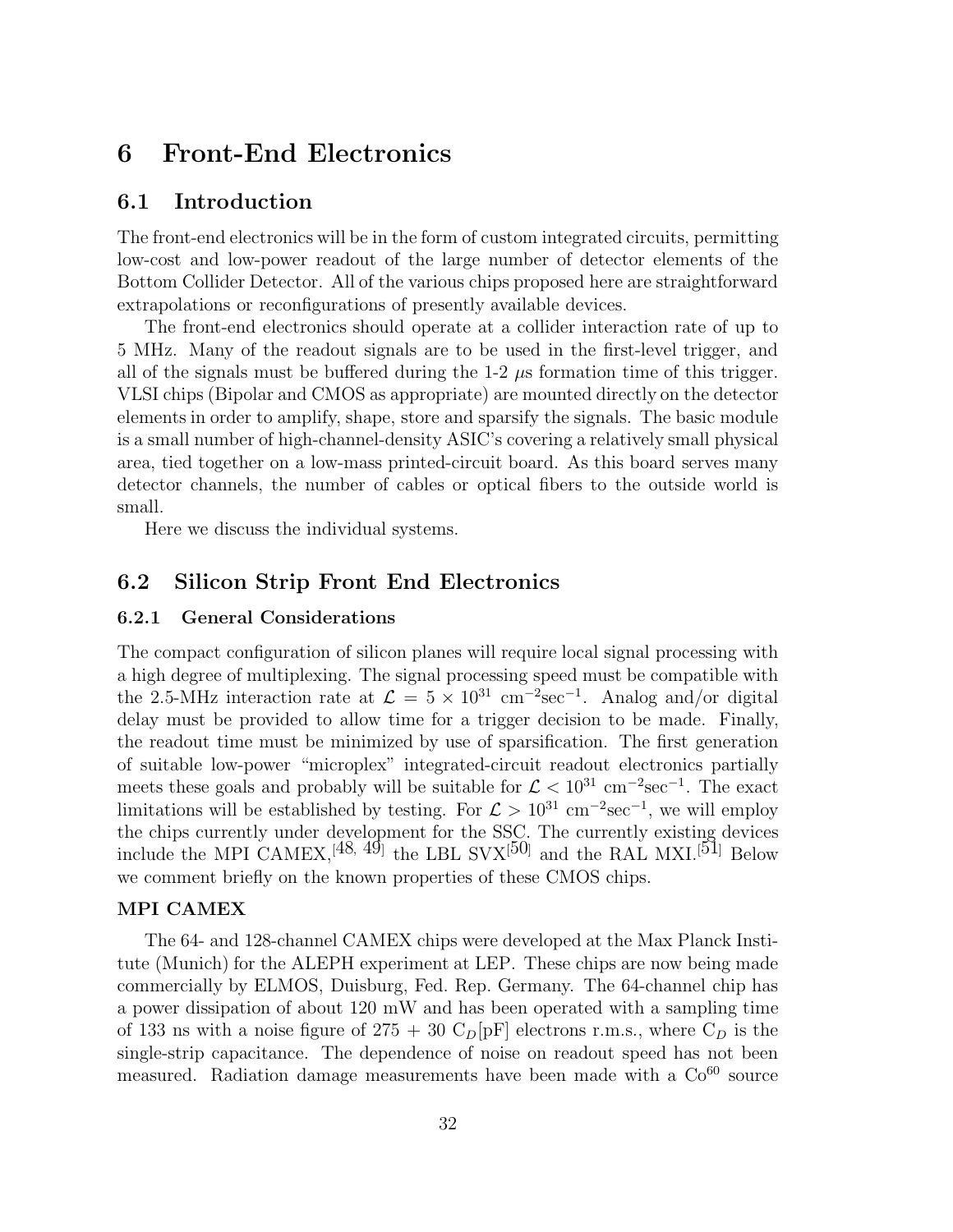and a broad-band x-ray source with a maximum energy of 200 KeV. The tolerance is not known for minimum ionizing particles and slow neutrons.

#### **LBL SVX**

The SVX chip was developed by Lawrence Berkeley Lab for the CDF detector at Fermilab. It has 128 channels with both analog and digital circuitry, and a total power dissipation of about 200 mW. The analog section provides up to two pairs of double-correlated samples, and in addition there is a comparator (discriminator) with a setable threshold. The readout has a fast-scan feature which selects only those channels with signal above threshold, and, if desired, the neighboring channels. In the fast-scan mode, channels not requiring readout take up no time in the readout cycle.

#### **MXI**

This chip was developed by Rutherford Appleton Lab for the DELPHI experiment at LEP and is a CMOS version of the Stanford Microplex<sup>[52]</sup> chip used in FNAL E-665<sup>[53]</sup> and Mark II at SLC. The RAL chip has 128 channels and dissipates 55 mW per chip. There are two storage capacitors per channel allowing a single pair of correlated samples. Radiation damage has been studied using a  $\text{Co}^{60} \gamma$  source.

#### **6.2.2 New Devices**

The current generation of VLSI silicon-strip readouts do not allow for a trigger delay. This problem is being addressed by the silicon strip readout system being developed by Seiden et al. at U. C. Santa Cruz. In their approach, an analog amplifier and comparator chip (AACC) provides a fast (15-ns rise time) signal that is digitized to 1 bit (yes or no). The bits are stored in a level-1 memory that is 64 cells deep and is clocked at the bunch-crossing rate of the accelerator. This is followed by a 16-cell-deep level-2 memory.

Another approach is to employ an analog pipeline for a trigger delay. Such a VLSI device with 10-MHz clock speed is being developed for the ZEUS calorimeter at HERA by a DESY-Fraunhoffer-Madrid-Nevis collaboration.

Other considerations are described briefly below.

- A possible feature for the front-end electronics is a pulse-height sum with a separate threshold used to reject greater-than-minimum-and nuclear interactions.
- It is important to note that driving the signal off the chip is very power consuming. The data readout would be over a few (10-100) optical fibers. Overall power-cost per channel probably can be kept to 1-3 mW/channel. With  $10<sup>5</sup>$  channels, this is still considerable heat to dissipate.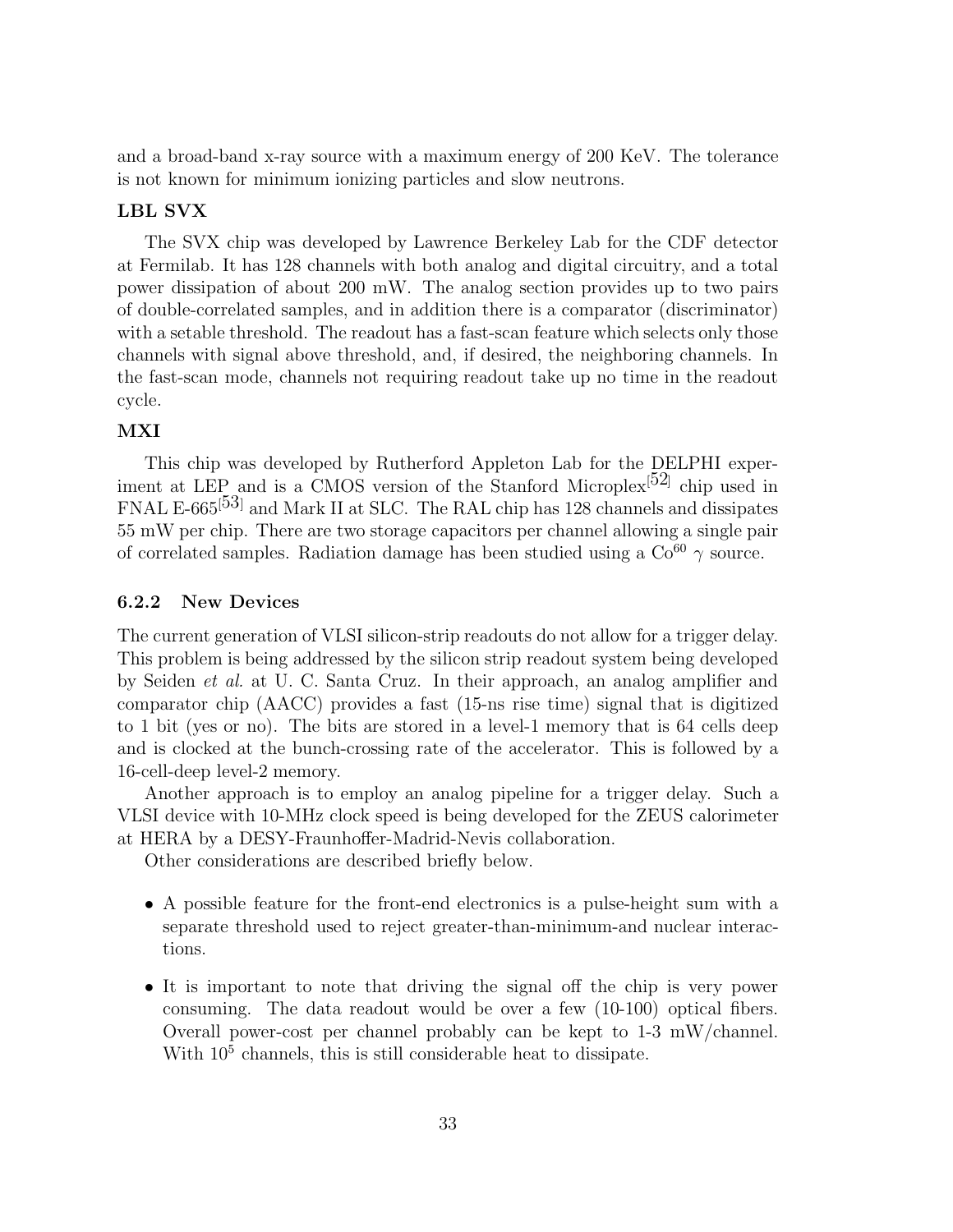- Bonding techniques such as indium bump bonding or tab bonding may make possible the connection of the CMOS chip to the detector strips at these high densities.
- We estimate about \$20/chip plus \$30 for packaging or about \$0.50/channel.

### **6.3 Straw Tubes**

We take as our model the TVC chip set developed at U. Penn for the SSC (see figure 19). The bipolar amplifier/shaper/discriminator could be used directly and the CMOS TVC/analog store could be used but with a slower clock, typically 5-10 MHz.

The system would consist of the preamp/shaper/discriminator followed by the TVC/analog store/ADC/readout control chip. The bipolar chip will have four channels and the CMOS chip will have 8 channels. In addition the system would need a data-collection chip (digital CMOS) for every 8-32 TVC chips. Total power costs would be about 20 mW per channel. A possible arrangement would have a thin printed-circuit board mounted on the ends of 128 straws, with 32 bipolar chips, 16 CMOS TVC chips, and one data-collection chip, in addition to discharge protection and bypass and coupling capacitors for the straws. The cost would be about \$2-3 for the bipolar chip/channel, \$1-2 for CMOS, \$0.25 for the data chip and \$0.50 for mounting, for a total of  $\langle \, \text{${\rm $6/ehannel}$}.$ 

It will be useful to include segment-finding electronics for some of the superlayers. This should be possible by adding a CMOS digital-logic chip in parallel to the CMOS TVC chip. Found segments would then be shipped to the trigger system. The increase in power cost should be only about 10% assuming a high level of multiplexing.

#### **6.4 RICH Counter**

A readout system identical to that for the silicon strip detector is planned for this system. The RICH counter will have pad sensors whose signals will be similar in magnitude and shape to the signals from silicon strips. While the electronics for this detector will be identical to the silicon system, the mounting problems and powerdensity problems are much different. Individual pads will have to feed in over a fairly large area to a single CMOS chip: small groups of these front-end chips would then feed into a local data-collection chip and thence out to the data-acquisition system. The relatively low density of connections will keep the per channel cost much less than in the silicon case  $\approx$  \$0.25/channel).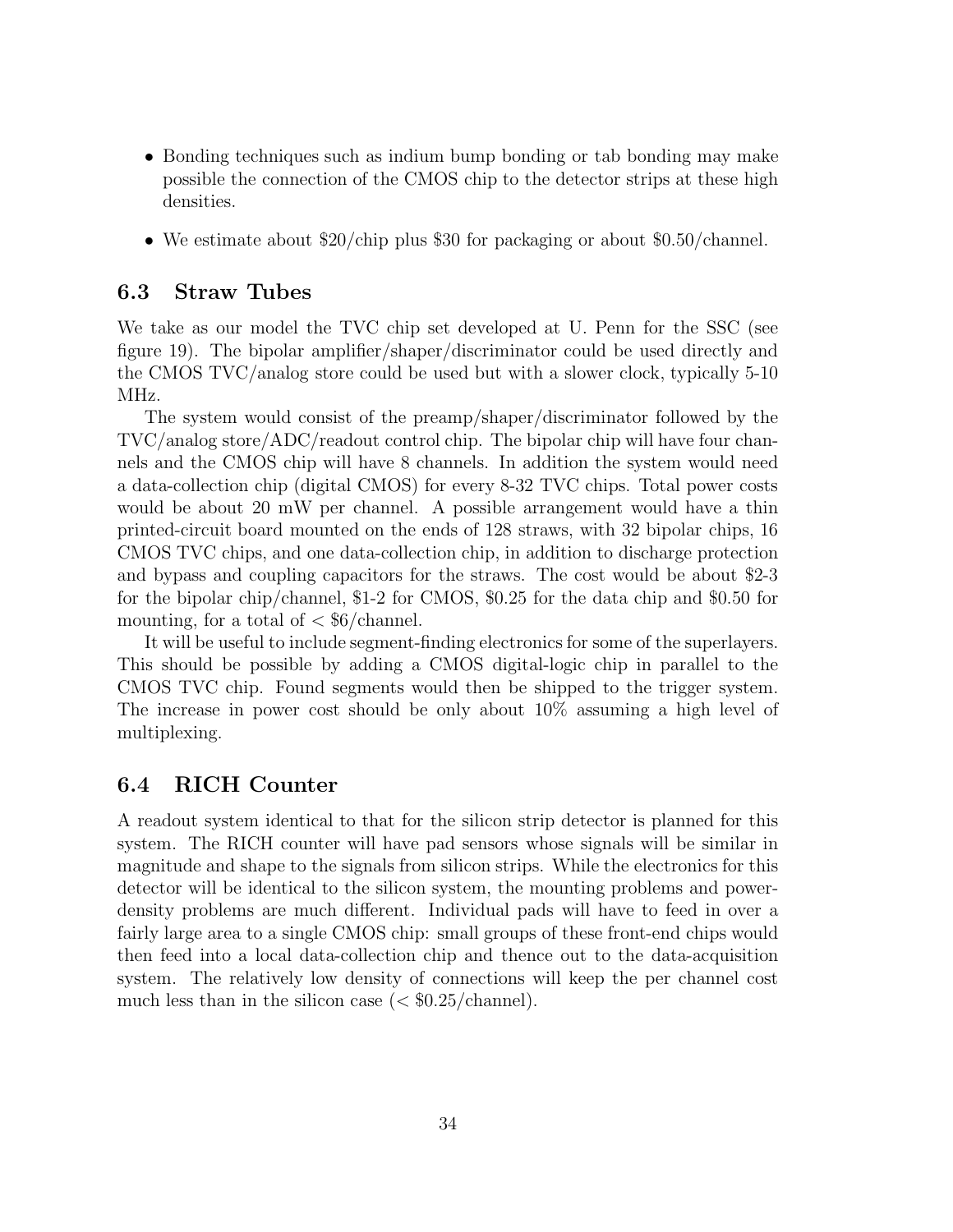Figure 19: Block Diagram of SSC chip set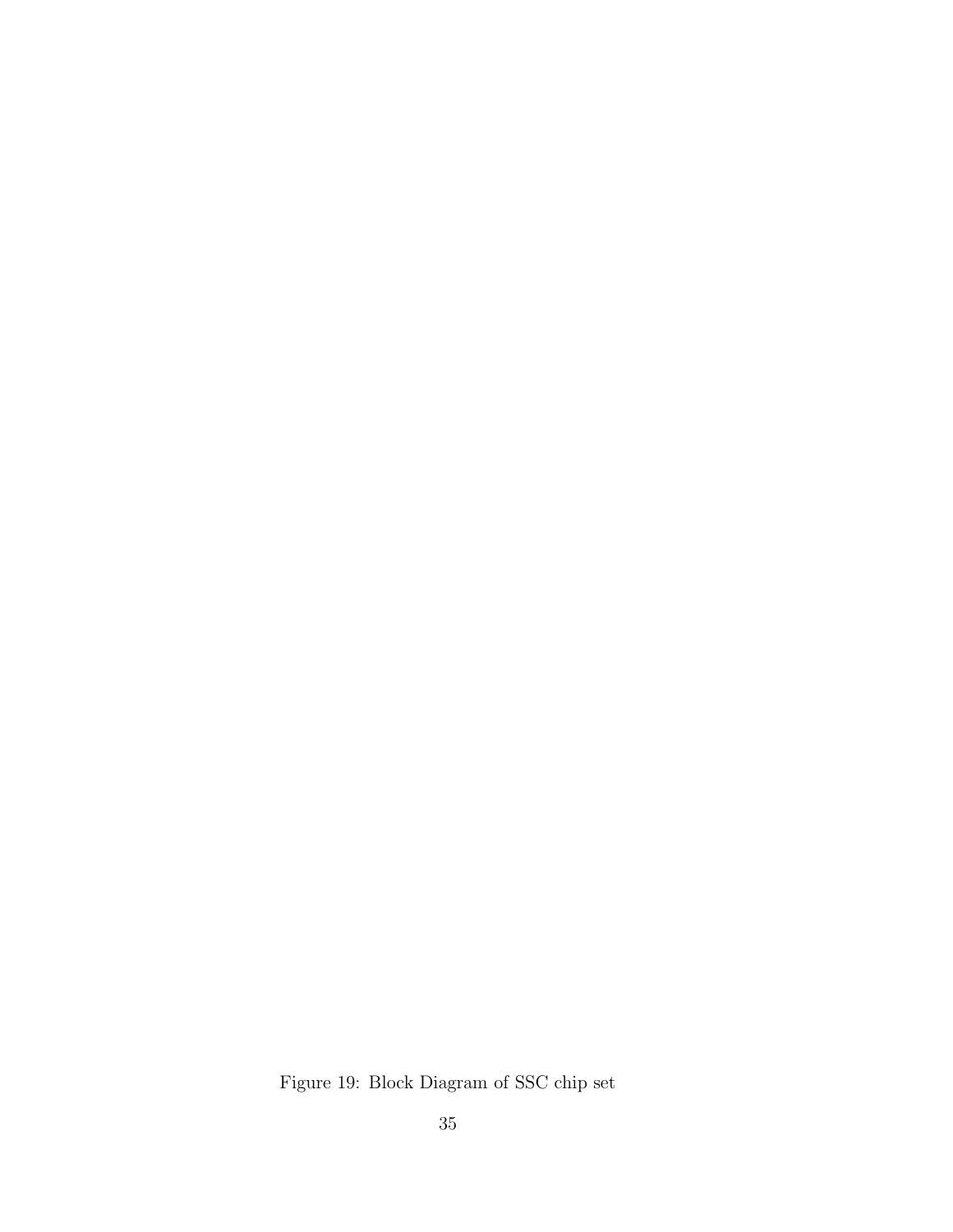## **6.5 TRD**

The TRD detector will have many separate layers of wire-chamber detectors, The electronics must sense clusters on individual wires, but the linking and majority logic to find tracks would be done outside the detector. While the silicon-detector CMOS system would be appropriate in terms of signal handling, the relatively low density, linear arrangement of wires would probably argue for the development of a lower-channel-count CMOS device that could be more easily tied to the chamber. For the lower-channel-count device  $(e.g., 8-16 \text{ channels})$ , the effective power per channel would go up slightly because of the increased output-drive requirements. The cost in dollars however, would scale almost directly with TRD area and should be equivalent to the RICH-counter costs per channel.

## **6.6 EM Calorimeter**

The calorimeter would use a readout system similar to that of the straw tubes in the sense that a bipolar front end would feed a CMOS delay-and-encode section. However, the calorimeter requires charge measurement over a large dynamic range and may or may not require an acurate time measurement. Thus the bipolar chip will necessarily require rather more power (for the dynamic range) and the CMOS chip will require more area for storage capacitors (high- and low-charge ranges). In addition the calorimeter will serve as one of the primary triggering detectors and must provide fast signals out of the detector to the central triggering system. These signals will require  $> 40$  mW per output, but the trigger outputs will be sums of local channels so that the total power burden is not greatly increased. If a suitable clustering algorithm can be defined and tested, it is possible to imagine shipping only cluster position and size information to the trigger system, greatly reducing the burden on and increasing the power of the trigger. We estimate that the total power requirement per channel would be about 30 mW and the cost per channel would rise slightly to  $\lt$  \$7. Mounting and cooling is least restrictive in this region and we anticipate no major problems for the calorimeter system.

# **6.7 Development Costs**

The purely digital CMOS chips are amenable to commercial design and production, but the analog bipolar and mixed analog/digital CMOS chips will require careful simulation and design. Each of the analog designs will require about three to four months of an expert engineer's time to develop and an additional foundry cost of order \$25K per chip (per run). Digital CMOS designs can be handled commercially for order \$40K per chip with only block-level schematics provided to the foundry.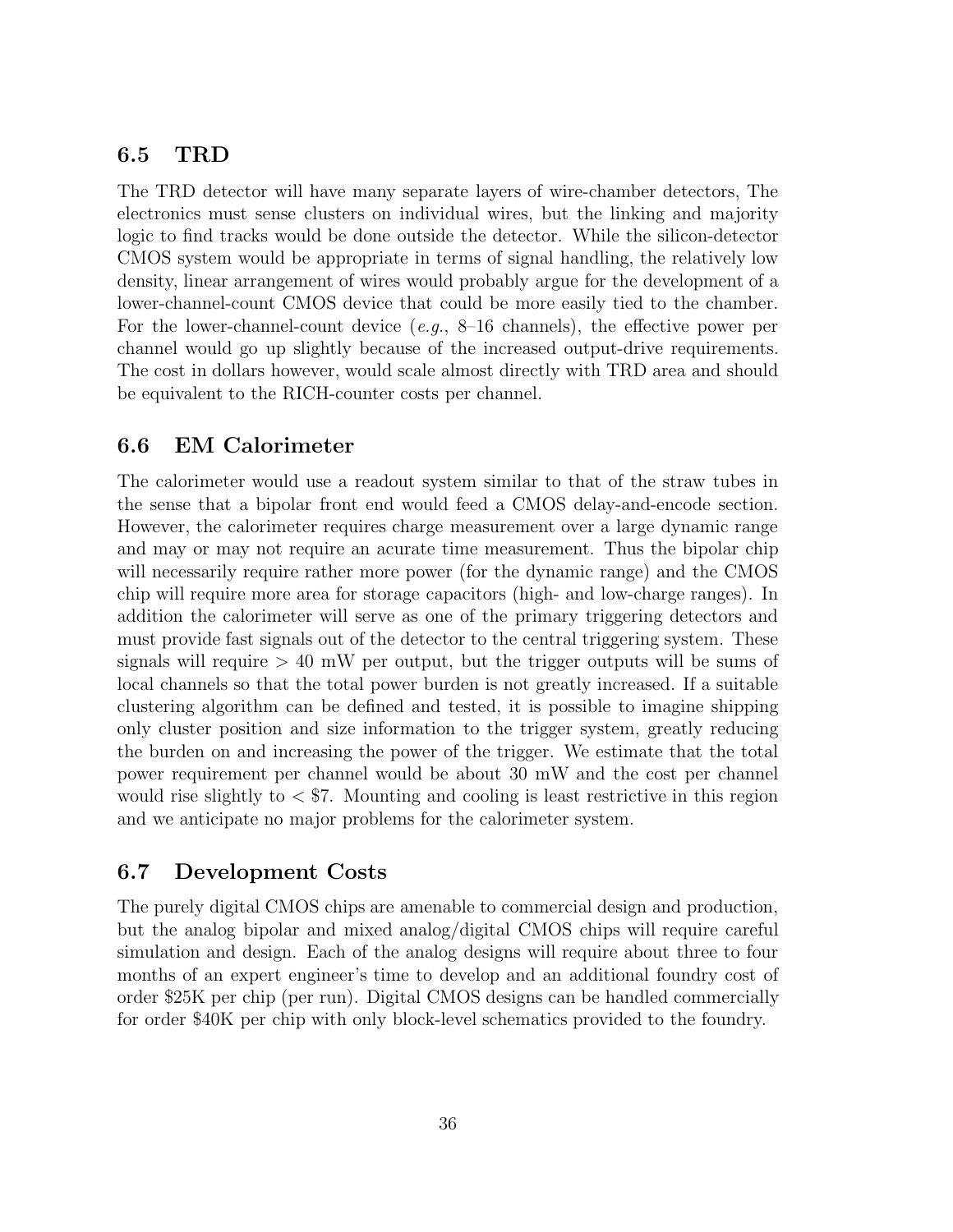# **6.8 Chips to be developed**

- 1. CMOS preamp/discriminator/delay/encode 128 channels.
- 2. CMOS data-collection fiber driver, all digital, possible to design and fabricate commercially.
- 3. Bipolar preamp/shaper/discriminator 4 channels, after the design of Newcomer, et al. - should need little work.
- 4. CMOS TVC analog-store/encode 8 channels, Penn/Leuven design may need only to be appropriately packaged.
- 5. CMOS preamp/discriminator/delay/encode 8 chan, a subset of design 1.
- 6. Bipolar high-dynamic-range preamp/shaper/discriminator 4 channels, variation of 3.
- 7. CMOS TVC Charge analog-store/encode 4 channels, variation of 4.
- 8. Clustering and trigger-driving chip, analog CMOS, perhaps based on neuralnet work at Penn.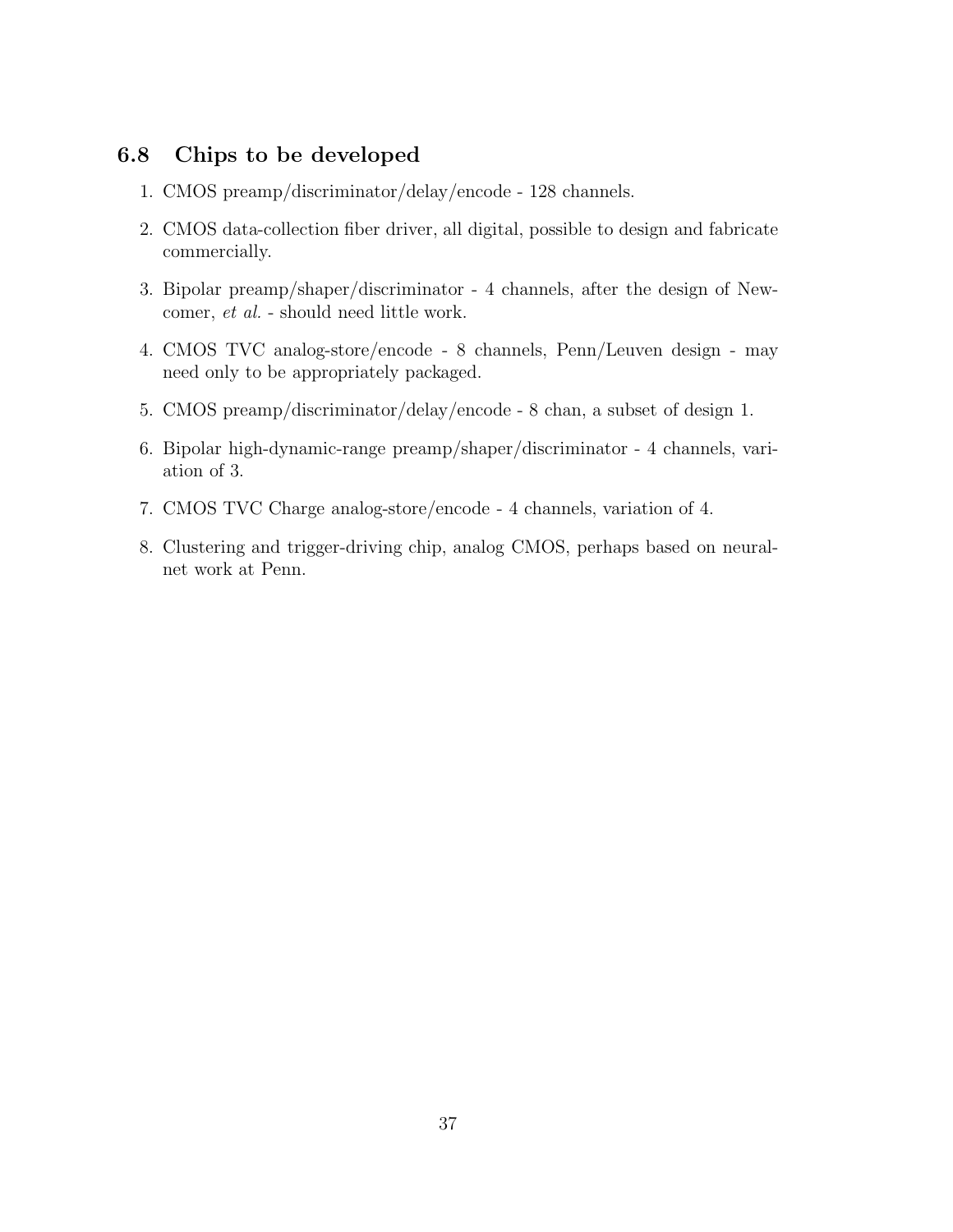# **7 Trigger and Data Acquisition**

### **7.1 Introduction**

We propose a trigger architecture in which a first-level hardware trigger is followed by a software trigger implemented in an online array (farm) of numeric processors. The philospohy of this approach is that any trigger decision which uses digital information should be made in commercial, programmable processors.

The first-level trigger should reduce the rate by a factor of 50 in a 1-2  $\mu$ sec decision time, so that even at a luminosity of  $10^{32}$  cm<sup>-2</sup>sec<sup>-1</sup>, for which the interaction rate is 5 MHz, at most 100 kHz of events are presented to the numeric processors. The data from the various detector components can be organized into event records at a 100 kHz rate via the "barrel-switch" technology of the telephone industry. The numeric processors, perhaps 2000 in total, each are the equivalent of 30-50 VAX 780's. The archival event rate will be about 1 kHz, which can be accomodated by video-cassette tape drives.

Two types of first-level triggers will be implemented. A simple trigger is based on a requirement of 1 or 2 tracks above a mimimum- $P_T$  cut of 2-3 GeV/c. More ambitious is a trigger on an electron above a mimimum- $P_T$  cut of only 1-1.5 GeV/c, which would also provide a tag on the triggering  $B$  as particle or antiparticle.

Each of these first-level triggers is then completed in the numeric processors. The topology trigger is followed by a requirement of a reconstructed secondary vertex, while some aspects of the electron trigger can only be implemented with the power of the numeric processors.

#### **7.2 Triggers**

#### **7.2.1 Topology Trigger**

The B mass, as well as its typical production transverse momentum, are large compared to the average transverse momentum of particles from  $p-\bar{p}$  collisions. Hence a "stiff-track" trigger will be enriched with  $B$ 's.

Figures 20a and 21a show the number of tracks having transverse momenta above a given value in events containing a  $B \to \pi^+\pi^-$  decay, and any B decay, respectively. For comparison, figure 20b shows the same distributions for all events (according to an ISAJET model) not containing a  $B$ , while figure 21b shows these distributions for all events.

We infer from figure 21b that with a requirement of 1 track above  $P_T = 3 \text{ GeV/c}$ , a factor of 50 reduction in the trigger rate can be obtained. Then the efficiency for the  $B \to \pi^+\pi^-$  decay is still 90%, as seen in figure 20a. Also, the efficiency for all B decays remains about 25%, as seen in figure 21a.

A trigger requiring two tracks both above a P*<sup>T</sup>* cut might be less vulnerable to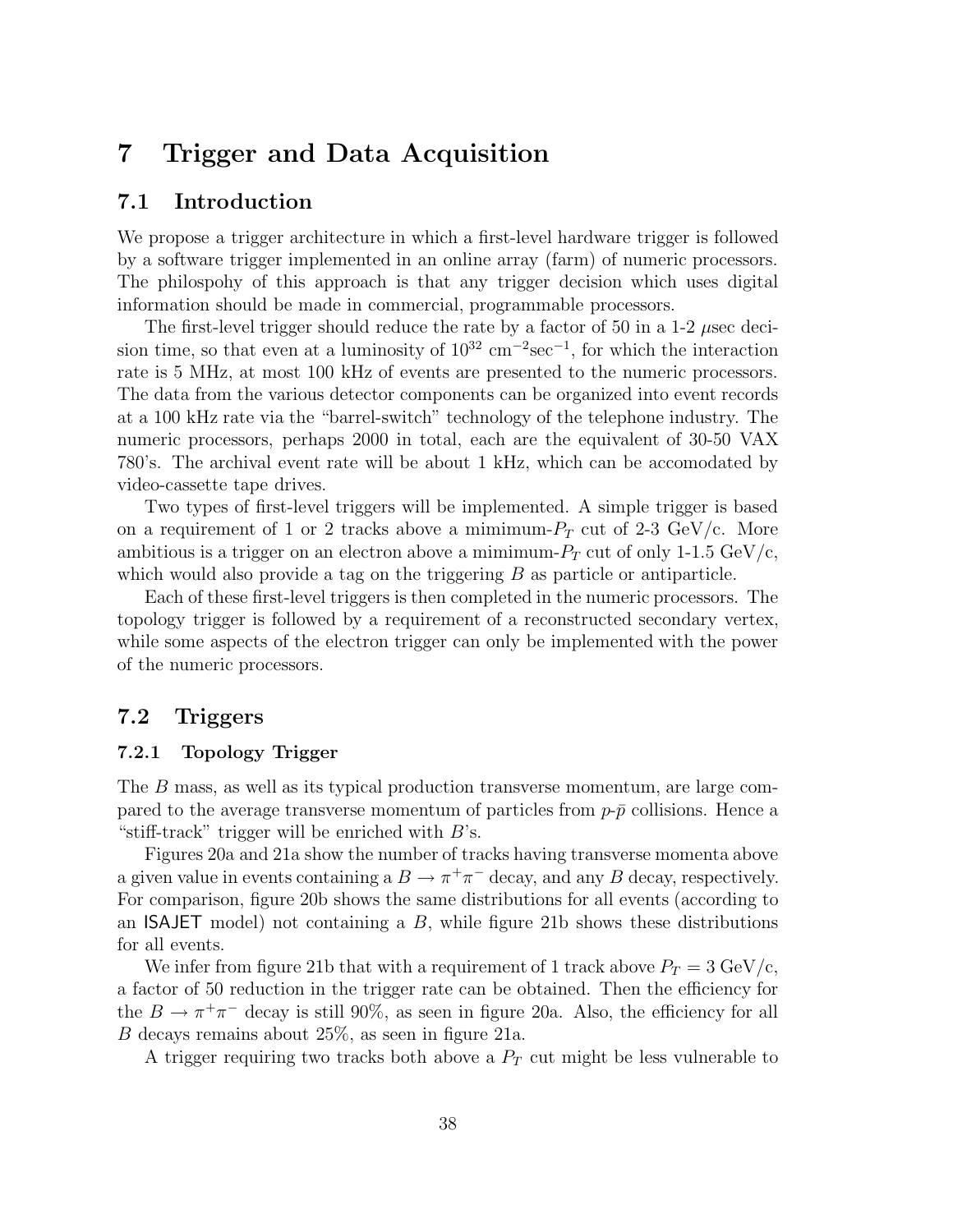Figure 20: **(a)** The number of charged tracks above a given P*<sup>T</sup>* for events containing a  $B \to \pi^+\pi^-$  decay, according to an ISAJET simulation; **(b)** the same for events without any  $B$ 's.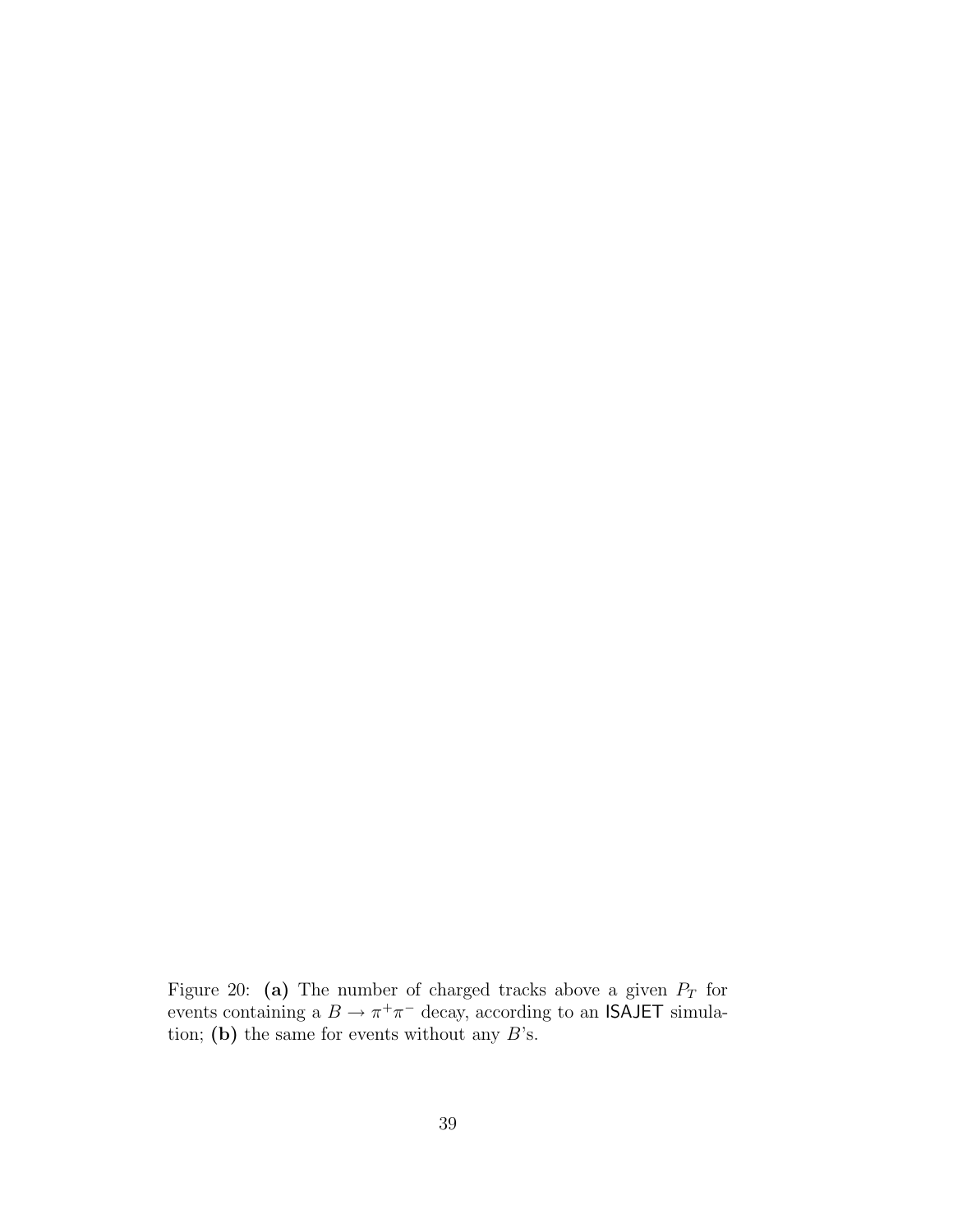Figure 21: **(a)** The number of charged tracks above a given P*<sup>T</sup>* for event containing a B decay; **(b)** the same for all events.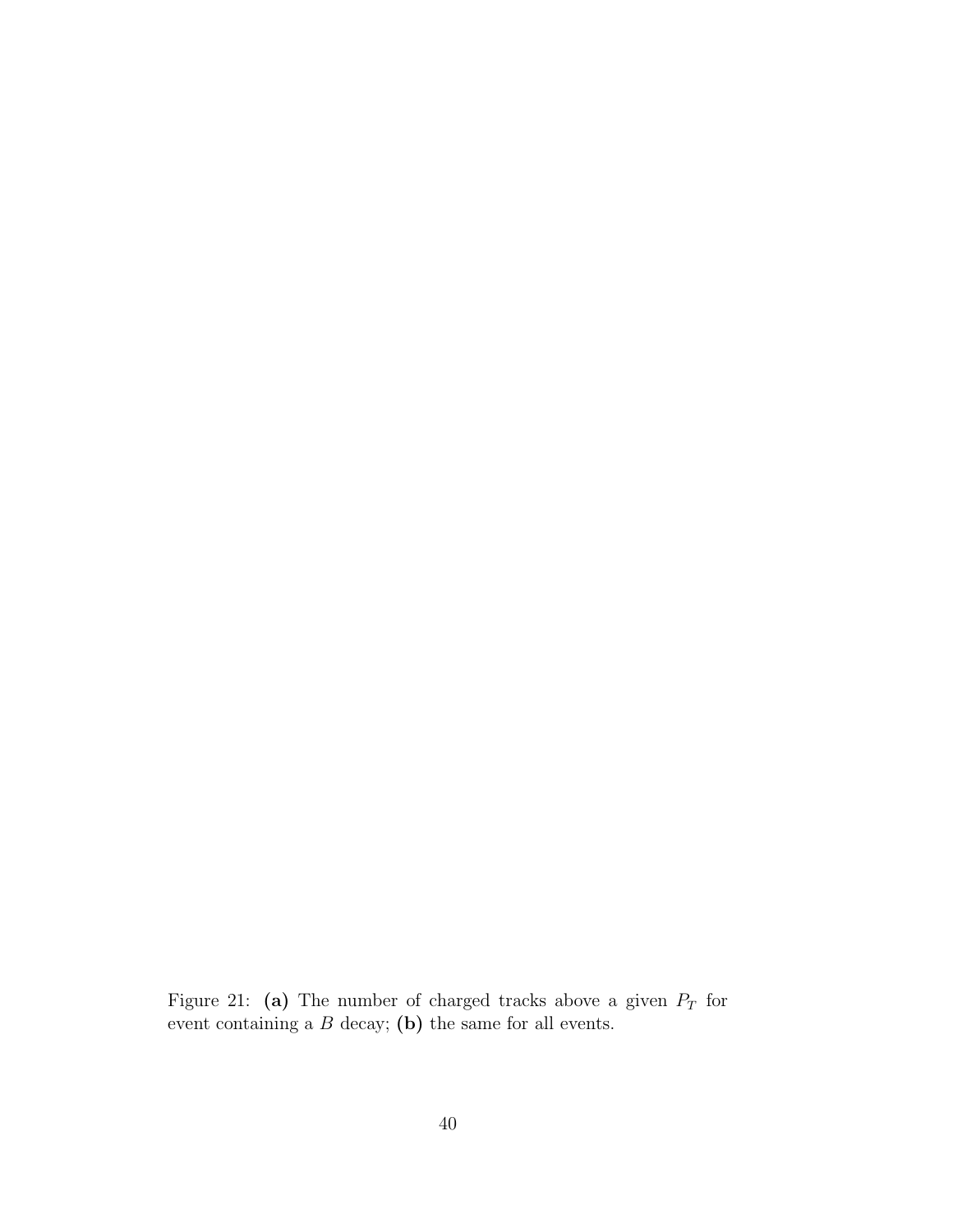fake tracks; for a 2-track cut at 2  $GeV/c$  a factor of 50 enhancement can also be obtained, but with only about 70% efficiency for the  $B \to \pi^+\pi^-$  decay, and 30% efficiency for all B decays.

The events surviving the topology trigger are then fed to the processor farm, where an additional factor of 100 reduction in rate is desired. This could be attained if a secondary-vertex-finding algorithm can be implemented online. Simulations of the necessary algorithms on fast numeric processors  $[35]$  will be performed in the coming months to evaluate this trigger strategy.

#### **7.2.2 Electron Trigger**

Another signature of a B meson which appears suitable as a trigger for the Bottom Collider Detector is a moderate-transverse-momentum electron from a semileptonic decay. As indicated in figure 22 (based on an ISAJET calculation) about 50% of semileptonic B decays yield an electron with  $P_T > 1$  GeV/c. The semileptonic branching fraction is 12%, and either B of a  $B\bar{B}$  pair is suitable for triggering. Thus a trigger cut of  $P_T > 1$  GeV/c on electrons could yield a 12% triggering efficiency for  $BB$  pairs. If the efficiency of electron identification, including eventual offline reconstruction of a secondary vertex for the  $B \to eX$  decay, is 25% an overall trigger efficiency of 3% could be achieved.

This is a formidable goal at a luminosity of  $10^{32}$  cm<sup>-2</sup>sec<sup>-1</sup>, as the electrons must be identified amidst a 5-MHz interaction rate yielding a 500-MHz total rate of particles in the detector. The rate of prompt electrons which would satisfy this trigger is 1-2 kHz.

Only part of the electron trigger could be implemented in the front-end analog logic. The signals from the electromagnetic calorimeter would be combined into candidate clusters. The longitudinal energy distribution within a cluster can provide a rejection factor of over  $> 100$  against charged pions. A pad chamber immediately preceding the calorimeter insures that the cluster is due to a charged particle. Events passing these cuts must be passed into the numeric processors to reject converted photons, Dalitz decays, and  $\pi^{\pm}$ - $\pi^{0}$  overlaps.

In the rest of this section estimates are given as to the rates of various classes of fake-electron events.

#### **Sources of Electrons**

A summary of the rate of electrons from various sources as a function of transverse momentum is shown in figure 22. Prompt electrons derive from direct electronic bottom and charm decay,  $e^+e^-$  decays of vector mesons, and Dalitz decays of pseudoscalar mesons. Fake-electron triggers will derive from misidentified  $\pi^{\pm}$ 's, including  $\pi^{\pm}$ -π<sup>0</sup> overlaps. A hint of the severity of the fake-electron problem is given by the spectrum for  $\pi^{\pm}$ , also sketched in figure 22.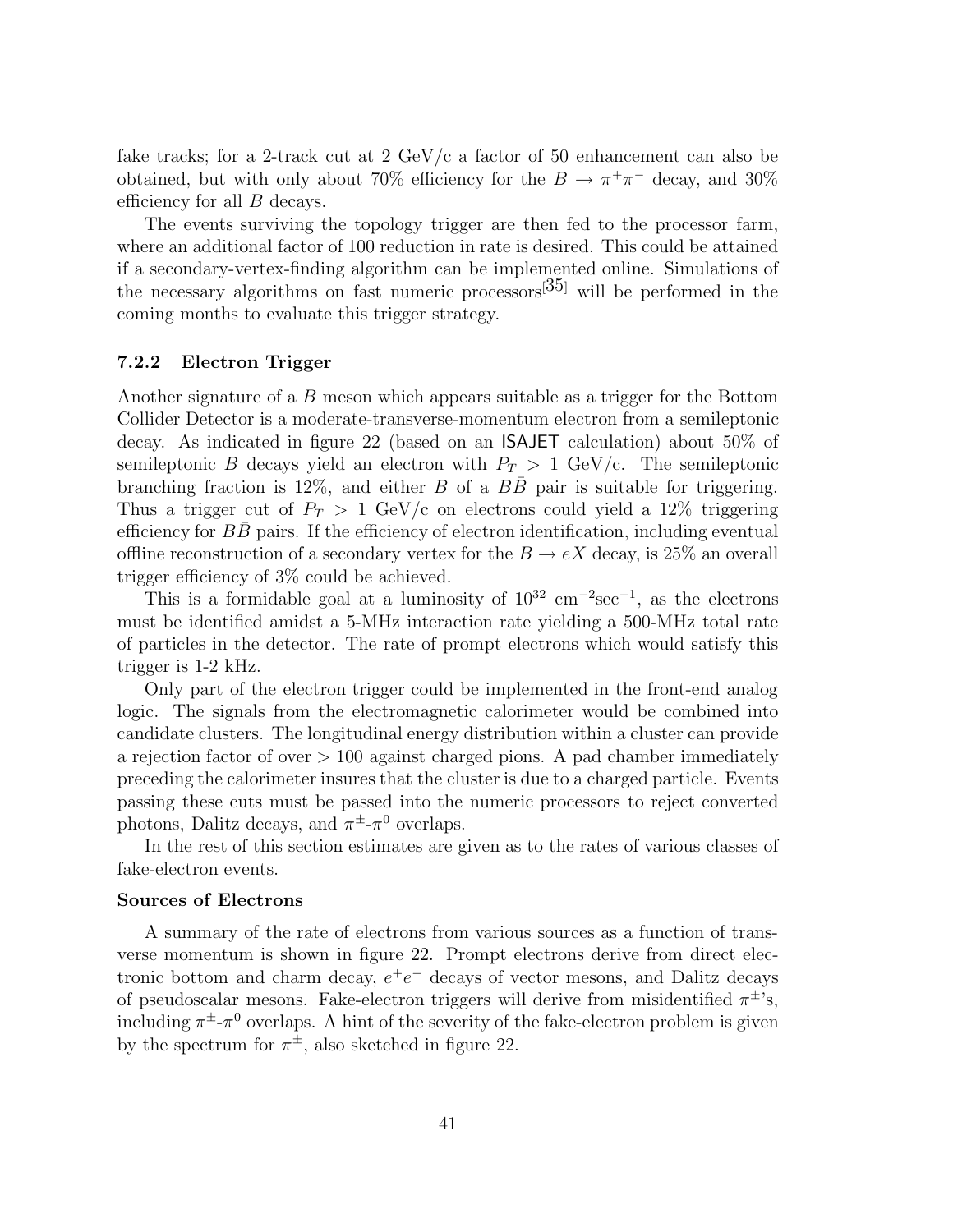Figure 22: The rate of electrons per 250-MeV/c bin from various sources in  $p-\bar{p}$  collisions at  $\sqrt{s} = 2 \text{ TeV}$  and luminosity  $10^{32} \text{ cm}^{-2}\text{sec}^{-1}$ .

The present philosophy is to pass all prompt electrons to the offline eventprocessing stage (supposing the fake-electron triggers can be sufficiently suppressed). With a trigger cut of  $P_T > 1$  GeV/c a substantial fraction of the prompt electrons are from B decay, and there is no need to distinguish among the various sources of prompt electrons in the trigger.

#### **Misidentified Hadrons**

The rate of charged  $\pi$ 's into the detector is about 300 MHz: 60 charged pions per event times the 5-MHz interaction rate. Of these about 15 MHz have transverse momentum above 1 GeV/c and so are potential fake triggers if misidentified as electrons. The online  $\pi$ -e rejection must be greater than  $10^4$  to reduce fake electron triggers to a 'mere' 1 kHz.

Three types of detectors could contribute to  $\pi$ -e separation: the transitionradiation detectors, the electromagnetic calorimeter, and the RICH counter (at least for low-momentum particles). We suppose that a multi-layer system of tracking TRD's can yield a rejection factor of 50, but this would be achieved only in the numeric processors. The RICH counter might yield a factor of 5 rejection, most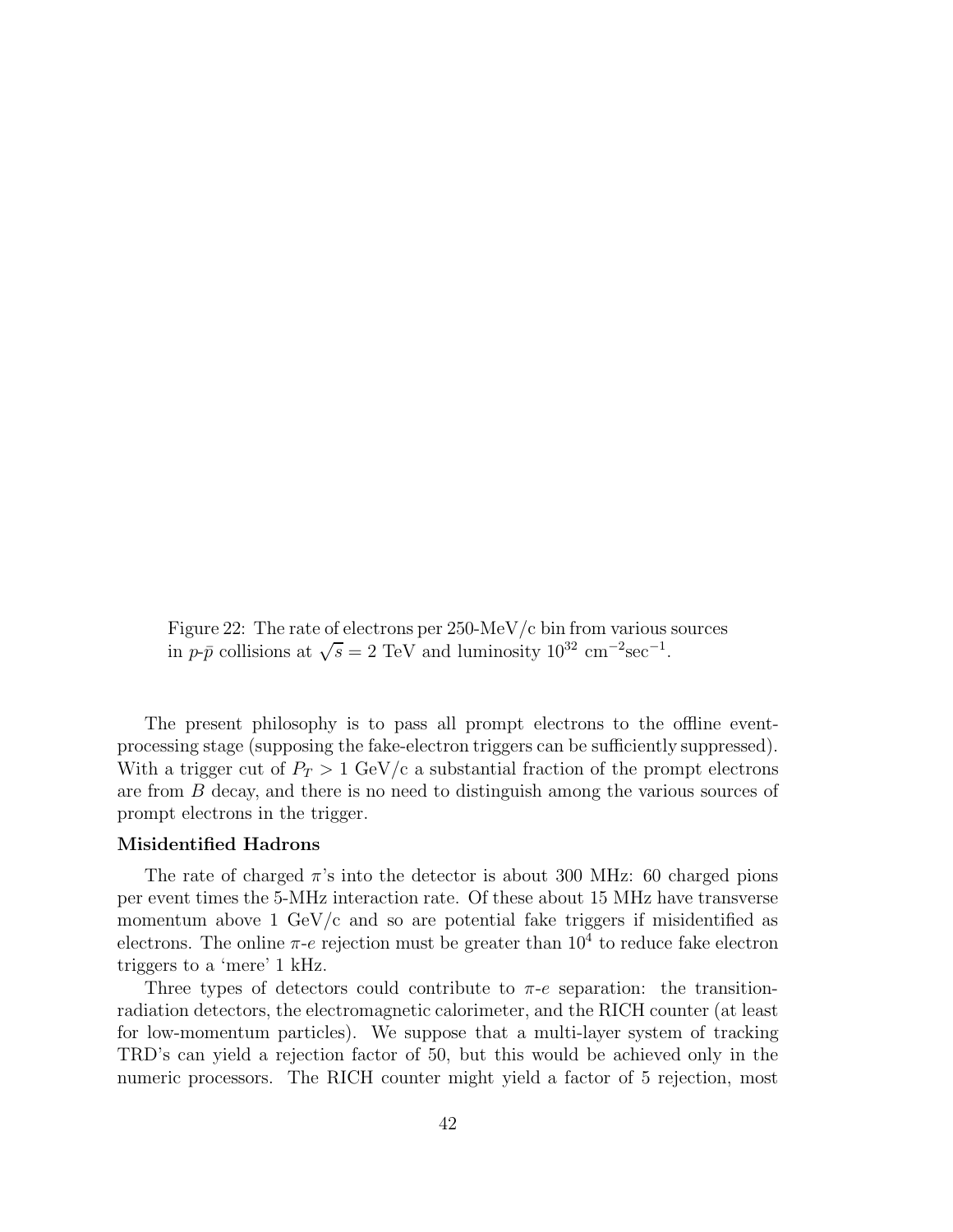likely also in the numeric processors.

The electromagnetic calorimeter is configured with three longitudinal samples. Comparison of the relative pulse heights in these three layers could yield a factor of 50-100 rejection against pions in a hardware trigger. A match of the shower energy with the charged-track's momentum will be made in the numeric processors; only interactions leading to  $\pi^{\pm} \text{-} \pi^{0}$  charge exchange will survive this  $E/P$  cut. The overall rejection factor from the electromagnetic calorimeter is greater than 500. The combined rejection factor from the three detector could then be  $10<sup>5</sup>$ , corresponding to a trigger rate of 150/sec from misidentified hadrons.

# **Overlaps of**  $\pi^{\pm}$  **and**  $\gamma$ 's from  $\pi^{0}$ 's

A fake-electron trigger is generated if the momentum of a charged pion matches the energy of a  $\pi^0$  whose shower overlaps the charged-pion track in the electron calorimeter. The TRD and RICH detectors still provide rejection of the charged pion, so the rate of dangerous charged pions is  $0.01 \times 15 \text{ MHz} = 150 \text{ kHz}$ . Further rejection is obtained by spatially resolving the charged track from the  $\pi^0$  shower in the electron calorimeter.

A study of the overlap problem was made with the ISAJET Monte Carlo program. Initially, an 'overlap' was defined as a charged pion whose separation from a neutral pion was  $|\Delta \eta| < 0.1$  and  $|\Delta \phi| < 0.2$ . It was found that about 7% of charged pions with  $P_T > 1$  GeV/c had such an overlap. These overlaps are dangerous only if the  $E/P$  cut is also satisfied. Assuming the electron calorimeter has energy resolution for photons of  $\sigma_E = 0.15\sqrt{E}$  the statistical significance of the  $E/P$  cut in standard deviations is

$$
S.D. = \frac{|E - P|}{0.15\sqrt{E}}.
$$

A cut requiring a  $2\sigma$  separation of E of the  $\pi^0$  from the P of the  $\pi^{\pm}$  yields a rejection factor of 15. The rate of overlaps satisfying the combined trigger cuts is then less than 1 kHz.

The definition of overlap used above is satisfied by a pair of pions whose separation is less than 10 cm at 1-m radius from the beamline. However, two particles should be resolvable in the electron calorimeter if their separation is only 1 cm, which would provide an extra rejection factor of 100. In this case the rate of fake-electron triggers from overlaps would drop to only 10 Hz.

#### **Dalitz decays and** γ**-Conversions in Matter**

The branching fraction for the decay  $\pi^0 \rightarrow \gamma e^+e^-$  is 0.015, as if the vacuum is 0.007 of a radiation length thick. Electrons from conversions of  $\gamma$ 's in material will be more numerous than those from Dalitz decay if the photon has traversed more than 0.007 radiation lengths. For example, with a beam pipe whose wall is  $400-\mu$ m-thick Be, or 0.001 of a radiation length, photons at angles of less than  $1/7$ to the beam are more likely to convert in the pipe than during the  $\pi^0$  decay.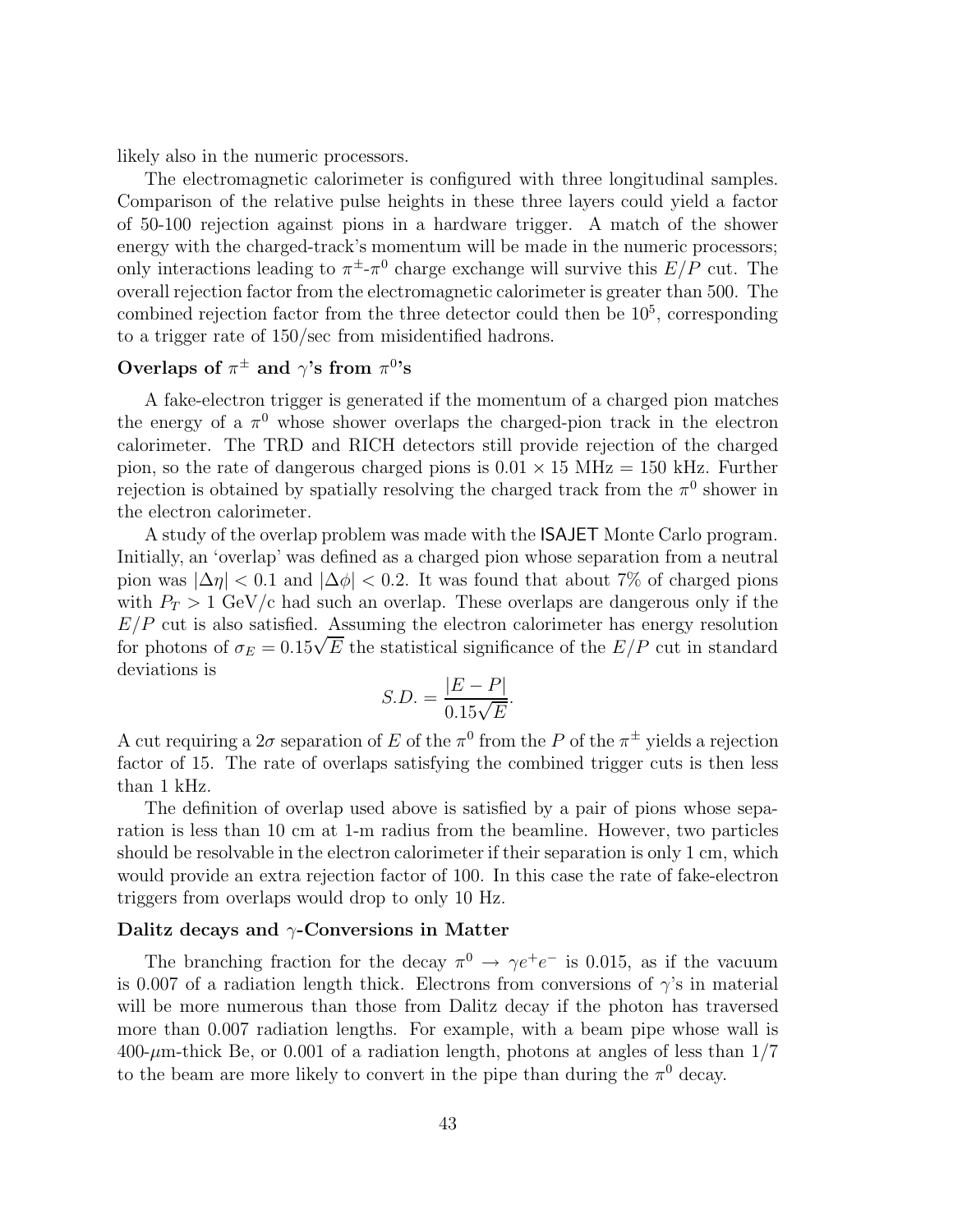Figure 22 shows that the rate of electrons from Dalitz decay with  $P_T > 1$  GeV/c is about 10 kHz at a luminosity of  $10^{32}$  cm<sup>-2</sup>sec<sup>-1</sup>. The rate of electrons from  $\gamma$ conversions in matter will be higher. Thus a rejection factor of order 100 is needed against these conversions.

Conversions outside the beam pipe can be suppressed by fast tracking all the way to the first silicon plane. Conversions in the pipe and Dalitz decays could be suppresed by a  $dE/dx$  measurement in the first silicon plane. These factors could only be obtained via algorithms running on the numeric processors.

#### **Electron Detection Efficiency**

The process of electron identification inevitably causes some real electrons to be lost. Rough estimates of the various detection efficiencies are:

- Fast tracking: 0.95
- $E/P$  cut: 0.95
- TRD cut: 0.90
- RICH counter cut: 0.95
- Electron shower overlapped by another particle: 0.95
- Photon-conversion cuts: 0.90

The overall efficiency of electron identification might then be 0.62.

#### **7.3 Data Acquisition**

#### **7.3.1 Basic Architecture of the Data-Acquisition System**

The architecture of the Data Acquisition system takes advantage of several new approaches, in particular:

- Digital transmission via fiber optic cables.
- Numeric processors, especially suited to physics problems, are used for the second-level triggers employing in some cases full reconstruction algorithms.
- Simple barrel shifter for online event building.

A block diagram of the proposed data-acquisition system is shown in Figure 23. Data flow is from top to bottom. Prompt triggers will first reduce the data rate by a factor of 20-50 (subset of detector elements A-Z in figure 23). From this point on in the system there is no other specially built logic for triggering. If the event is accepted by the first-level trigger, fragments are transmitted over fiber-optic cable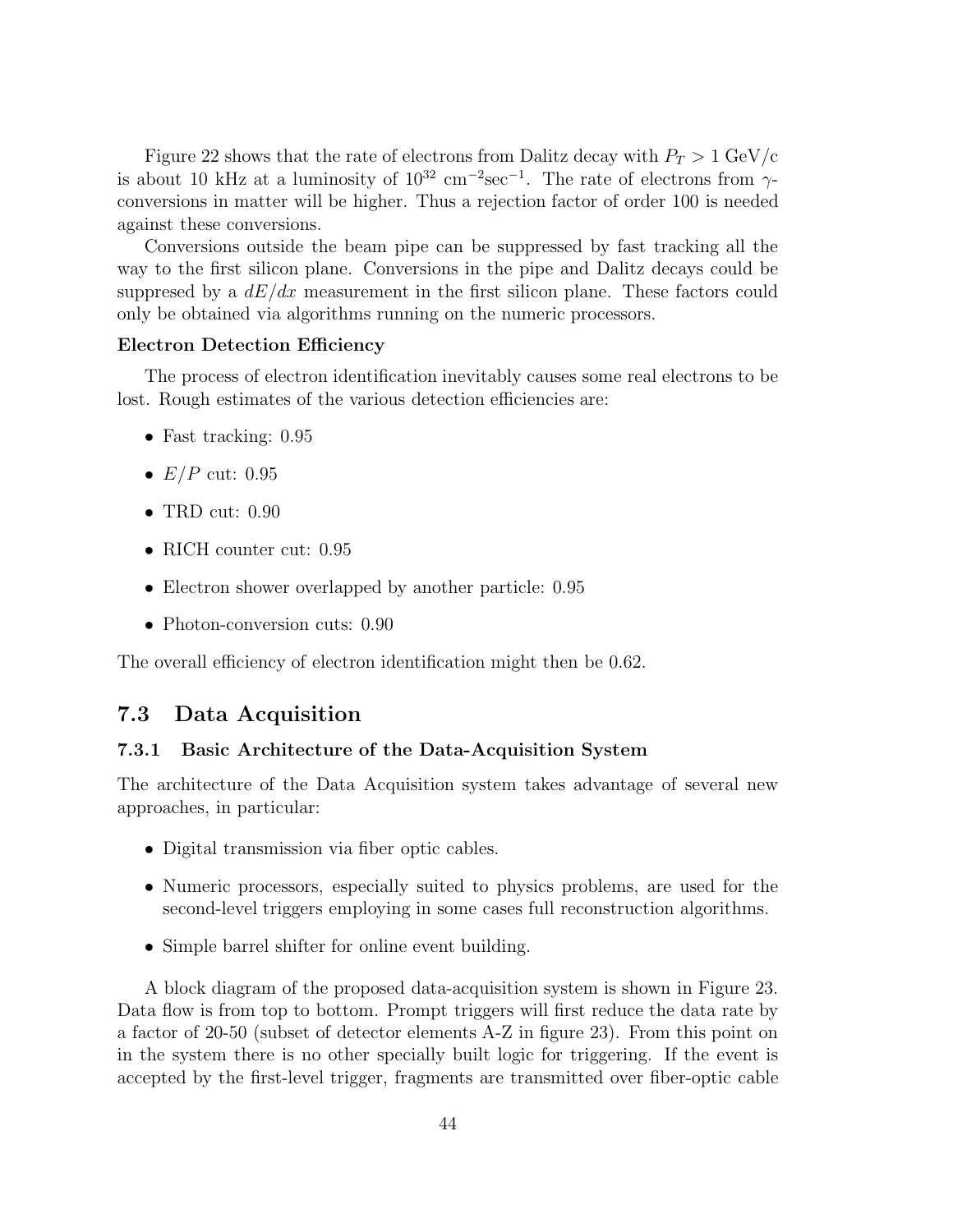Figure 23: Block diagram of the proposed data-acquisition system.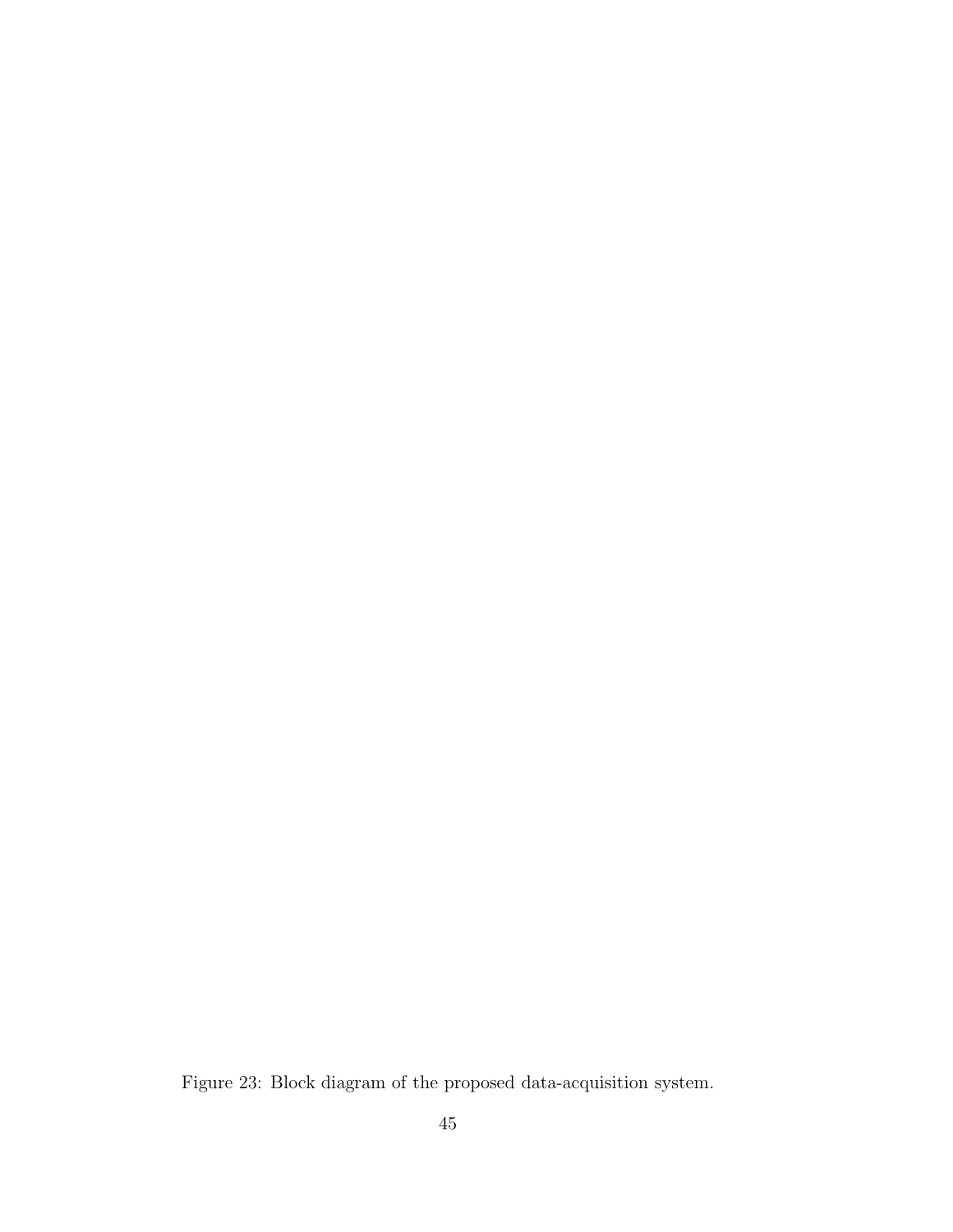to the Event-Builder Switch. There can be any number of data sources from each detector element.

The Event-Builder Switch receives event fragments from the detector elements and transmits unformatted total-event streams as its outputs, one total-event stream per output. There are no data-flow bottle necks in this system. Data rates of tens to a few hundreds of GigaBytes/second are possible.

The Receiver/Formatters receive total-event streams, buffer a small number of events, format the data into data structures suitable for higher-level-language applications programs, smooth out data flow and transmit formatted events to banks of processors. A block diagram of an example of a Receiver/Formatter is shown in figure 24.

The Receiver/Formatters pass the data to a farm of numeric processors. Industryavailable numeric processors especially suited for solving  $AX + B$  problems and capable of 100 Megaflops are used in this farm. Software triggers implemented in these processors reduce the data by a factor of 100-200 permitting the remaining events to be written to tape. These same processors can be used for offline data processing.

More details on the individual components follow.

#### **7.3.2 The Event-Building Process**

The Event-Builder Switch is intended to provide the usual event-building function, but at a bandwidth which makes it possible to work with total-event data at an earlier point in the system hierarchy. Together the Transmitters, Receiver/Formatters and the Event-Builder Switch form a communication network which is similar to a standard telephone switching system. Front-end data is buffered in the Transmitters. From there the data is time-division multiplexed on high-speed serial channels through the Event-Builder Switch. Receiver/Formatters at the Switch outputs serve to reassemble and buffer the total-event data.

The Switch is a simple barrel shifter requiring no significant control logic. The serial-line speeds are much higher than is typically used in local telephone systems but lower than in many long-distance trunks. The Transmitters and Receivers/Formatters are basically data buffers with enough control logic to break the data into packets and then reassemble it. Like a telephone network, this system provides a transparent connection from every possible data source to every possible destination with a limited number of wires.

Use of the serial data channels reduces the number of cables leaving the detector while also eliminating many of the synchronization problems associated with parallel busses. It also moves data directly into the processor modules at rates 10 to 20 higher than possible using standard backplanes.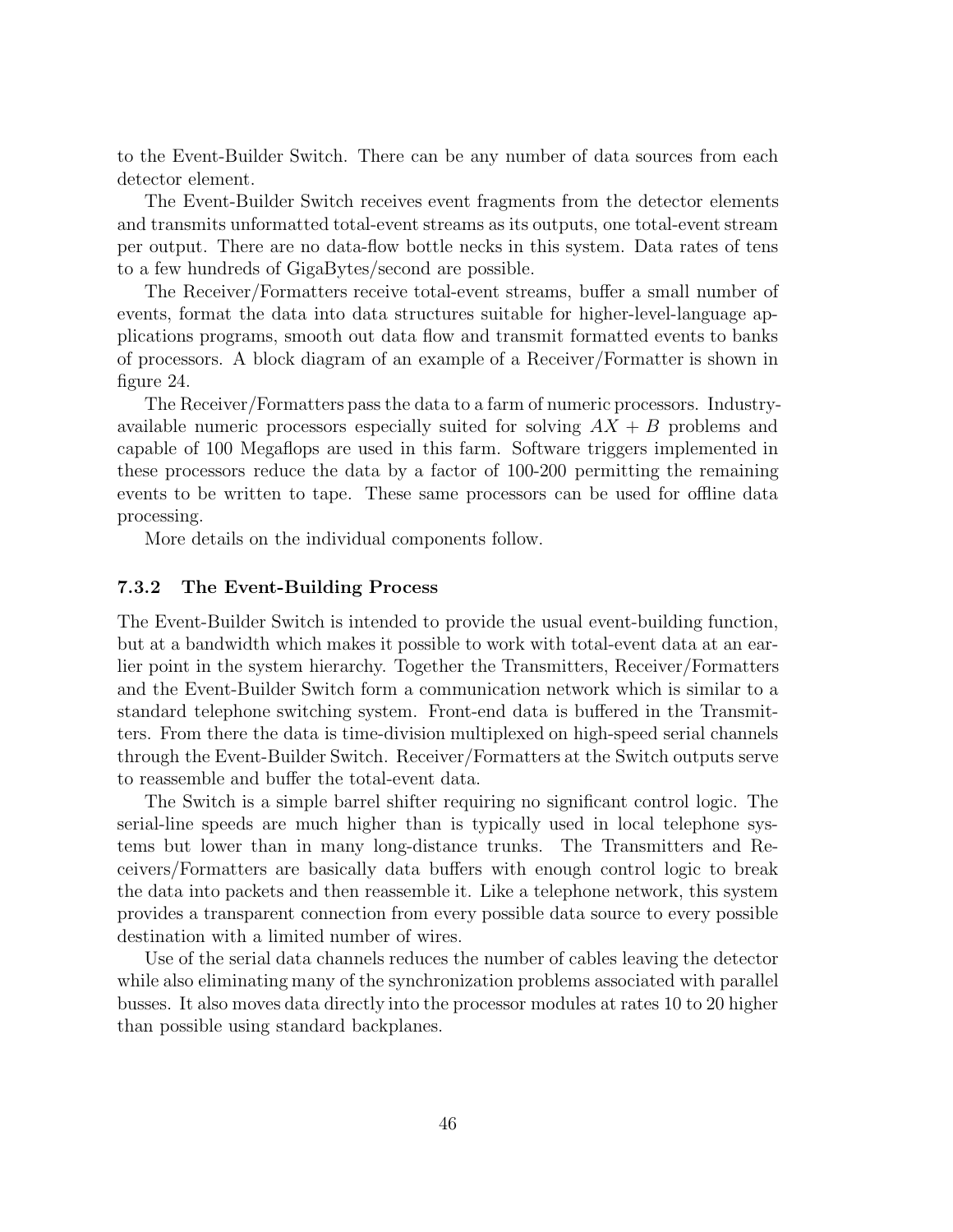Figure 24: Block diagram of an example implementation of a Receiver/Formatter.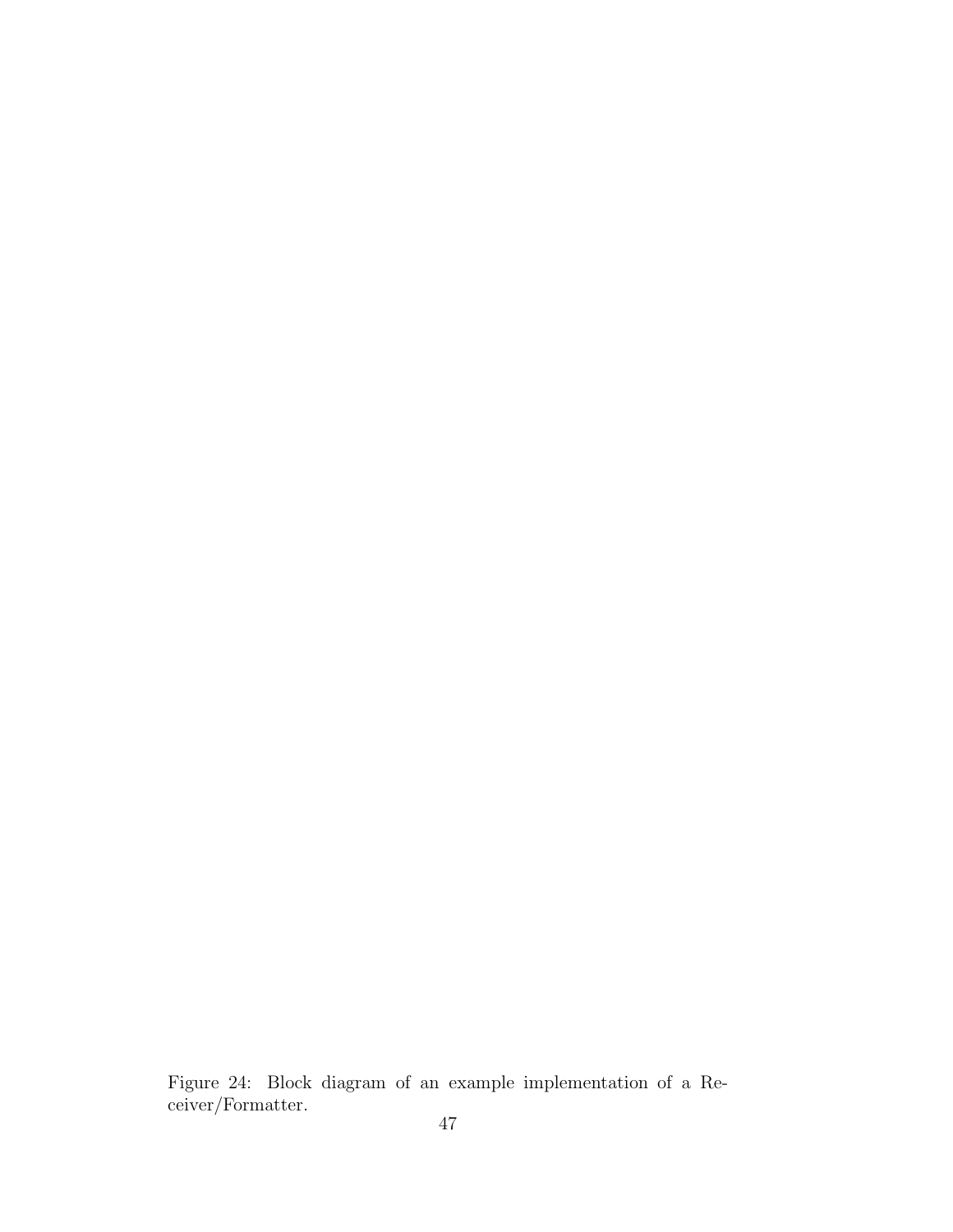#### **7.3.3 Processors**

Microprocessors with on-chip floating point units in the 20 VAX-equivalent range are available now at reasonable cost. Soon-to-be-announced devices will provide an estimated 30 to 35 VAX-equivalents and by 1993 this number will be about 50 VAX-equivalents. We intend to replace much of the specialized electronics used in second-level triggers with programmable processors.

Digital signal processors and RISC processors which have been optimized for graphics applications have many features that would be useful in event reconstruction. For example, these new processors are able to perform fixed- or floating-point  $Ax + B$  operations in a single cycle.

#### **7.3.4 Fiber-Optic Digital-Data Transmission**

Present fiber-optic data-transmission technology supports rates from less than 1 Megabit per second to higher than 10 Gigabits per second. These rates are achieved by using LED diodes at low frequencies and laser-diode optical transmitters coupled with light-sensitive receiving diodes connected to automatic-gain-controlled amplifiers at high frequencies. Costs vary between \$200 for the slow devices to over \$10, 000 per pair for the fast devices.

There are existing communication chips that can be used in an optical-link design. Allowing for transmission overhead, these chips transmit at 12.5 MegaBytes per second. These chips are called TAXI chips and are available from Advanced Micro Devices. These chips accept parallel data, serialize and encode the data, and transmit the data, with the addition of optical components, over fiber-optic cable. At the receiving TAXI chip the data is decoded and converted into parallel form. These rates allow the use of relatively inexpensive LED components. Present estimates are that optical components can be designed for a short link (up to 500 meters) that will cost about \$100 for a transmitter/receiver pair. For single source transmission rates higher than 12.5 MegaBytes per second, several fiber-optic cables can be used in parallel.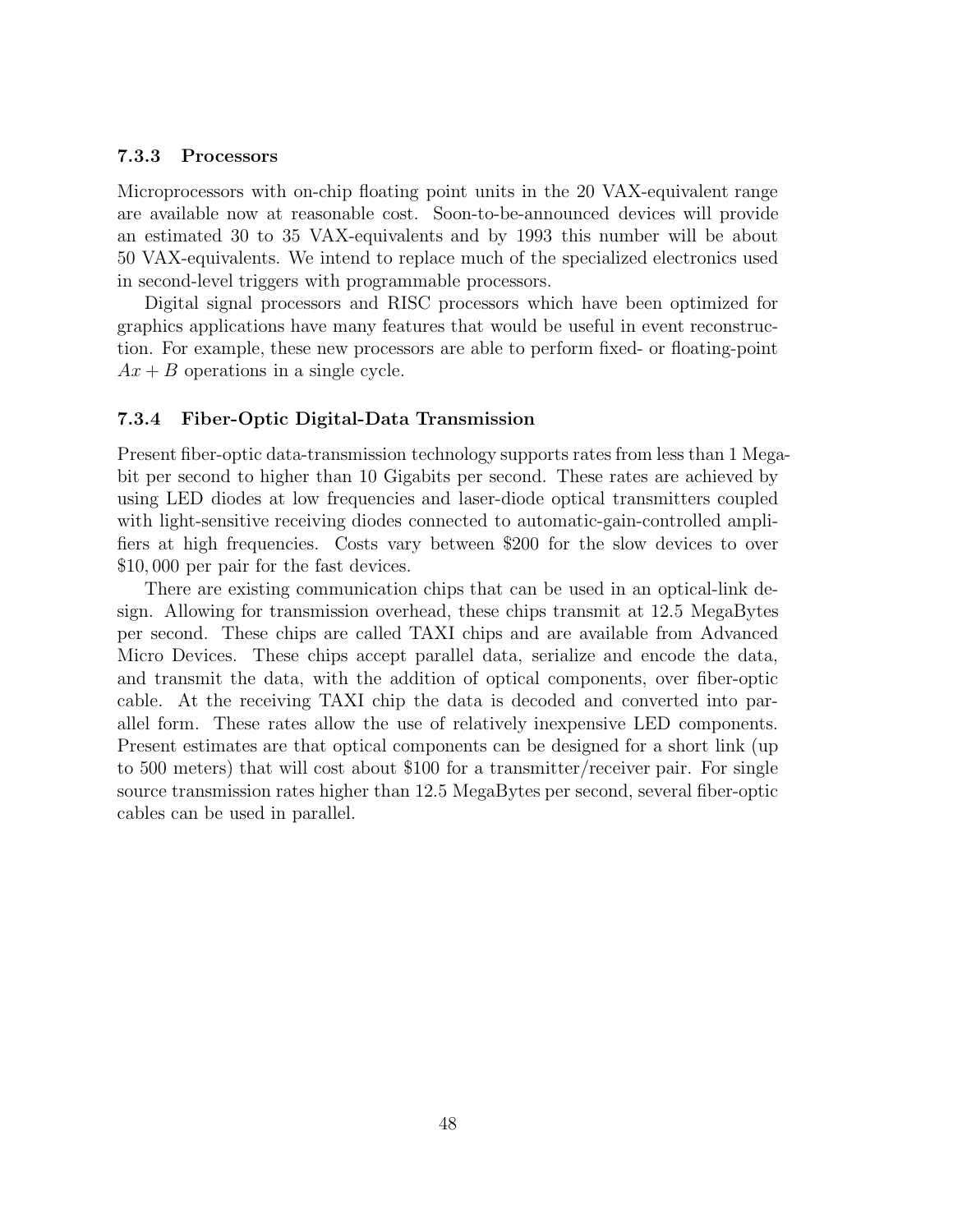# **8 Machine Issues for Tevatron**

### **8.1 Detector and Collision Hall Issues**

The accelerator-related requirements for the Bottom Collider Detector are derived from the performance needed to achieve the physics goals in section 1. The central detector has a dipole magnet with a 1-Tesla field transverse to the beam axis, and a field volume of roughly four by four square meters by four meters along the beam axis. Compensation must be made for the transverse deflection of the beams by the dipole magnet.

The detection of the  $BB$  decay products requires that a sophisticated solid-state vertex detector and electronics, which may be prone to radiation damage, be located within  $1/2''$  of the beamline. There will also be a forward/backward detector that extends several meters up- and downstream from the central detector.

The space required in an experimental hall is roughly determined by the overall dimensions of the detector. As presently envisioned, the detector occupies a volume of about ten by fourteen meters in cross section and 15 meters in length. The dimensions of the spectrometer magnet are comparable to those of the Chicago Cyclotron Magnet but with 4 times larger gap.

There are two ideas for a location for this experiment. The first is to use the B0 intersection region. This assumes that CDF no longer occupies this region. The region is ideal for the B collider experiment. The second option is to build a new collision hall, shown in figure 25, that would be available if the proposed Main Ring Injector, part of the Tevatron Upgrade, is constructed. By removing the main ring from the Tevatron tunnel, a third intesection region could be added. Estimates for the cost and downtime are included. The construction for the collision hall will take place during the shutdown for removing the Main Ring Injector and would take 6–10 months.

#### **8.2 Beam Energy**

The present detector is designed for the  $1 \times 1$  TeV beams of the Tevatron. The  $BB$  production cross section varies approximately linearly with collider beam energy, so an option to run with 1.5-TeV beams would yield  $50\%$  more B's at the same luminosity.

### **8.3 Luminosity**

As discussed in section 1, systematic exploration of  $CP$  violation in the  $B\overline{B}$  system becomes possible for luminosities of order  $10^{32}$  cm<sup>-2</sup>sec<sup>-1</sup>. The large investment in the Bottom Collider Detector would be problematic if the average luminosity were only  $10^{30}$  cm<sup>-2</sup>sec<sup>-1</sup>. We recommend an average luminosity of  $10^{32}$ cm<sup>-2</sup>sec<sup>-1</sup> be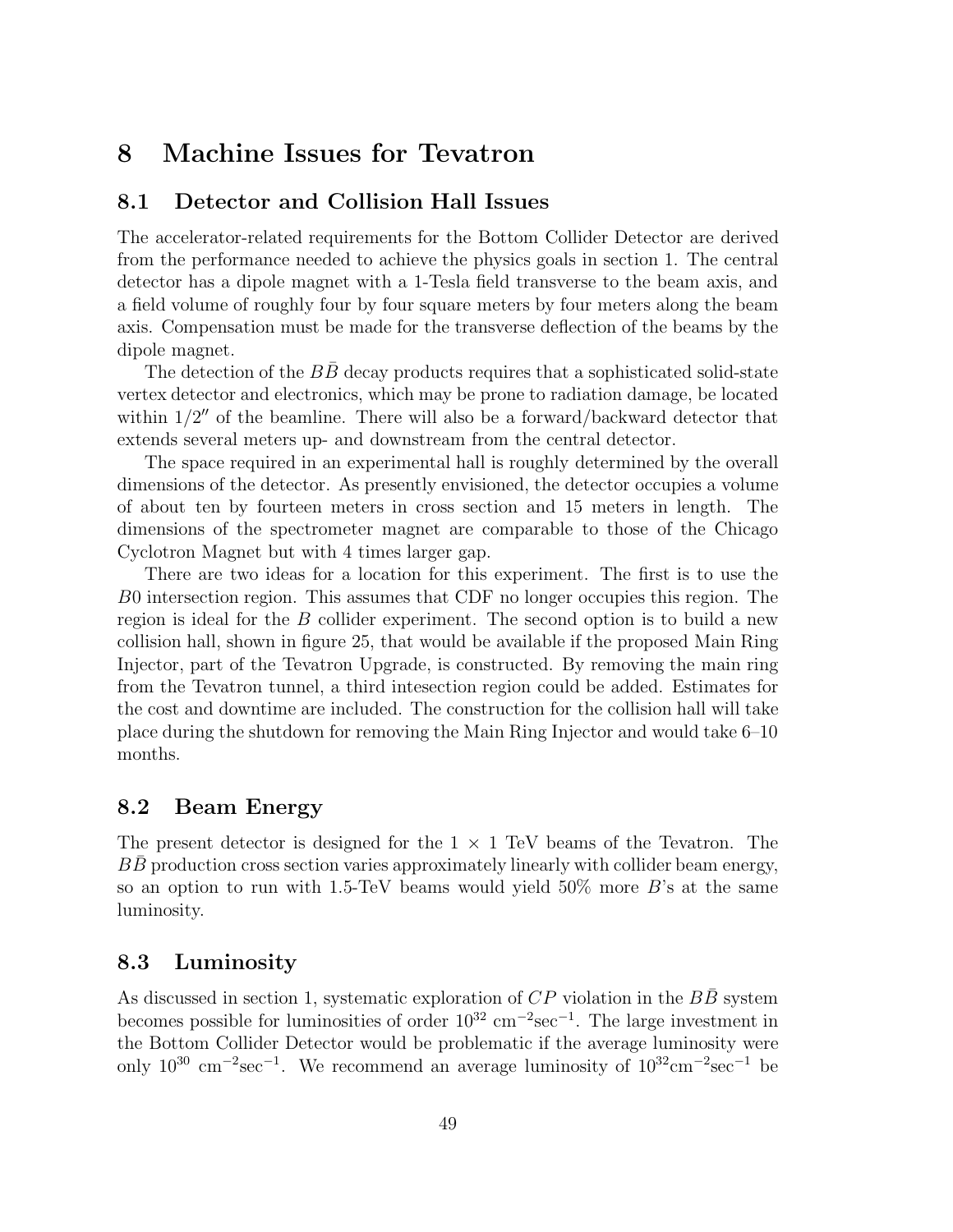Figure 25: Layout of a new collision hall for the Bottom Collider Detector.

the accelerator goal. The higher luminosity and greater reliability of a  $p-p$  collider make this option extremely desirable for B physics.

## **8.4 Length of the Interaction Region**

The length of the interaction region determines the length of the vertex detector. At the present Tevatron the interaction region has a  $\sigma$  of 35 cm. A vertex detector for this region would have to be at least one meter long, with several  $10<sup>5</sup>$  readout channels and unwanted material close to the beam pipe. Current discussions for a Tevatron Upgrade include the possibility of a higher frequency rf system to bunch the accelerated beam, yielding a shorter interaction region with a  $\sigma$  of 10 cm. The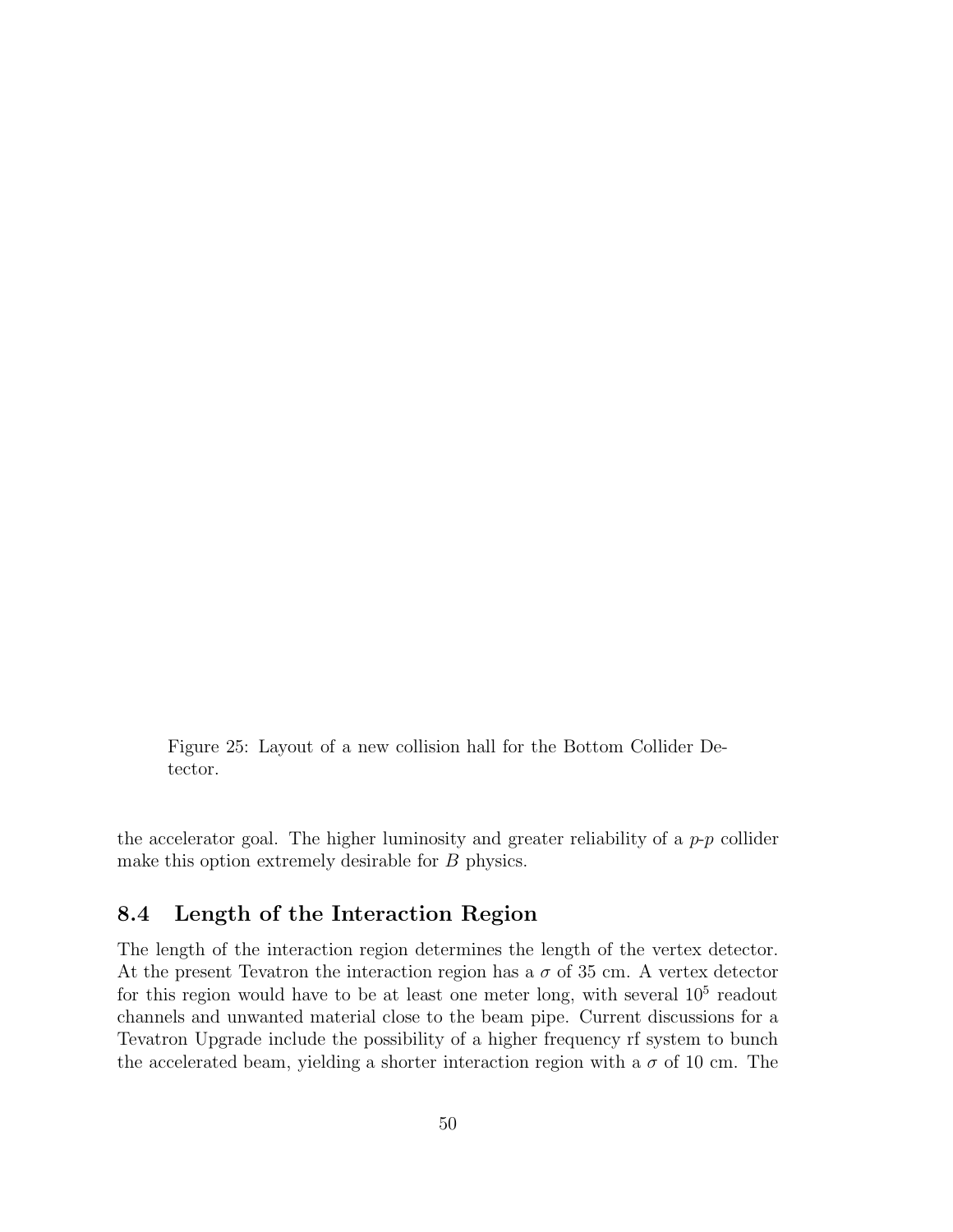reduction in  $\sigma_z$  would greatly simplify the vertex detector design, lead to a significant reduction in the cost of the vertex detector, and eliminate much undesirable material intercepted by small-angle tracks.

Although all current versions of the Upgrade make provision for a reduced interaction-region length, the  $p-p$  option offers the greatest flexibility in that a crossing angle is part of the machine design. By increasing the size of the crossing angle, the length of the interaction region can be proportionately reduced at the expense of luminosity.

# **8.5 Beam Size**

A small transverse beam size is desirable for several reasons. An important signature of B decays is the detection of their decay vertex some few-hundred  $\mu$ m from the primary interaction point. If the beam size is small compared to 100  $\mu$ m then we gain the considerable advantage of regarding the beam as 1-dimensional. The diameter of the beam pipe, and therefore the vertex detector, is determined by the beam size. The motion of the beams within the beam pipe when the spectrometer dipole is turned on, which also affects the size of the beam pipe, is minimized when the beam size is smallest. And, of course, one achieves higher luminosity with a smaller beam cross section as well.

# **8.6 Beam Pipe**

Conversions of photons in the beam pipe and multiple Coulomb scattering must be minimized in this experiment. A suitable beam pipe could be made of  $400-\mu m$ -thick beryllium and should be roughly  $1/2''$  in radius.

# **8.7 Beam Halo**

Halo associated with the beams will contribute to the radiation exposure of the vertex detector and thereby shorten its lifetime. Present data indicate that the silicon detector can survive  $10^5$  rads and the micro-electronics withstand about  $10^4$ rads. It is clear that catastrophic beam loss must not occur near the detector. The beam-loss level for abort may need to be lowered compared to present operation.

## **8.8 Compensation for the Dipole Field**

The presence of a spectrometer dipole in the Tevatron would alter the beam trajectory unless compensating measures are taken. The scheme that has been chosen for compensation uses two dogleg bends, one at each end of the straight section and each 20 feet from the center of the interaction region, just downstream of the low-beta quads. The two magnets are both of opposite polarity relative to the spectrometer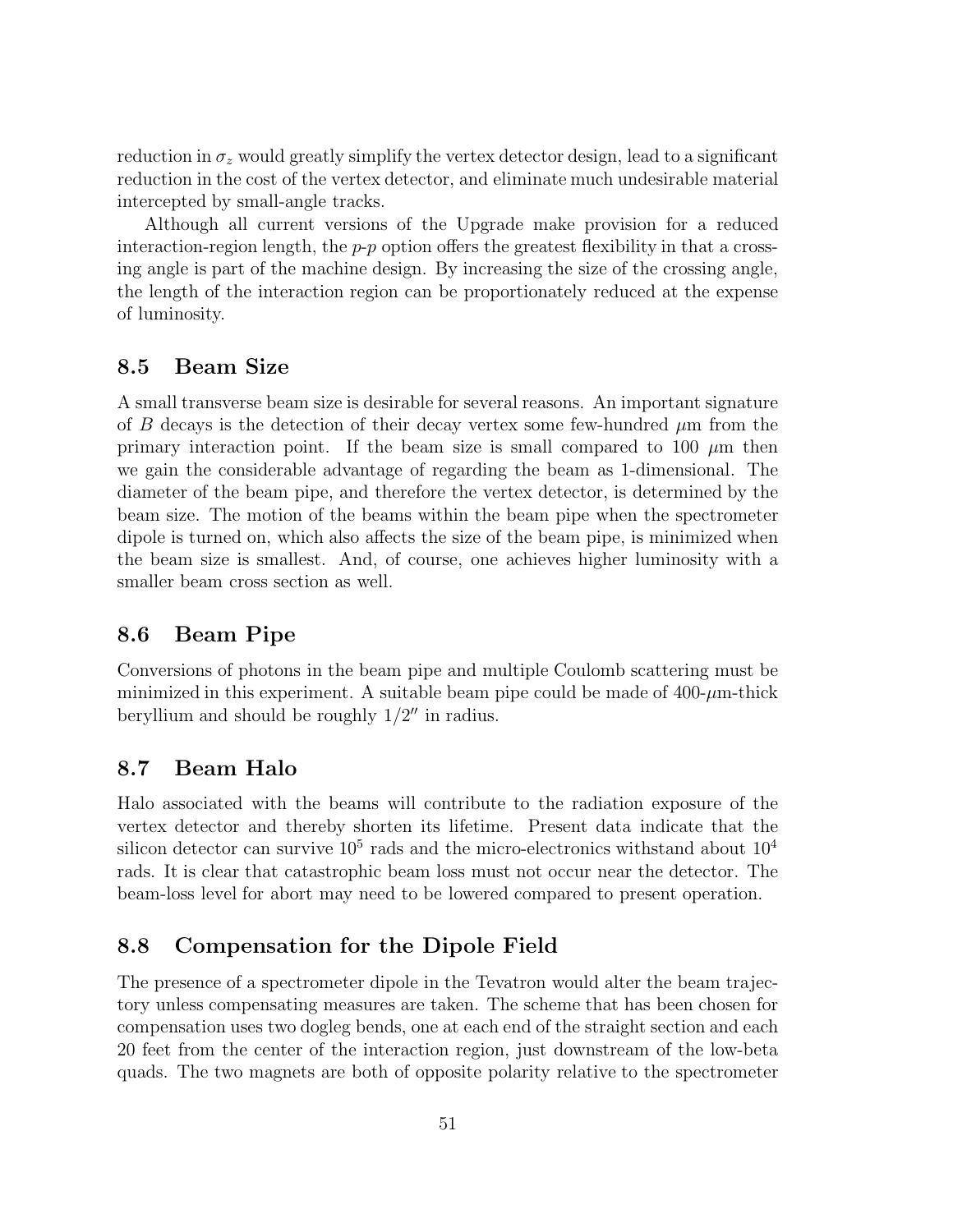dipole, and run in series with it (that is, the currents run up together). The spectrometer dipole and compensating magnets are energized only after coasting beam has been established. The beams at the crossing region then move laterally a few mm as the magnets are energized.

## **8.9 The Detector Hall and Support Facilities**

The Detector Hall required for this facility will be comparable in size to that at D0. The detector itself will fill about one half the space available in a straight section at the Tevatron. The compensating dipoles are placed at the outer ends of the straight section. The need for electron detection, calorimetry and particle identification will require the use of special gasses and liquids. The detector may use ethane, TMAE, or TEA. Additional cryogenic support may be necessary to service the main dipole magnet. The detector will require a substantial signal processing area. The Detector Building must also provide for a control room, office and technician space and shop support.

An initial design of a new collision hall has been prepared by Nestander's Engineering Services Group.

### **8.10 Summary and Status of Accelerator Issues**

The broadest issues associated with the accelerator have been successfully worked out. The installation of the spectrometer dipole magnet in the Tevatron seems eminently feasible. The detector size (except perhaps for the magnet yoke) is relatively modest compared to present collider detectors. The magnet parameters are well understood. The location of a vertex detector around the beam pipe is a main feature of this detector and presents special considerations for the accelerator.

The issues that remain to be solved are those that interface with the accelerator beam optics. While the field nonuniformity of the spectrometer dipole is not thought to pose a serious problem it must be studied in more detail. Methods must be developed to insure that a catastrophic loss of beam into the vertex detector does not occur.

Finally, although interesting physics can be performed with an average luminosity of 10<sup>31</sup> cm−<sup>2</sup>sec−<sup>1</sup>, the detector will operate at 10<sup>32</sup> cm−<sup>2</sup>sec−<sup>1</sup>, and we urge that a concentrated effort be exerted to meet this goal. With this higher luminosity the physics capability will be greatly expanded.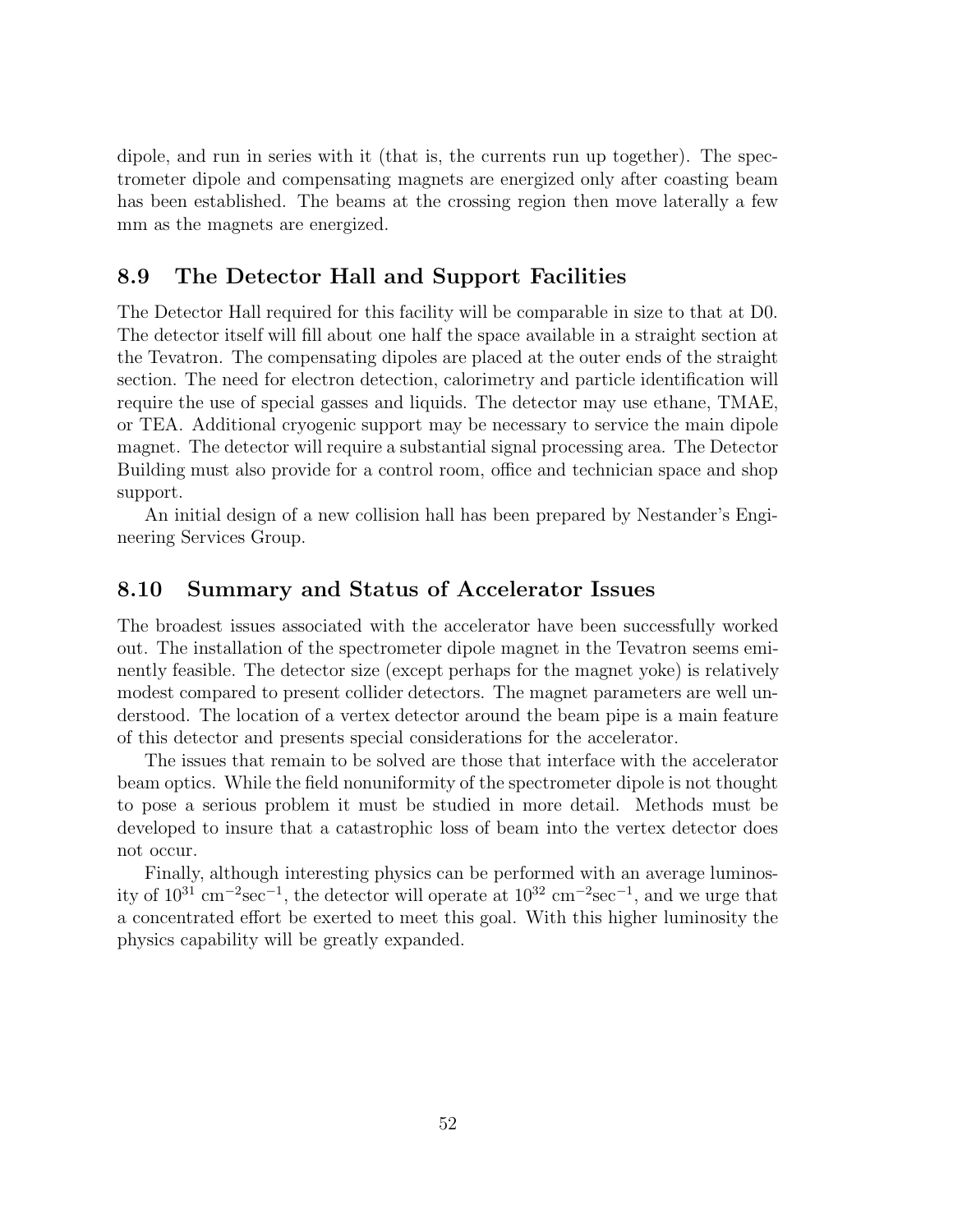# **9 Prototyping and Test-Beam Efforts**

A Yale/Fermilab group<sup>[59]</sup> has begun evaluation of the existing VLSI silicon readout chips using a test setup at Fermilab modeled after the one developed for CDF. We have obtained samples of all three available CMOS chips: CAMEX, SVX, and MXI. The noise performance of these chips has typically been evaluated for sampling and readout speeds unique to a particular experiment. Generally, the measurements relevant for the B-detector have not been made. We will measure the levels of signal and noise as a function of sampling rate, readout rate, number of samples, and power dissipation.

Whereas extensive radiation damage measurements have been made for silicon microstrip detectors using intense minimum ionizing beams and neutron sources, the VLSI readout chips have typically been subjected only to radioactive sources for the CMOS chips and synchrotron radiation for the SLAC microplex chip. To study the effect of minimum ionizing radiation we will place the chip directly in a test beam. To study the effect of heavy ionizing radiation we will place the readout chip downstream of various targets of substantial interaction and radiation lengths. This will be a realistic test of "albedo" encountered in a collider experiment from interactions in the beam pipe and detector material. We will make these measurements over a broad range of beam energies to simulate those encountered in colliding beam interactions.

A key feature of these measurements will be use of readout chips wire bonded to a silicon microstrip dectector to enable evaluation of the system performance and not just the readout chip alone. Thus the problems of channel-to-channel variation, RF shielding, cooling, and mechanical mounting will be addressed. In addition, we will develop the practical expertise necessary to mount an experiment with these devices.

Other prototyping efforts associated with this proposal include evaluations of double-sided silicon detectors at the U. of Oklahoma,  $[60]$  studies of scintillating fibers for forward tracking and/or calorimetry at Northeastern U., studies of silicon drift chambers at Princeton U.,<sup>[61]</sup> and studies of new-technology numeric processors at Fermilab and U. Penn.[35]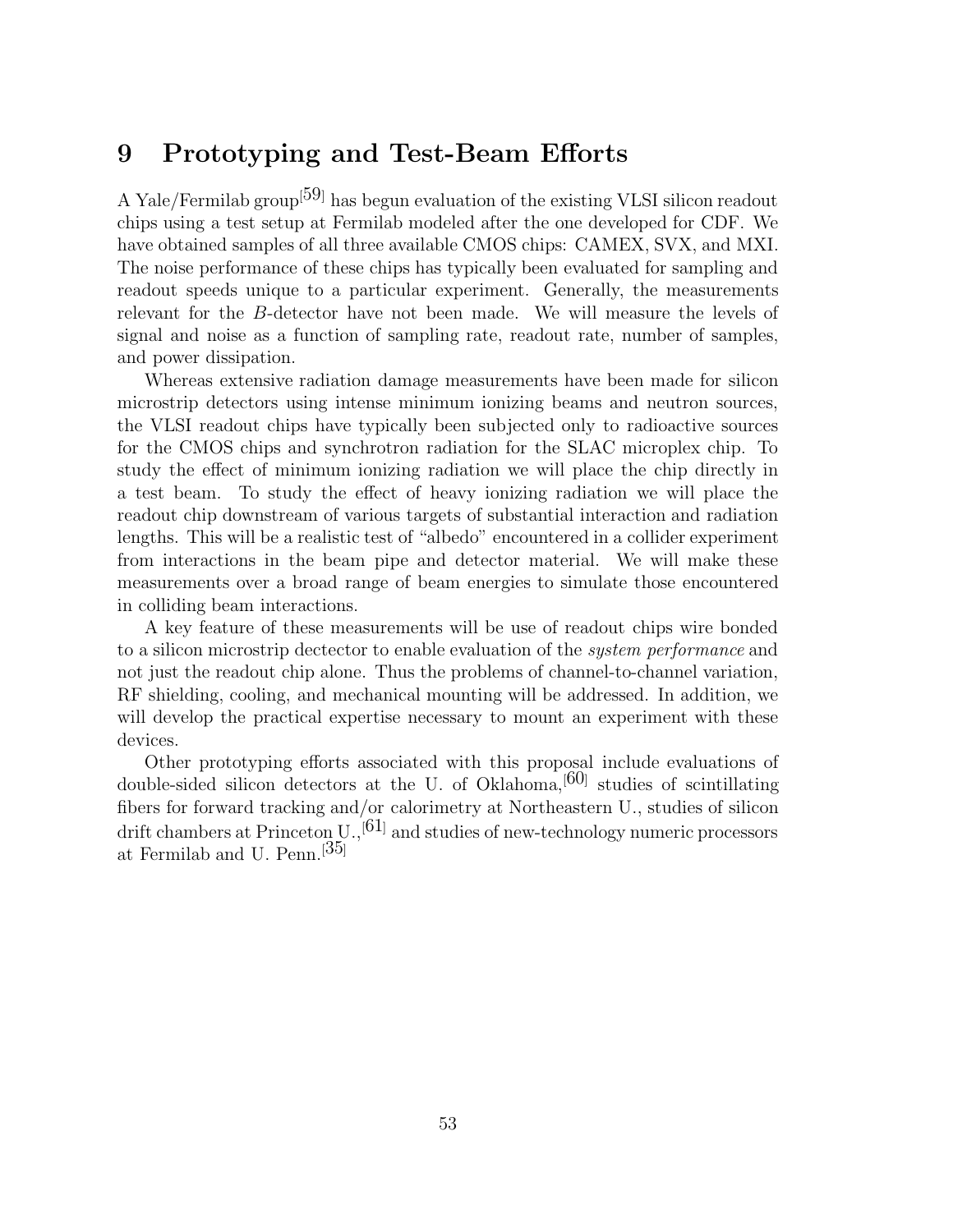# **10 Cost**

The estimated costs are quoted in thousands of dollars. Items 4-8 are for mechanical components of the detectors; the cost of the front-end electronics is quoted separately.

1. Magnet

| 4. Silicon vertex detector |
|----------------------------|
|                            |
|                            |
| 5. Straw-tube chambers     |
|                            |
|                            |
|                            |
|                            |
|                            |
|                            |
|                            |
|                            |
| 11. Data acquisition       |
|                            |
|                            |
|                            |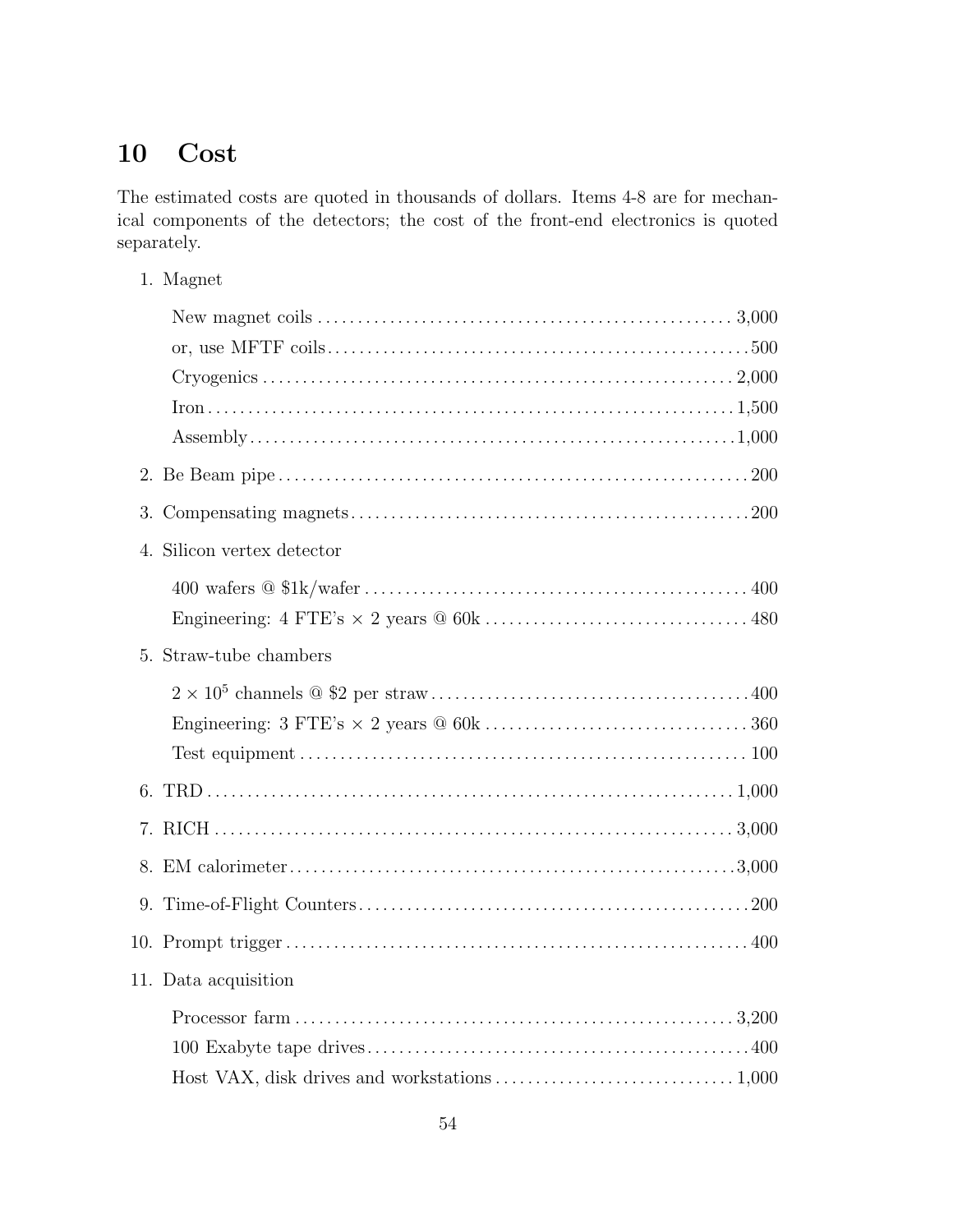| 12. Front-end electronics |
|---------------------------|
|                           |
|                           |
|                           |
|                           |
|                           |
| 13. Chip development      |
|                           |
|                           |
|                           |
|                           |
|                           |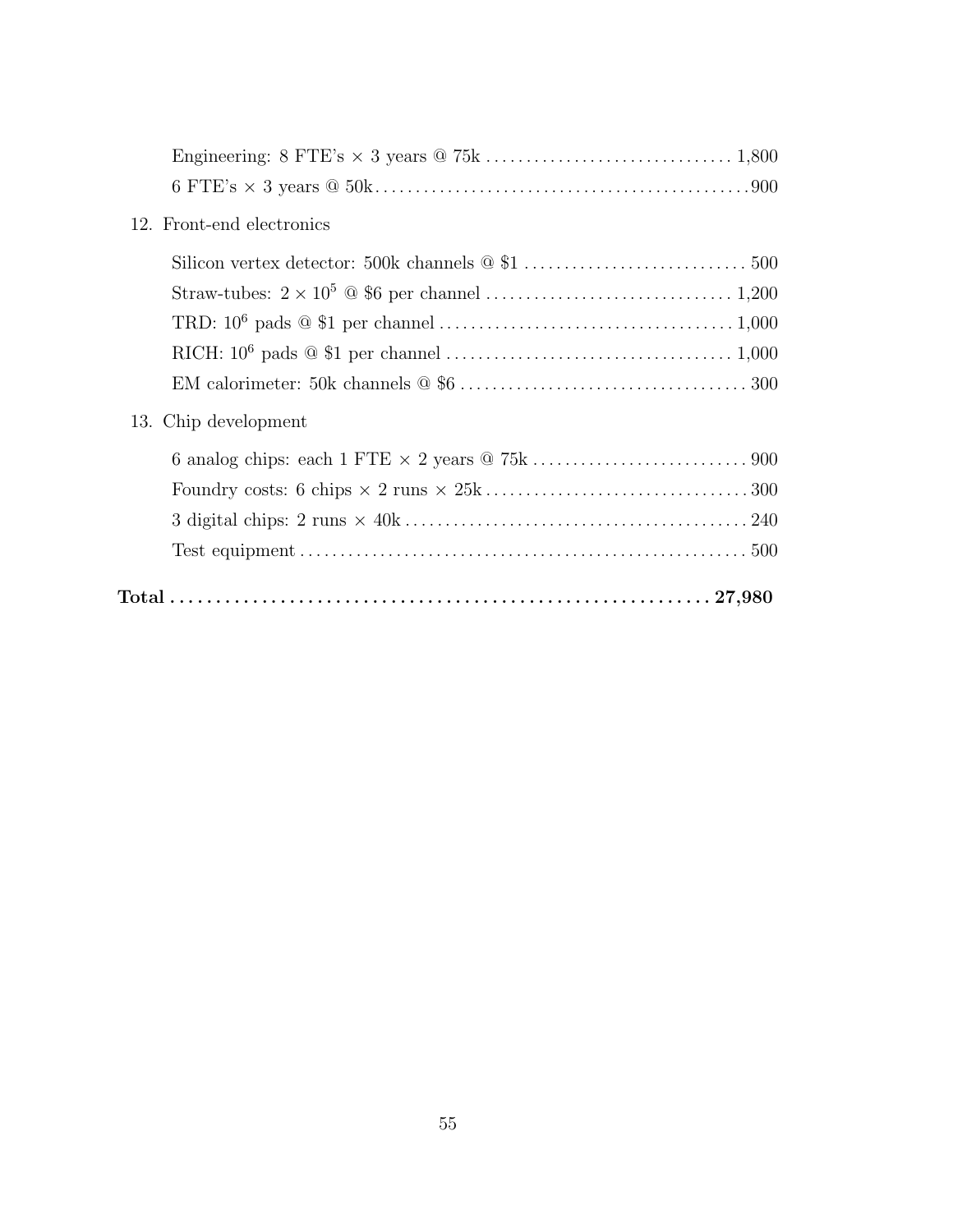# **11 References**

- [1] P. Karchin, N. S. Lockyer, et al., Proposal for a Bottom Collider Detector **BCD**, (March 1987).
- [2] N. Reay, et al., Letter of Intent for a Tevatron Beauty Factory, (March 1987).
- [3] N. S. Lockyer, Issues for a Bottom Collider Detector at Fermilab, Proceedings of the High Sensitivity Beauty Physics Workshop held at Fermilab (Nov. 1987), Editors. J. Slaughter, N. S. Lockyer, M. Schmidt.
- [4] Neville W. Reay et al., Summary of the Collider Architecture Working Group, Proceedings of the High Sensitivity Beauty Physics Workshop held at Fermilab (Nov. 1987).
- [5] K. Foley et al., A Beauty Spectrometer for the SSC, Proceedings of the Workshop on Experiments, Detectors and Experimental Areas for the Supercollider, (Berkeley 1987) R. Donaldson and G. Gilchriese editors.
- [6] BCD Study Group, Status Report of the Fermilab B Collider Study Group, Princeton University preprint DOE/ER/3072-45 (June 1988).
- [7] E. Berger, Benchmark Cross Sections for Bottom Quark Production, Proceedings of the High Sensitivity Beauty Physics Workshop held at Fermilab (Nov. 1987); and private communication, Ed Berger.
- [8] E. Berger, Heavy Flavor Production, ANL-HEP-PR 88-26
- [9] P.Nason, S. Dawson, R.K. Ellis, The total cross section for the production of heavy quarks in hadronic collisions, Fermilab 87-222-T; and private communication, Keith Ellis.
- [10] M. Schmidt, J. L. Rosner, A. I. Sanda, Physics Group Summary, Proceedings of the High Sensitivity Beauty Physics Workshop held at Fermilab (Nov. 1987).
- [11] I. I. Bigi and A. I. Sanda, CP Violation in Heavy Flavor Decays, Nucl. Phys. **B281** (1987) 41-71.
- [12] F. Gilman, B Physics, to appear in the proceedings of Les Rencontres de Physique de la Vallee d'Aoste (La Thuile, Italy, Feb. 1988).
- [13] H. Harari, B Physics, to appear in the Proceedings of Les Rencontres de Physique de la Vallee d'Aoste (La Thuile, Italy, Feb. 1988).
- [14] C. Hamzaoui, J. L. Rosner, A. I. Sanda, B Meson Decay Asymmetry and BB Mixing, Proceedings of the High Sensitivity Beauty Physics Workshop held at Fermilab (Nov. 1987).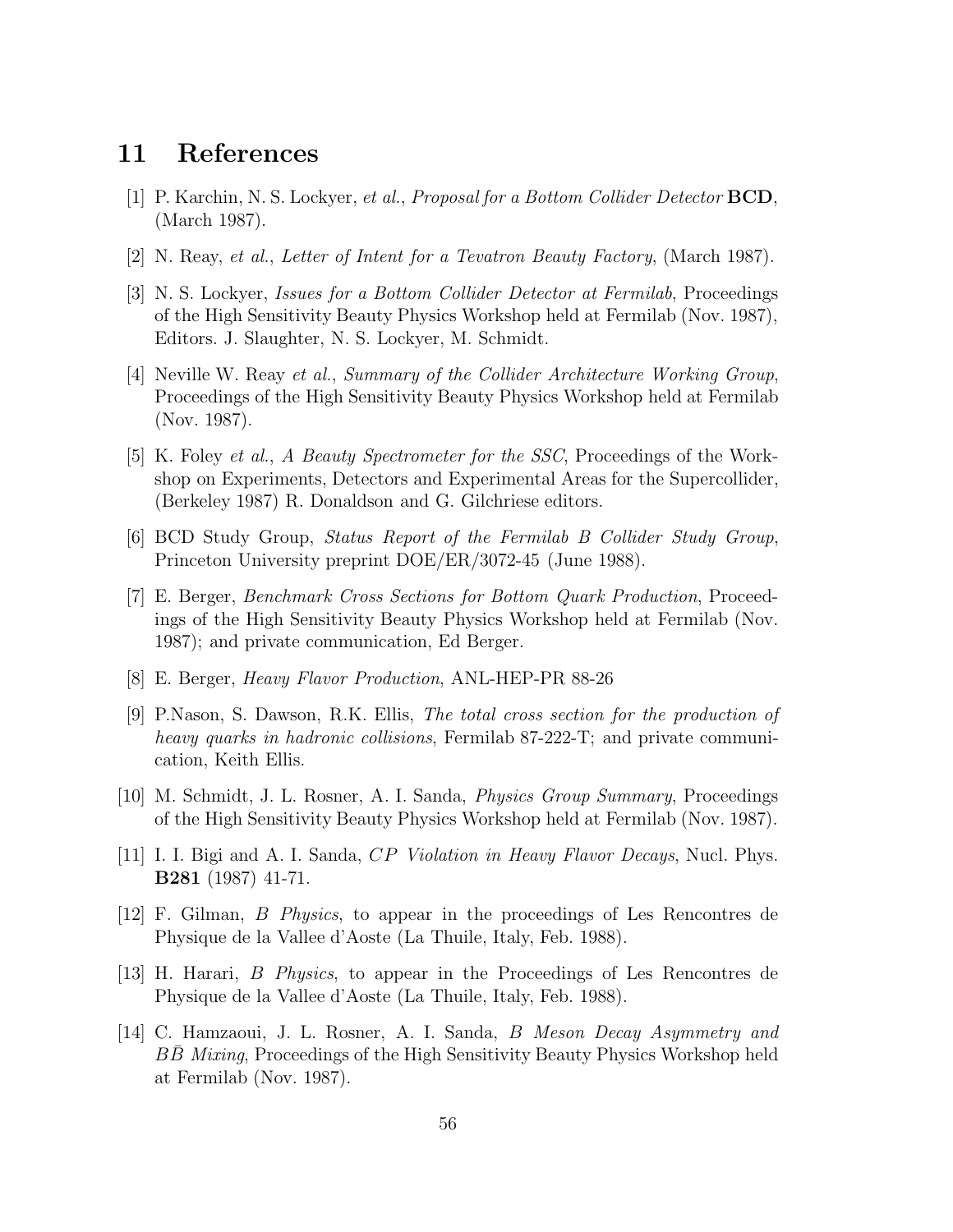- [15] K.J. Foley et al., Bottom and Top Physics, Proceedings of the Workshop on Experiments, Detectors and Experimental Areas for the SSC (Berkeley, 1987).
- [16] I. Dunietz, Measurement of the Mass and Lifetime Differences between the Heavy and Light B*<sup>s</sup>* Eigenstates, Proceedings of the High Sensitivity Beauty Physics Workshop held at Fermilab (Nov. 1987).
- [17] I. I. Bigi and B. Stech, Future Lessons from Two-Prong Two Body decays of Beauty, Proceedings of the High Sensitivity Beauty Physics Workshop held at Fermilab (Nov. 1987).
- [18] Ling-Lie Chau and Hai-Yang Cheng, In Search of V*ub* in Nonleptonic Decays from the Quark Diagram Scheme, Physics Letters **B197** (1987).
- [19] A. Soni. and G. Hou, Loop Induced Rare B Decays, Proceedings of the U.C.L.A. Workshop, Linear Collider BB Factory Conceptual Design, Editor Donald Stork (Jan. 1987).
- [20] A. Ali,  $B\overline{B}$  Mixing A Reappraisal, Proceedings of the U.C.L.A. Workshop, Linear Collider BB Factory Conceptual Design, Editor Donald Stork (Jan. 1987).
- [21] H. Albrecht et al., (Argus Collaboration), Phys. Lett. **B192** (1987) 245.
- [22] J. Bjorken, Prospects for Future Fixed-Target B Physics at Fermilab, Proceedings of the High Sensitivity Beauty Physics Workshop held at Fermilab (Nov. 1987).
- [23] J. Sandweiss and B. Cox, Summary of Fixed Target Working Group, Proceedings of the High Sensitivity Beauty Physics Workshop held at Fermilab (Nov. 1987).
- [24] P. Garbincius, Review of Fixed-Target B Physics at Fermilab, Proceedings of the High Sensitivity Beauty Physics Workshop held at Fermilab (Nov. 1987).
- [25] F. Olness and W.-K. Tung, Small-x Physics at the SSC and the Tevatron, Int. Jour. Mod. Phys. **A2** (1987) 1413.
- [26] A. J. Lankford and M. Johnson, et al., Summary of the Trigger and Data Acquisition Group, Proceedings of the High Sensitivity Beauty Physics Workshop held at Fermilab (Nov. 1987).
- [27] E.Barsotti,M.Bowden,H. Gonzalez, and C. Swoboda, *Digital Triggers*  $\mathcal{C}$  Data Acquisition Using New Microplex & Data Compaction ICs. Many Parallel Math Processors, & Fiber Optics to Fast Digital Triggers & Higher Level Farms, Proceedings of the Workshop on High Sensitivity Beauty Physics at Fermilab (Nov. 11-14, 1987) Editors. J. Slaughter, N. S. Lockyer, M.Schmidt.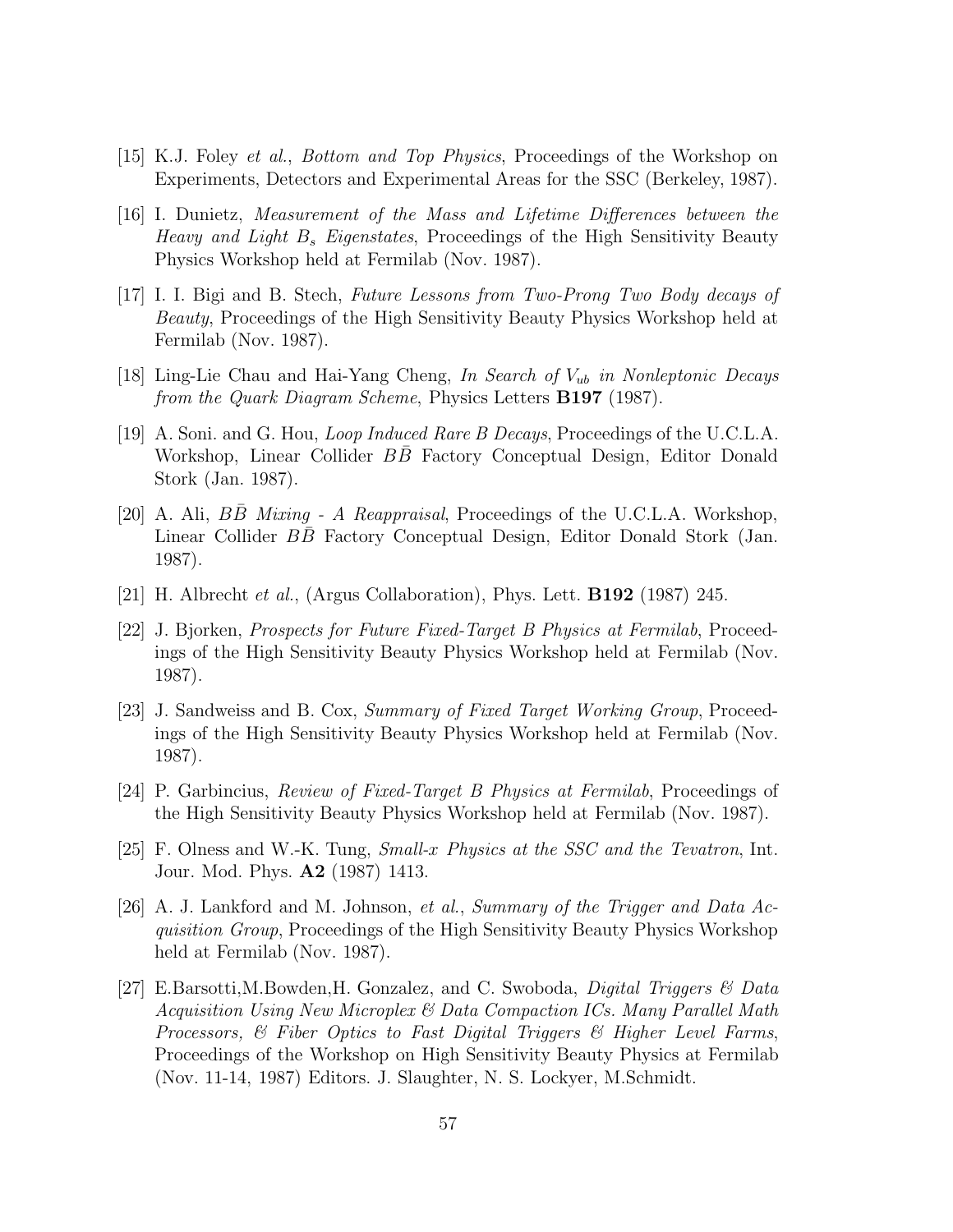- [28] R. Van Berg, Front-End Architectures for New Beauty Detectors, Proceedings of the High Sensitivity Beauty Physics Workshop held at Fermilab (Nov. 1987).
- [29] V. Ashford et al., RICH for SLD, IEEE Trans Nucl. Sci. **NS-34** (1987) 499.
- [30] J. Sequinot, RICH for DELPHI, Second Hellinic School on Elementary Particle Physics, 61 (1985).
- [31] G. Bassompierre, et al., JETSET Proposal, CERN PSCC86-23 This is an effort to trigger on a Liquid Rich Counter in LEAR. We have talked to Y. Onel and J. Kirkby and will continue dialog in the future.
- [32] O. Botner, et al., Nucl. Instr and Meth. **A257** (1987) 580.
- [33] G. Hallewell, et al., Progress Report on the SLD Cerenkov Ring Imaging Detector System, SLAC-PUB-4405 (September, 1987).
- [34] P. Beltran, et al., Design of the Forward RICH counter in DELPHI and Results from the Operation of a Full-Scale Prototype, CERN-EP/88-80 (1 July 1988).
- [35] N. Lockyer, *et al., Proposal for Generic Detector R&D for the SSC*, (September, 1988).
- [36] T. Ypsilantis, RICH/CRID for Future Hadron Collider Experiments, Talk given at Snowmass '88 (July, 1988).
- [37] J Va'Vra, IEEE Trans. Nucl. Scvi. **NS-34** (1987) 486.
- [38] T. Ludlam, Summary of the Particle Identification Group, Proceedings of the High Sensitivity Beauty Physics Workshop held at Fermilab (Nov. 1987).
- [39] M. Strovinck, D0 Collaboration Internal Note.
- [40] U. Amaldi and G. Coignet, Conceptual Design of A Multipurpose Beauty Factory Based on Superconducting Cavities, CERN-EP/86-211 (Dec. 16, 1986).
- [41] D. Cline, Conceptual Design for a High Luminosity Linear Collider BB Factory, Proceedings of the U.C.L.A. Workshop, Linear Collider BB Factory Conceptual Design, Editor Donald Stork (Jan. 1987).
- [42] R. Eichler, T. Nakada, K. R. Schubert, S. Weseler, and K. Wille, Proposal for a Double Storage Ring, SIN Report PR-86-13 (Nov. 1986).
- [43] H. Aihara, B Factory at KEK, Proceedings of the U.C.L.A. Workshop, Linear Collider BB Factory Conceptual Design, Editor Donald Stork (Jan. 1987).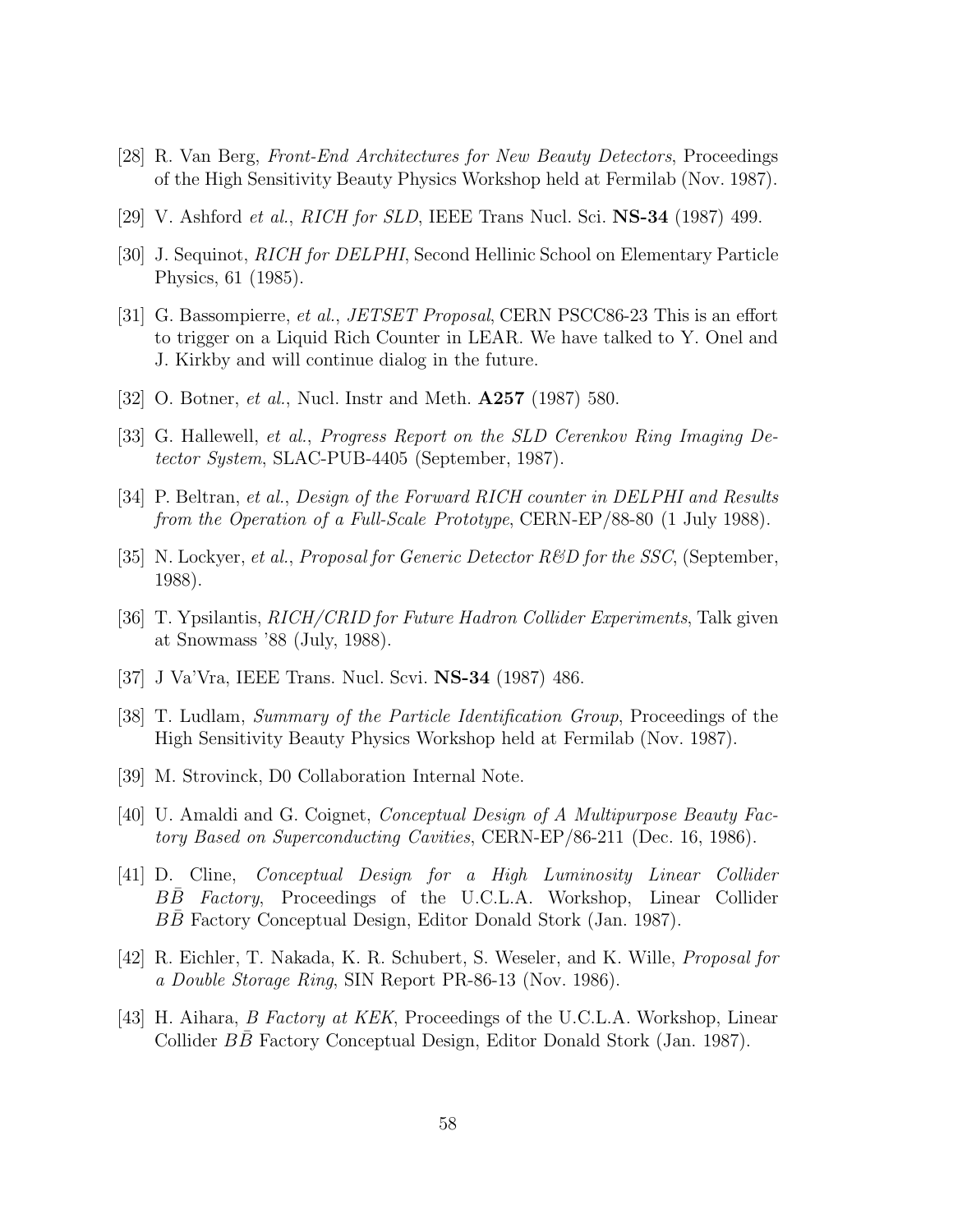- [44] E. Bloom, N-PEP BB Factory, Proceedings of the U.C.L.A. Workshop, Linear Collider BB Factory Conceptual Design, Editor Donald Stork (Jan. 1987),
- [45] F. Paige and S. Protopopescu, Isajet Monte Carlo.
- [46] P. Holl et al., Strip Detectors with Capacitive Readout and a New Method of Integrated Bias Coupling, Contributed paper to the XXIV International Conference on High Energy Physics (Munich, Aug. 4-10, 1988).
- [47] T. Kondo, Radiation Damage of Silicon Devices, from Future Directions in Detector Research and Development for Experiments at PP Colliders (Snowmass, Colorado, July 5-7, 1988).
- [48] G. Lutz et al., Low Noise Monolithic CMOS Front End Electronics, Nucl. Instr. Meth. **A263** (1988) 163-173.
- [49] W. Buttler et al., Noise Performance and Radiation Hardness of the CAMEX64 Analog Multiplexing Readout Chip, Contribution to the XXIV International Conference on High Energy Physics (M,unich, August, 1988).
- [50] S. Kleinfelder et al., A Flexible 128 Channel Silicon Strip Detector Instrumentation Integrated Circuit with Sparse Data Readout, IEEE 1987 Nucl. Sci. Symposiu, (San Francisco).
- [51] P.P. Allport, P. Seller and M. Tyndal, A Low Power CMOS VLSI Multiplexed Amplifier for Silicon Strip Detectors, London Conference on Position Sensitive Detectors (Sept., 1987).
- [52] J. T. Walker et al., Development of High Density Readout for Diode Strip Detectors, Nucl. Instr. Meth. **226** (1984) 200.
- [53] S.K. Dhawan et al., A RICH MWPC Pad Readout by Using Custom Microplex I.C., IEEE Trans. Nucl. Sci. 35 (1988) 436.
- [54] P. Baringer et al., Nuc. Instr. and Meth. **A254** (1987) 542.
- [55] S.L. Shapiro et al., Silicon PIN Diode Array Hybrids for Charged Particle Detectors, SLAC-PUB-4701 (September 1988).
- [56] R. DeSalvo, A Proposal for an SSC Central Tracking Detector, Cornell University preprint CLNS87/52 (1987).
- [57] R. Thun, Prospects for Wire Chambers at High Luminosity, presented at Future Directions in Detector R&D for Experiments at pp Colliders (Snowmass, 1988).
- [58] D. Groom, Radiation Levels in SSC Experiments, presented at Future Directions in Detector R&D for Experiments at pp Colliders (Snowmass, 1988).